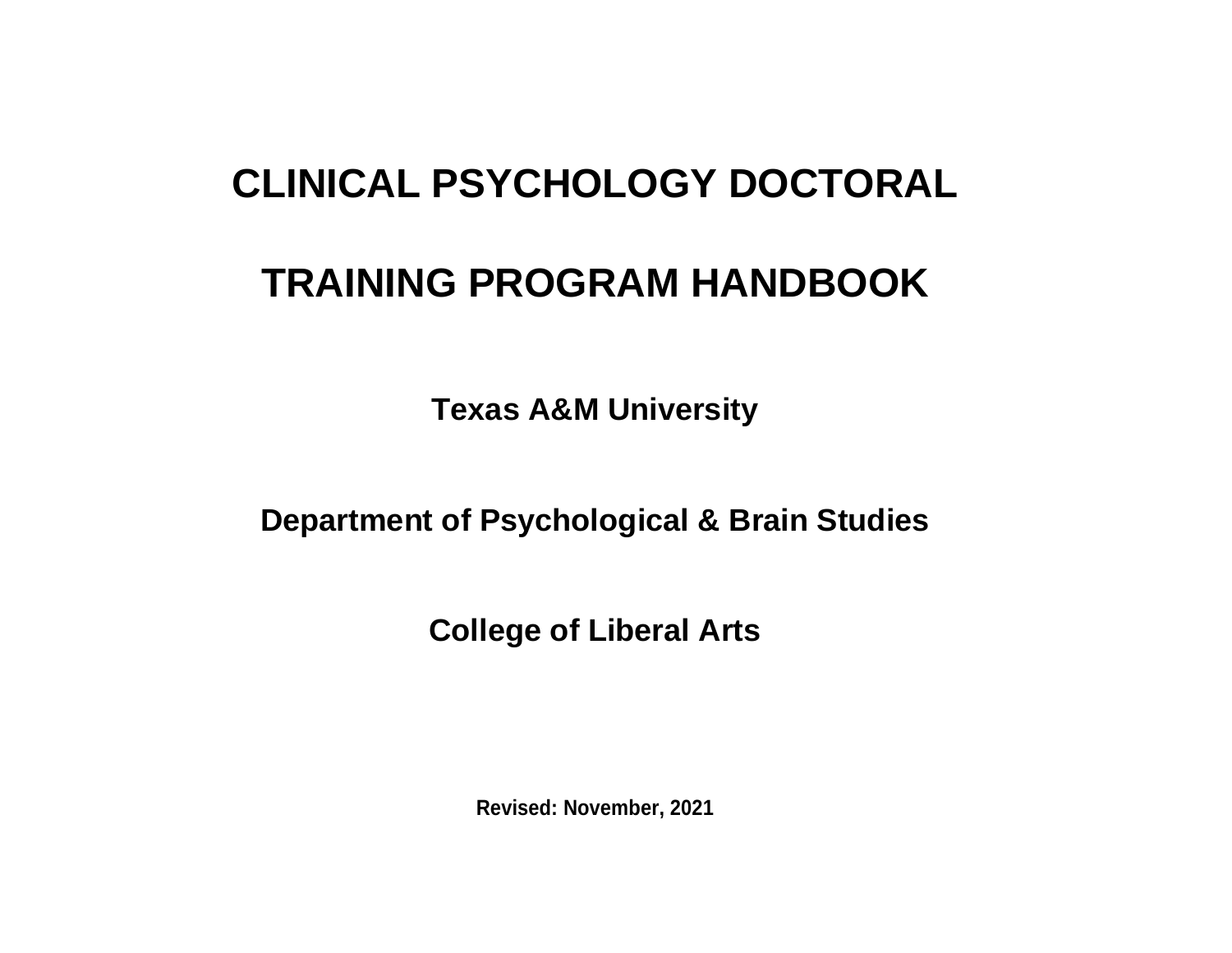# **Table of Contents**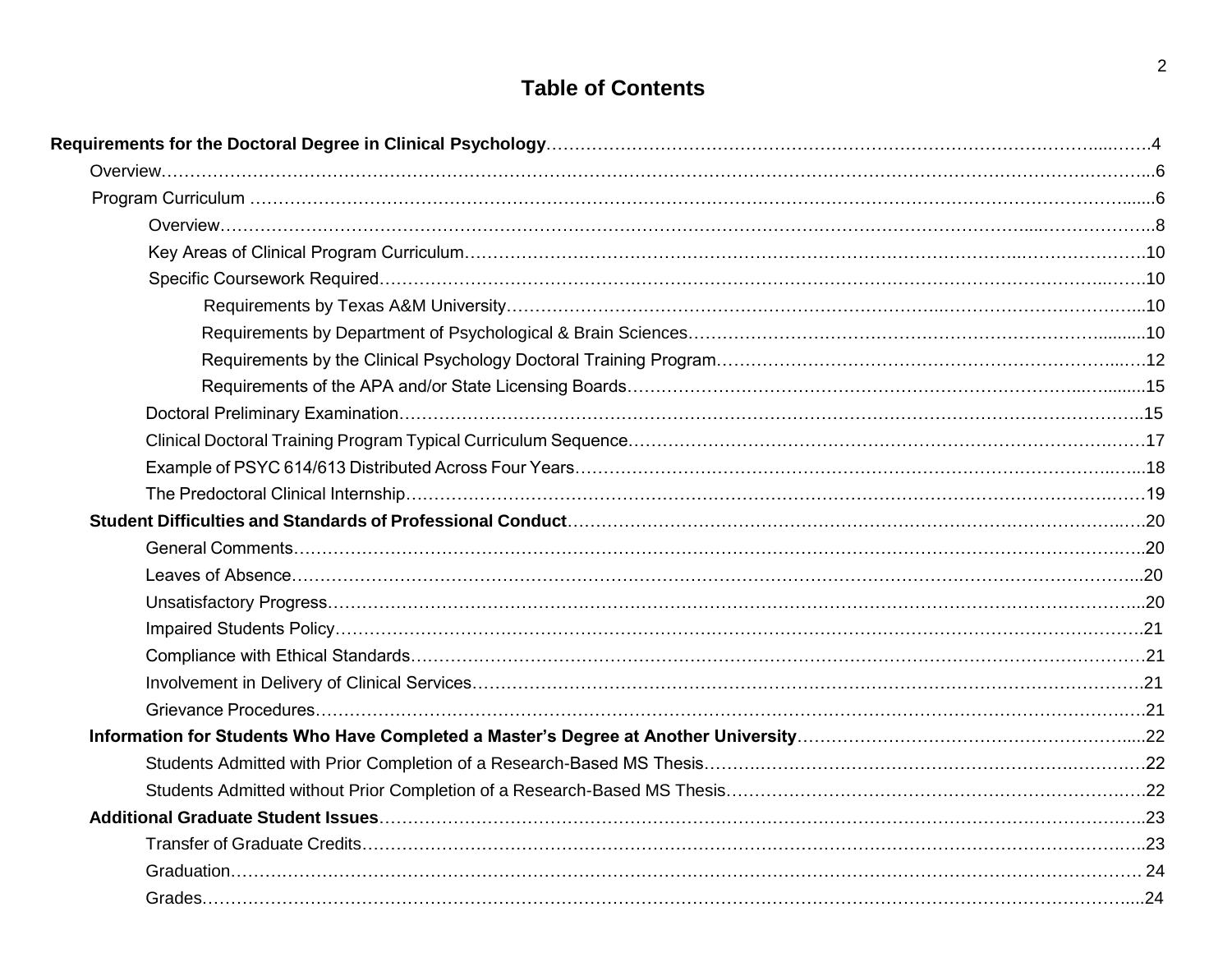3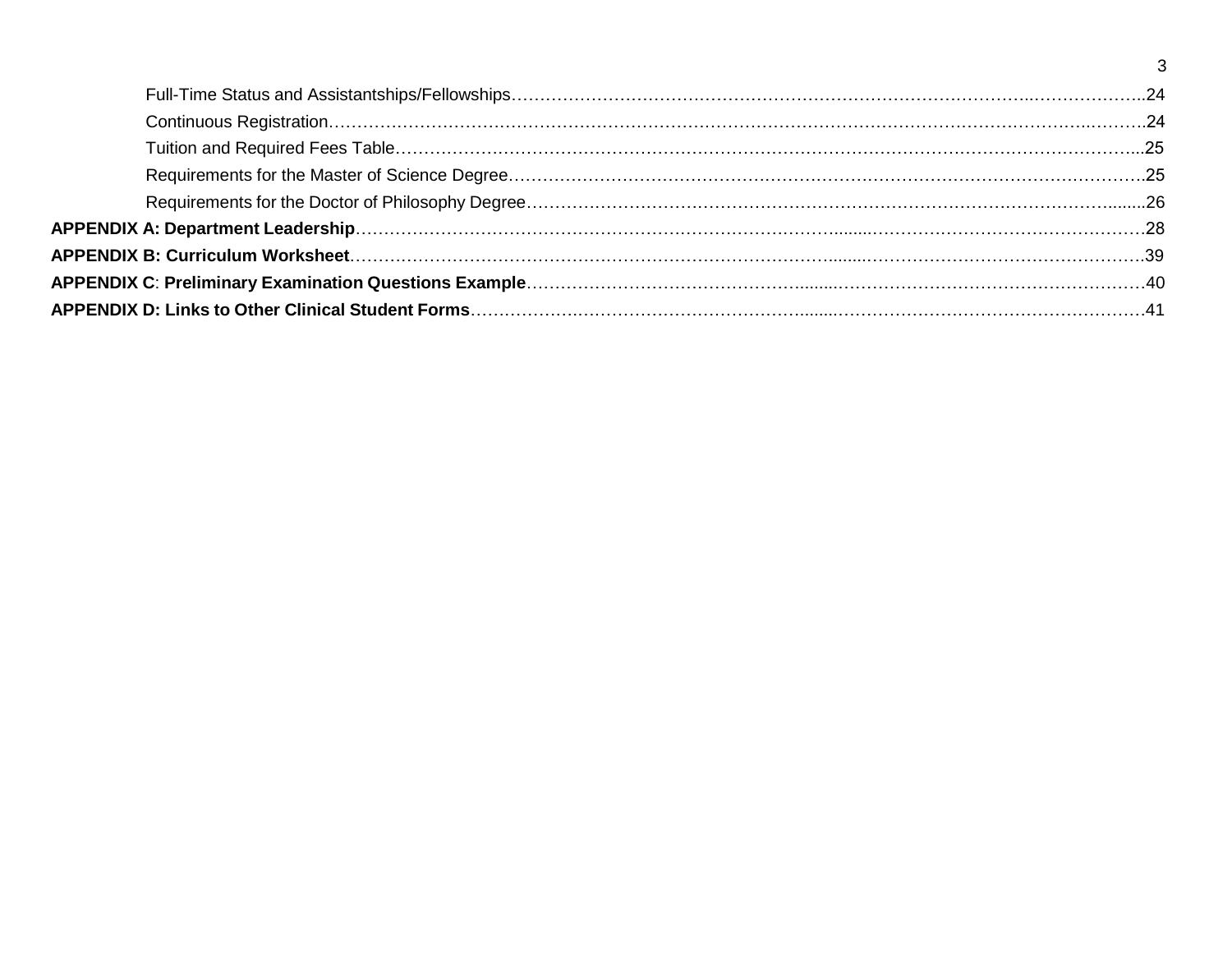## **Information Regarding Requirements for the Doctoral Degree in Clinical Psychology**

#### **I. Overview**

The doctoral program in clinical psychology at Texas A&M University (TAMU) historically has adhered to a scientist-practitioner model of training. This model emphasizes that integrated skills in science and practice serve as the foundation for generating the knowledge base and applications to practice that psychology requires to continue to develop and contribute to human welfare. Scientist-practitioner psychologists embody a practice relevance in their research and a research orientation in their practice. Although adhering to the basic tenets of the scientist-practitioner model, since the mid-2000s our training program has focused predominantly on recruiting students who have primary interests in research-oriented career paths and directing graduates of our program toward careers in academic or research settings rather than direct clinical service delivery. The majority of our graduates pursue research positions in academic or medical settings, or clinical training or administrative positions in medical centers or community or governmental agencies. As such, following the conclusion of the American Psychological Association (APA) Commission on Accreditation (CoA) site visit in 2008, the clinical program adopted a modest revision to the description of our training model to more accurately reflect this emphasis. We now describe the clinical program as a blend of the scientist-practitioner and clinical-scientist models, noting that our graduates acquire the foundation for pursuing a strong clinical scientist career in an academic or research setting, as well as a robust scientist-practitioner career in a medical or other training institution or serving in an administrative role in a service delivery agency.

This *Clinical Psychology Graduate Handbook* provides a summary of curriculum requirements as they relate to the identified core foundation in psychological science. The clinical training program at TAMU subscribes to the importance of broad training that prepares its graduates to work with diverse clinical phenomena and populations in diverse settings. Consequently, we have historically eschewed specializations that restrict breadth of didactic or clinical experiences. At the same time, we recognize the importance of providing more intensive, focused training experiences in specific domains and seek to retain sufficient flexibility to respond to both substantive areas of collective expertise reflected in our faculty and training/service needs of the discipline and consumer population. All our students are expected to acquire understanding and competence in the conduct and interpretation of clinical research methods, as well as assessment and intervention of emotional and behavioral disorders.

The clinical training curriculum reflects the program's stance that each student should develop a program of coherent educational and training experiences tailored to his or her specific professional goals, in consultation with the research advisor, doctoral advisory committee and, where appropriate, the clinical program faculty. The clinical program strives to provide a structured series of experiences that help students achieve an integrated professional identity. The curriculum integrates methodology, the data base of psychology, and attention to individual clinical cases throughout. Each semester during the first through the fourth years involves course work, research experience under the guidance of a mentor, and clinical exposure.

Every clinical doctoral student is required to complete the core clinical and department curricula to facilitate satisfaction of APA accreditation guidelines and state licensure requirements. All students are expected to develop competence in both research and clinical skills in a manner consistent with the program's training model. In addition, every student is expected to acquire competence in the assessment and treatment of emotional and behavioral disorders across the lifespan, although the relative balance of emphasis on adult versus child or adolescent clients may vary. In rare cases, students may request limited exemptions from certain non-clinical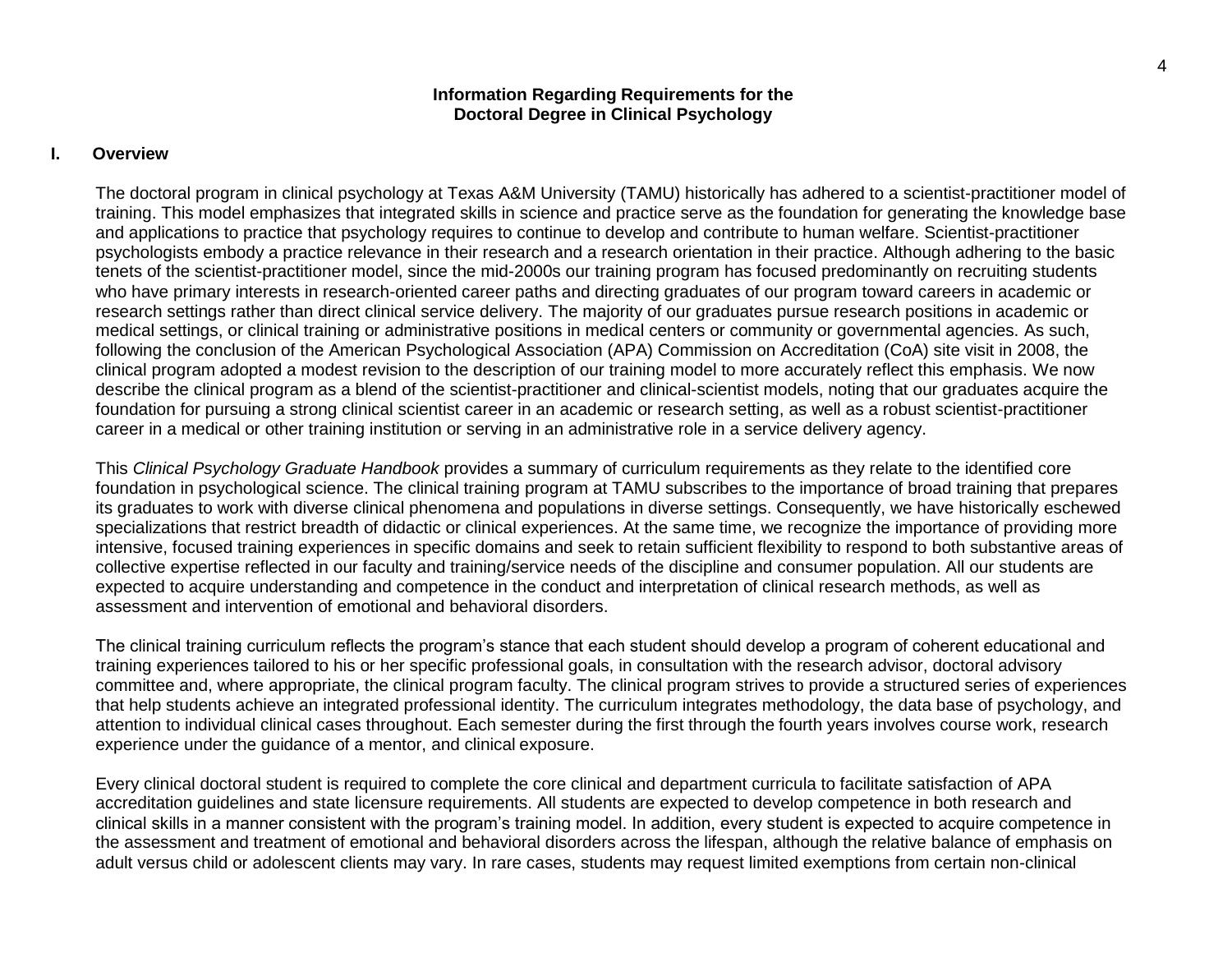courses based on graduate coursework at other institutions after consultation with their major advisor, the Director of Training, the instructor of the required course in this department, and the Director of Graduate Studies.

Students are responsible for matching their degree plans with APA accreditation, university, departmental, and clinical program requirements, as well as with their career plans and plans for licensure as a psychologist. Please be advised that, according to the Association of State and Provincial Psychology Boards (ASPPB), if a substantive content area for a given student's degree transcript is covered in more than a single 3-credit hour course or in a course with a title that is not indicative of that content, supporting documents (e.g., a course syllabus, University course catalog, official course numbers and titles), may be required for licensure or other credentials.

Requirements regarding the thesis and dissertation research, doctoral preliminary examination, dissertation defense, predoctoral internship, and other university policies and procedures are also articulated in this handbook.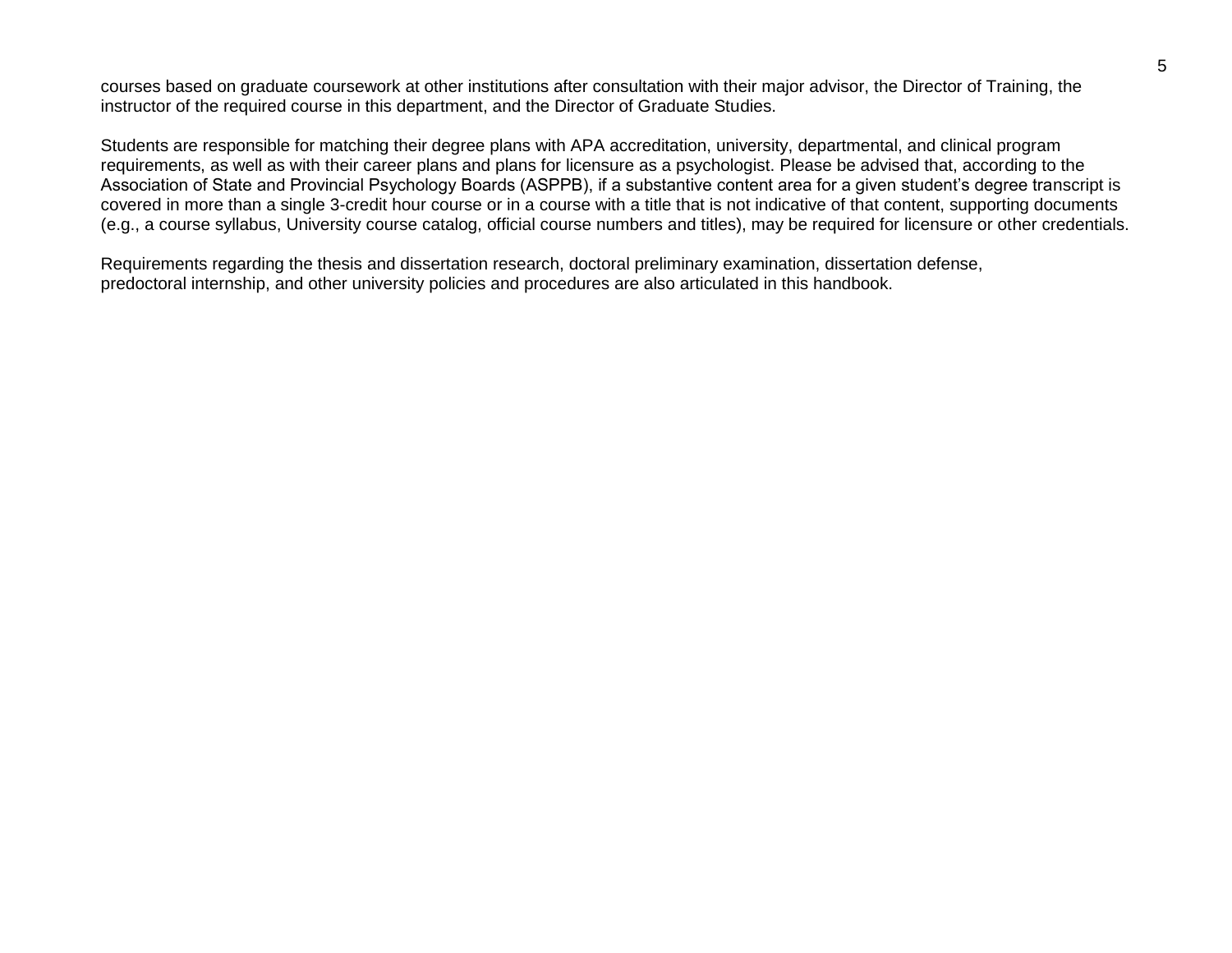# **II. Program Curriculum**

## **IIa. Overview**

*Students must confirm directly with the Graduate and Professional School (GPS) and the Department of Psychological & Brain Studies Associate Head of Graduate Studies, and the Clinical Program Director of Clinical Training (DCT) regarding registration requirements unique to their own situation that may differ from what is described here.*

Students are strongly encouraged to regularly consult with the Graduate and Professional School [https://grad.tamu.edu/,](https://grad.tamu.edu/) the Department of Psychological & Brain Studies Associate Head of Graduate Studies, and the Clinical Program Director of Clinical Training to ensure that University, Departmental, and Program requirements and deadlines are complied with, so as to promote timely progress toward completion of degree requirements.

Clinical Psychology Doctoral Training Program structure and curriculum flow from a blend of the **clinical-scientist model** and the **scientistpractitioner model**. Specifically the clinical program strives to fully integrate the range of research, teaching, and applied skills in training doctoral students. This approach views research and applied skills as interwoven rather than as two discrete sets of skills. As a result, successful graduates should have the options of a strong **clinical scientist** career, such as joining the faculty of a major research university or being a researcher for a government agency, as well as a robust **scientist-practitioner** career, such as joining the faculty of a medical school or teaching institution or serving in an administrative role in a service delivery agency.

**APA Accreditation Requirements**. *The following narrative is adopted from the University of North Carolina (UNC-Chapel Hill) Clinical Psychology Graduate Program Handbook [https://clinicalpsych.unc.edu/clinical-program-handbook,](https://clinicalpsych.unc.edu/clinical-program-handbook/) which provides a careful and thorough discussion of these requirements*.

The American Psychological Association (APA) stipulates that students in accredited clinical programs should demonstrate competence in:

- 1. **Profession-wide competencies (PWC),** including: a) research, b) ethical and legal standards, c) individual and cultural diversity, d) professional values, attitudes, and behaviors, e) communication and interpersonal skills, f) assessment, g) intervention, h) supervision, and i) consultation and interprofessional/interdisciplinary skills.
- 2. **Discipline-specific knowledge (DSK),** including: a) affective aspects of behavior, b) biological aspects of behavior, c) cognitive aspects of behavior, d) developmental aspects of behavior, e) social aspects of behavior, f) history and systems of psychology, g) research methods, h) statistical analysis, and i) psychometrics.

Students must also demonstrate **advanced integrative knowledge of at least 2 of the discipline specific areas listed above in a-e.** This is typically done via a graduate-level course that serves as "an evaluated educational experience that provides basic coverage in two or more areas and integration across those areas." These areas of competence and knowledge may be demonstrated through students' participation in coursework (full courses or parts of courses), independent study, research experiences, or clinical practica. For the DSK areas (and for "advanced integrative knowledge"), APA requires that knowledge be demonstrated via an "evaluated educational experience" (EEE), defined as "a learning experience (e.g., course, parts of courses, or independent study) the outcome of which is assessed by a person recognized as having current knowledge and expertise in the area of the learning experience."

Students often have questions regarding courses that fulfill the DSK requirements listed above. The purpose of this requirement, as specified by APA in the Standards of Accreditation, is to ensure that students "acquire a general knowledge base in the field of psychology, broadly construed, to serve as a foundation for further training in the practice of health service psychology."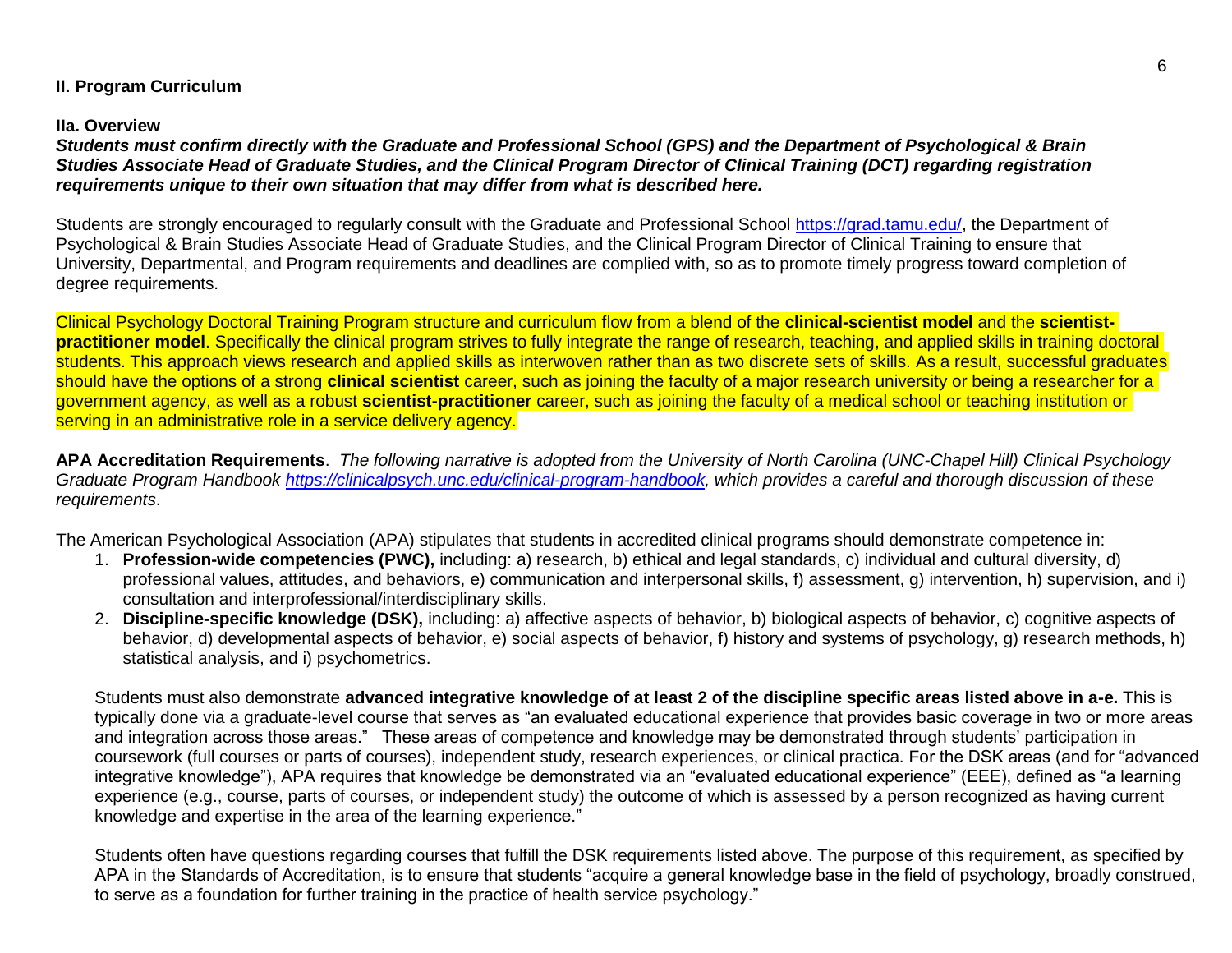**Foundational knowledge** is required for DSK areas a-f above and may be acquired prior to beginning the doctoral program. For example, the foundational requirement could be met by successful completion (B-/80% or higher) of an undergraduate course at a 4-year accredited institution in the relevant topic (e.g., undergraduate course in cognitive psychology). For an undergraduate course that you think may satisfy foundational knowledge but are not sure, **please provide the DCT with the course syllabus and the transcript that documents course completion and grade; this will be reviewed with the Clinical Curriculum Committee.** For DSK areas where a student has not acquired foundational knowledge prior to matriculation in our program, this can be obtained at the undergraduate or through graduate-level training via a graduate course. For the latter, the expectation is that the graduate course includes foundational readings relevant to that course topic and that the evaluation of your work in the course assumes mastery of this foundational knowledge. If you are uncertain as to whether a graduate course will provide foundational knowledge, please consult with the DCT.

**Graduate-level knowledge** is required for areas a-e and g-i; this is most commonly achieved via graduate-level courses in our Department. There are some courses that will satisfy foundational and graduate-level knowledge for 2 areas at once, as well as provide integration of these areas, and thus could meet both the DSK requirements and the "advanced integrative knowledge" requirement.

The sole DSK requirement that only needs to be met at the foundational level is history and systems of psychology. Students meet this requirement by having taken a course on this topic as an undergraduate at a 4-year accredited institution (grade of B-/80% or higher). History and systems is also infused throughout our graduate courses, which can satisfy the requirement.

To help you select courses in the program, a worksheet has been developed with each of these requirements listed (see Appendix B).

*NOTE*: Following graduation, you may wish to earn a license to practice clinical psychology in one or more North American states or provinces. The licensure application (for some states in particular) similarly will require you to demonstrate competence in the areas above; in most cases, obtaining a doctoral degree from an APA-accredited doctoral program suffices. However, licensure applications in some states sometimes require courses, while other states are more flexible in the procedures used to help you obtain a sufficient level of competence. You can find links to every state and province psychology licensing board at [https://www.asppb.net/,](https://www.asppb.net/) and the licensure applications and requirements for most states/provinces are available online.

# **IIb. Key Areas of Clinical Program Curriculum**

Issues of **Professional Ethics, Diversity/Culture**, and **History and Systems** are infused into each clinical core course and clinical elective course. These issues are clearly described in each course listing and in each course syllabus. Certainly, these three topics are germane to the entire field of clinical psychology and are integral to both the academic and applied aspects of doctoral training.

Each graduate student entering the program is required to join one or more **faculty-led research teams** during their first year in the program. By doing so, students receive the opportunity to collaborate with team members in developing research questions, designing empirical studies, collecting and analyzing data, writing manuscripts and presenting results at national and regional conferences. Students also are required to complete a number of research, measurement, and statistics courses by the completion of their second year of study, so that they have the knowledge and skills to participate meaningfully in research activities. As early as prior to the start of the first Fall semester and no later than the end of the first Fall semester, students must identify a department faculty member who will serve as their graduate faculty advisor and master's thesis committee chair.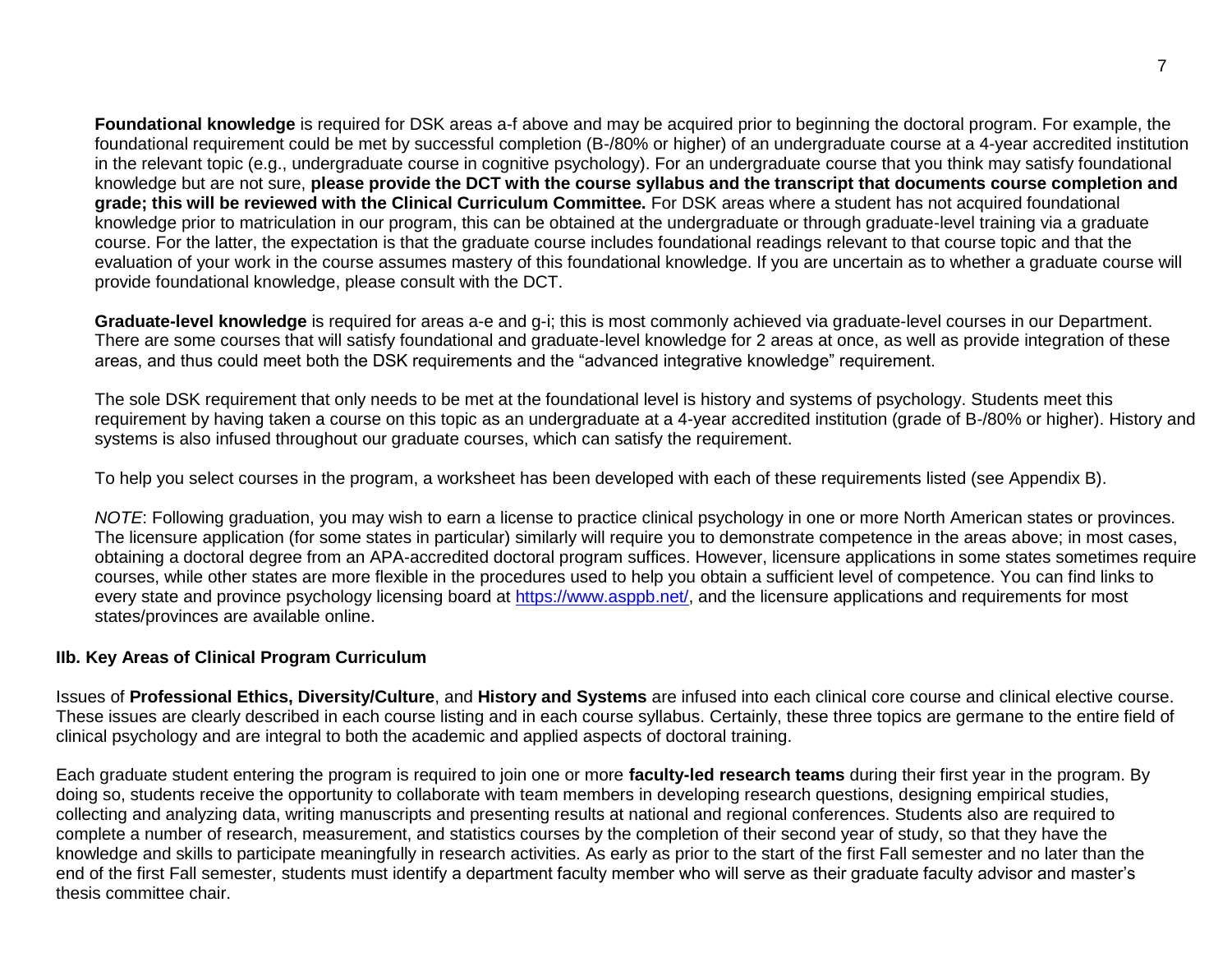Fall incoming students in the Department are required to begin work on a **First Year Research Project** very early in their first semester. The results of that work will be presented the following September at a department-wide research colloquium. The goal of this requirement is for students to begin building research and publication skills as quickly as possible. Thus, for many students, this will be a project largely designed by the graduate faculty advisor, as part of his/her research program. This will ordinarily be a project that can be published if it is successful and the student's involvement would merit authorship. This project would not be identical to the master's thesis, because the goal is to produce additional research and additional publications.

Attendance in the Fall and Spring semesters is required at the bi-weekly **Clinical Research Seminar** by all students until they leave campus for their full-time professional internship. Original research, research proposals, grant proposals, and research/grant issue topics are presented by clinical faculty and students in this bi-weekly seminar. In addition, speakers from the department, university, and region regularly make research presentations. At least once per year a speaker of national prominence presents her/his research. Issues presented may include research design, degree plan development, research ethics, the IRB process, preparation for thesis/dissertation proposals/defenses, grantsmanship, "telling your professional story," clinical internship and post-doctoral fellowship training, and other relevant topics are covered via discussion, readings, and presentations.

By the end of the Fall semester of their second year in the program, students are strongly encouraged to develop **one or two OPTIONAL specialty emphases for their training**. This decision is made in careful consultation with the student's faculty advisor and advisory committee. Specific credits to support training in specialty emphases typically is not begun until after the Spring semester of the second year. Once declared, specialty emphases made be changed, deleted, or added, but only after careful consultation with a student's faculty advisor and other faculty members. Special emphasis training may be acquired through courses, focused research, and focused practica experiences, as approved by the student's faculty advisor and advisory committee. At present, the following are special emphases that have the faculty, coursework and other training experiences to support a student's specialized training. Additional special emphasis areas must be approved by the clinical faculty.

**Psychological Assessment Quantitative Methods**

**Behavior Therapy Clinical Child and Adolescent Psychology Clinical Neuroscience Couples/Family Psychology Diversity/Cultural Issues Forensic Psychology Gender Issues Geropsychology Health Psychology Personality/ Interpersonal Processes**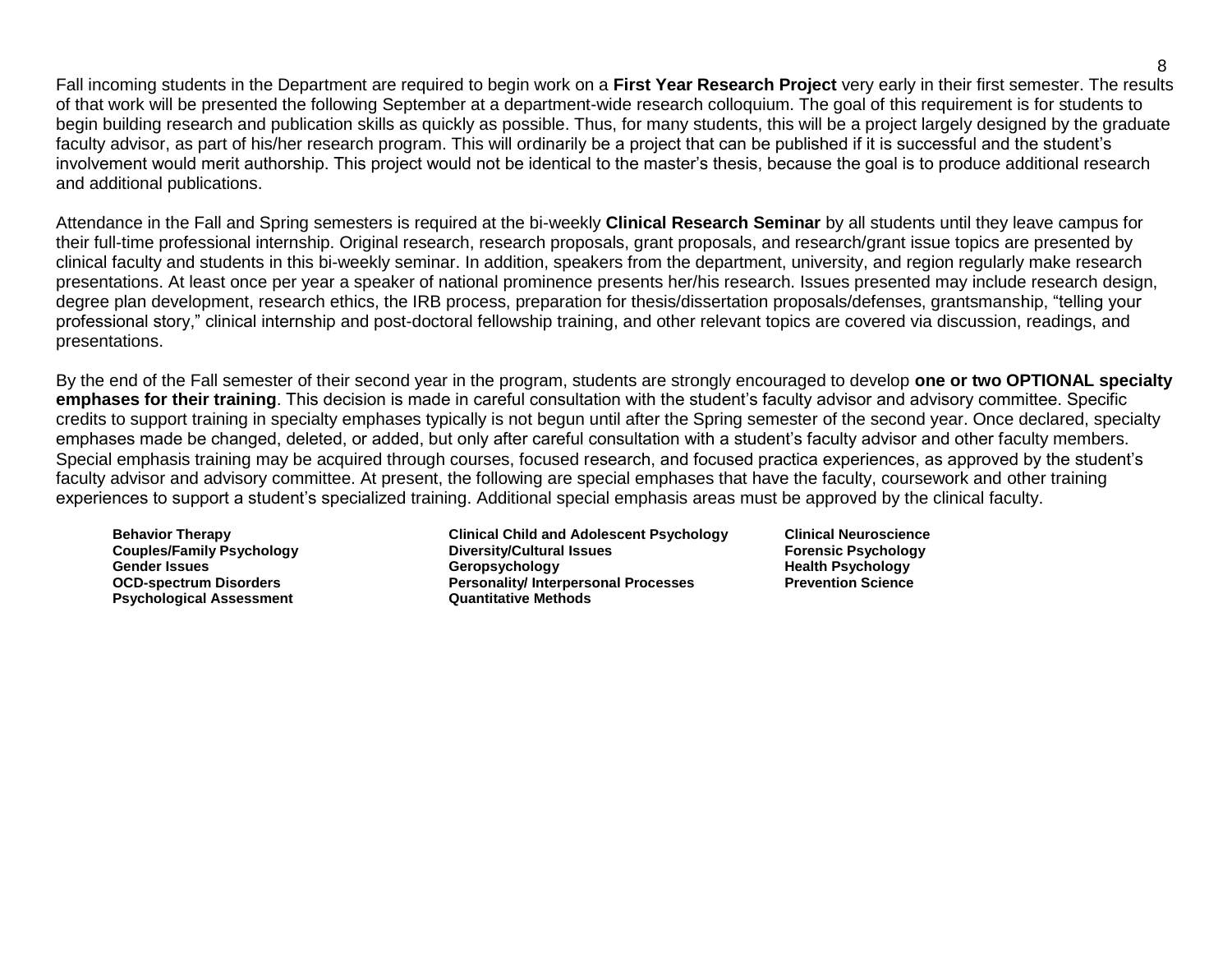Practicum (PSYC 614 and PSYC 613) includes a bi-weekly **Clinical Practicum Seminar** designed to integrate research, coursework, and applied training and weekly supervisory instruction from a faculty supervisor. First year students, any student who is seeing clients (PSYC 614 and/or PSYC 613), and faculty currently supervising in the Clinic are required to attend this seminar every other Wednesday in Fall and Spring semesters. PSYC 614/613 instructors typically are assigned a group of 3-7 trainees by the Director of Clinical Training and Associate Director of Clinical Training, in consultation with the clinical faculty, Department Head and Associate Head, and based on input from graduate students.

Students are required to complete 12 credits of PSYC 614 (**Clinical Interventions Practicum**) and/or PSYC 613 (**Clinical Assessment Practicum**) on their degree plan before leaving for internship. Typically, 1 credit of PSYC 614 is taken each semester starting the Fall semester of a student's second year in the program. Typically, PSYC 613 credits are started the Summer semester of a student's second year in the program, after completing Assessment 2 (PSYC 624). It is acceptable for a student to take only PSYC 613 credit and no PSYC 614 credit in a given semester if training includes only Assessment Practicum and no therapy/interventions cases are active on a student's caseload (and vice versa). At least 5 of the 12 required credits must include both PSYC 614 and PSYC 613 (e.g., 7 credits PSYC 614 and 5 credits PSYC 613; or 5 credits PSYC 614 and 7 credits PSYC 613; or any combination summing to 12 credits total between both, with minimum 5 credits in either).

The **Clinic caseload expectation** for a student taking 1 credit of PSYC 614 is 5 active cases at any given time. The actual contact hours with clients on a student's caseload and other information from Interventions Practicum Supervisors is used to adjust up or down the actual number of active cases a given student is expected to manage. Clinic caseload expectations for students in Assessment Practicum (PSYC 613) is determined by the Assessment Practicum Supervisor, but often is 2 to 4 active evaluation cases at any given time. When a student has completed the 12 credits of PSYC 614 and/or PSYC 613 required on his/her degree plan, she/he may opt to continue with practicum training. Under these circumstances, if a student opts to continue to receive PSYC 614 training, he/she may request a change in caseload expectation to less than 5 active cases. This request must be in writing to the Clinic Director and a written endorsement of the request must be received by the student's current Clinic Supervisor and Research Supervisor. Written email requests are acceptable. Alterations in caseload expectations for PSYC 613 are much less likely due to the time-demand nature of this training experience. Of course, students before or after completion of the required 12 credits of PSYC 614 or PSYC 613 may request to be assigned more than the typical caseload expectations, if such a request is supported by the current Clinic Supervisors and Research Advisor as being conducive to the training goals of that student.

| <b>Summary of Clinical Program Coursework Requirements</b>                                 |                         |
|--------------------------------------------------------------------------------------------|-------------------------|
| <b>Course Type</b>                                                                         | <b>Required Credits</b> |
| <b>Statistics and Research Design</b>                                                      | 6                       |
| Psychopathology                                                                            | 3                       |
| <b>Psychological Assessment</b>                                                            | 6                       |
| <b>Clinical Interventions</b>                                                              | 9                       |
| Practicum (includes Clinical Interventions Practicum & Psychological Assessment Practicum) | 12                      |
| Research (includes Research, Clinical Research Seminar, & Directed Studies)                | 24                      |
| Electives                                                                                  | 24                      |
| Professional Internship (typically NOT on degree plan)                                     | 1 credit per Fall and   |
|                                                                                            | Spring semester         |
| <b>TOTAL</b>                                                                               | 96                      |

Students should inquire with the [Office of Graduate and](http://ogs.tamu.edu/) [Professional Studies](http://ogs.tamu.edu/) about State regulations that the University collect nonresident tuition from all doctoral students who enroll in 100 or more semester credits of doctoral course work.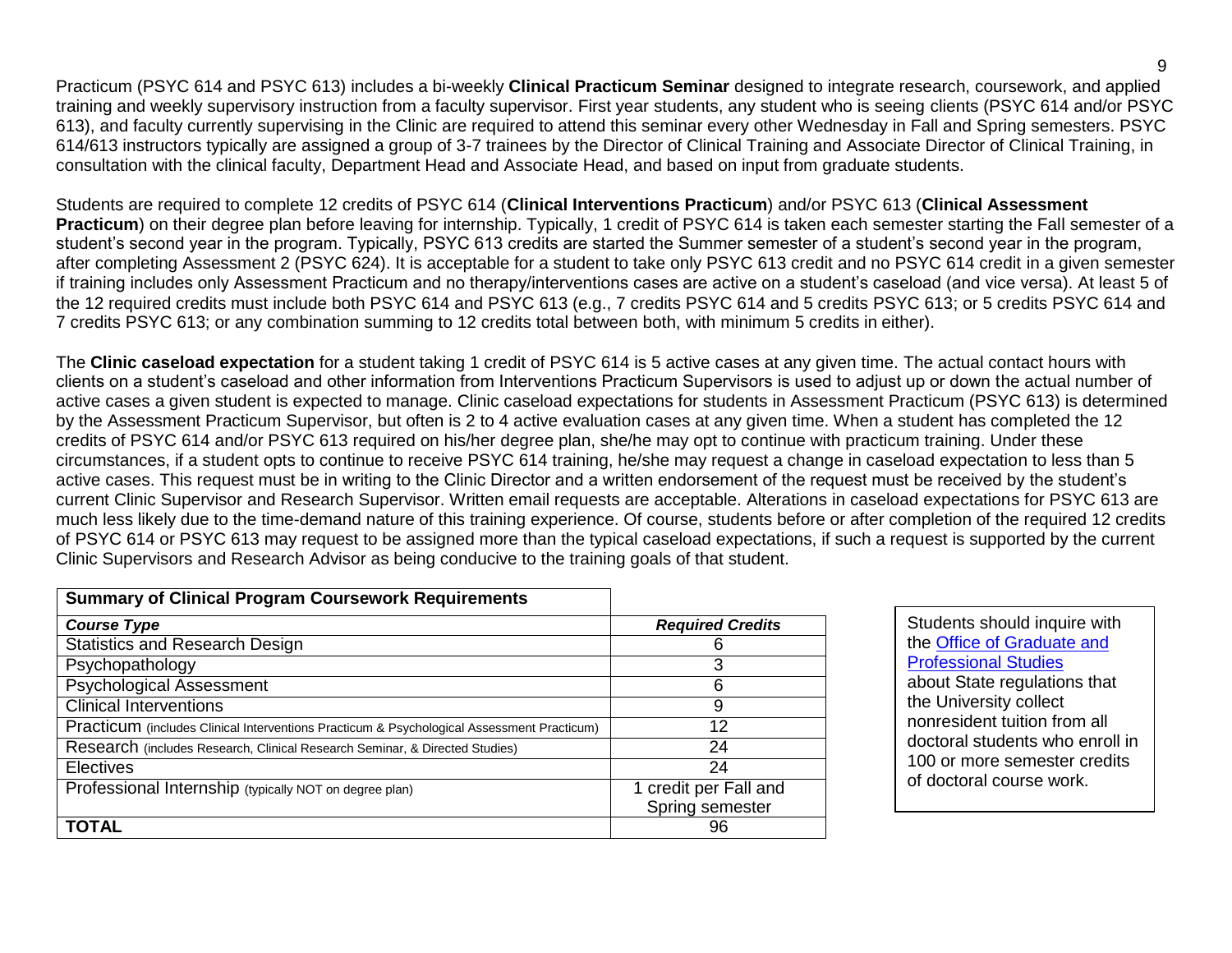## **IIc. Specific Coursework Required for the Doctoral Degree in Clinical Psychology**

**Note:** All required clinical and departmental credits must be passed with a grade of A or B.

## **IIci. Requirements by Texas A&M University:**

## Total credits

A minimum of 32 semester credits of approved courses and research are required for the master of science degree.

A minimum of 96 credits beyond the baccalaureate degree or 64 credits beyond the master's degree are required for the doctoral degree.

A minimum of 64 credits at Texas A&M are required of students who are admitted with a master's degree from another university. (Completion of clinical program requirements for such students would typically exceed this university requirement.)

In sections B and C that follow, 75 credits in specific courses (including research credits) are required for clinical doctoral students (master of science degree and doctoral degree credits combined). An additional 21 credits must be taken from elective courses determined by the student in conjunction with his/her advisory committee.

# **IIcii. Requirements by the Department of Psychology:**

## Statistics and Research Design (6 credits required)

| <b>PSYC 607</b> | <b>Experimental Psychology</b>                       | 3 credits |
|-----------------|------------------------------------------------------|-----------|
| <b>PSYC 671</b> | <b>Experimental Design for Behavioral Scientists</b> | 3 credits |

The clinical program encourages students to complete at least two additional Statistics and Research Design courses that may be chosen, in conjunction with a student's advisory committee, based on students' training needs. A *sample* of such courses includes:

| <b>EPSY 625</b> | Advanced Behavioral Measurement              | 3 credits |
|-----------------|----------------------------------------------|-----------|
| <b>EPSY 642</b> | Meta-Analysis of Behavioral Research         | 3 credits |
| <b>EPSY 643</b> | <b>Applied Multivariate Methods</b>          | 3 credits |
| <b>EPSY 651</b> | Theory of Structural Equation Modeling       | 3 credits |
| <b>EPSY 652</b> | Theory of Hierarchical Linear Models         | 3 credits |
| <b>EPSY 653</b> | <b>Advanced Structural Equation Modeling</b> | 3 credits |
| <b>EPSY 654</b> | Longitudinal Data Analysis                   | 3 credits |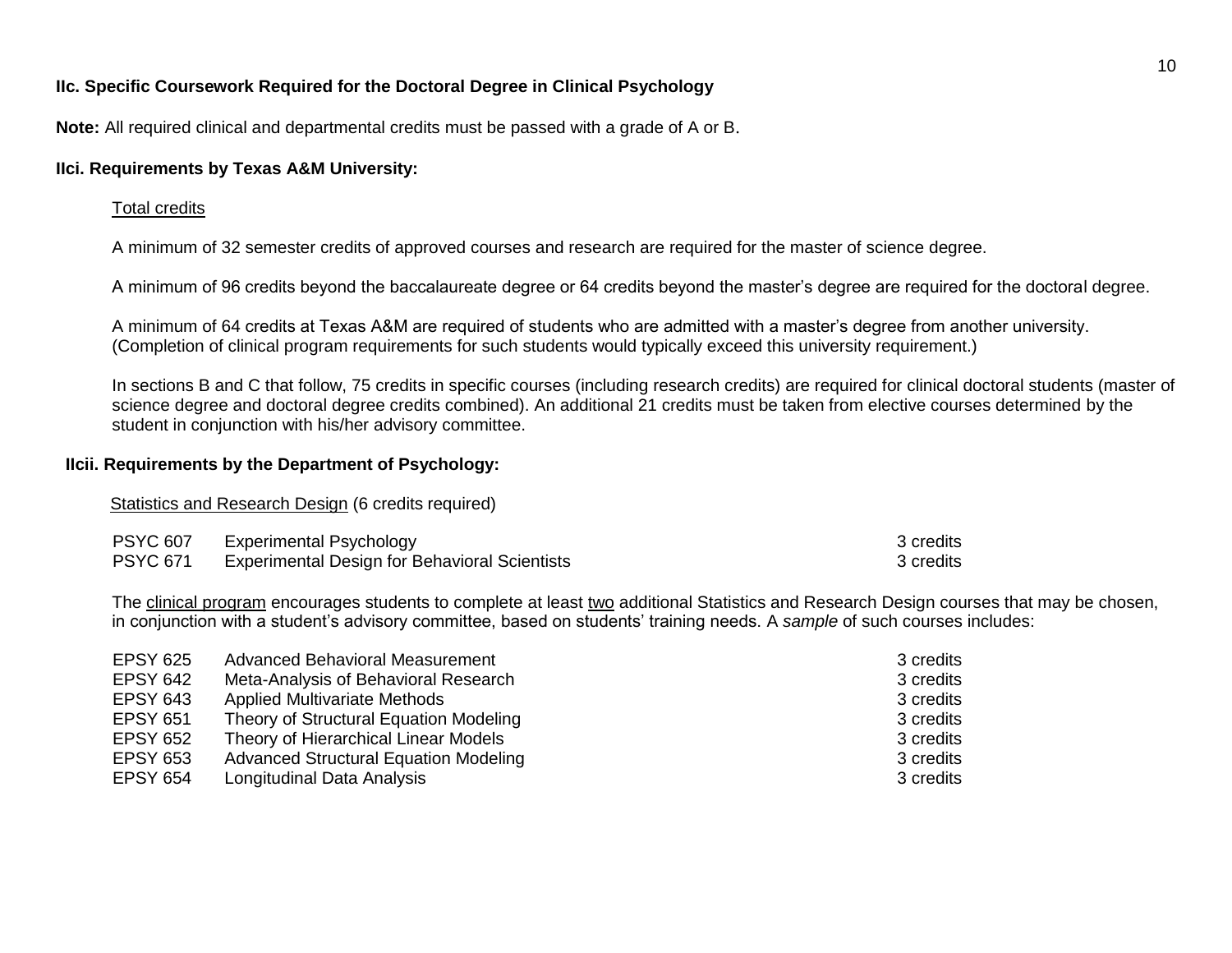Other statistics/methodology courses may be chosen as electives, as determined by the student in conjunction with his/her advisory committee. Consideration may be given to earning a Graduate Certificate in [Education & Social Sciences Advanced Research Methods,](http://education.tamu.edu/advanced-research-methods-certificate-0) which is extended to clinical PSYC graduate students by CEHD.

Students may request substitution of related courses (such as *PSYC 689 Special Topics in…*) for the courses listed above in some circumstances. Such petitions should be initiated through the student's graduate faculty advisor and must be approved by the Director of Clinical Training in consultation with the Director of Graduate Studies and the program area for which the substitution is being requested. Students should be advised, however, that [Implementing Regulation C-16](http://www.apa.org/ed/accreditation/about/policies/implementing-regulations.aspx?item=23) of the APA CoA indicates that training in core areas of science must be "broad and general" rather than overly specialized or applied. For example, coursework in neuropsychological assessment and psychopharmacology can be included in the category of biological bases of behavior, but they do not by themselves fulfill training requirements in this category.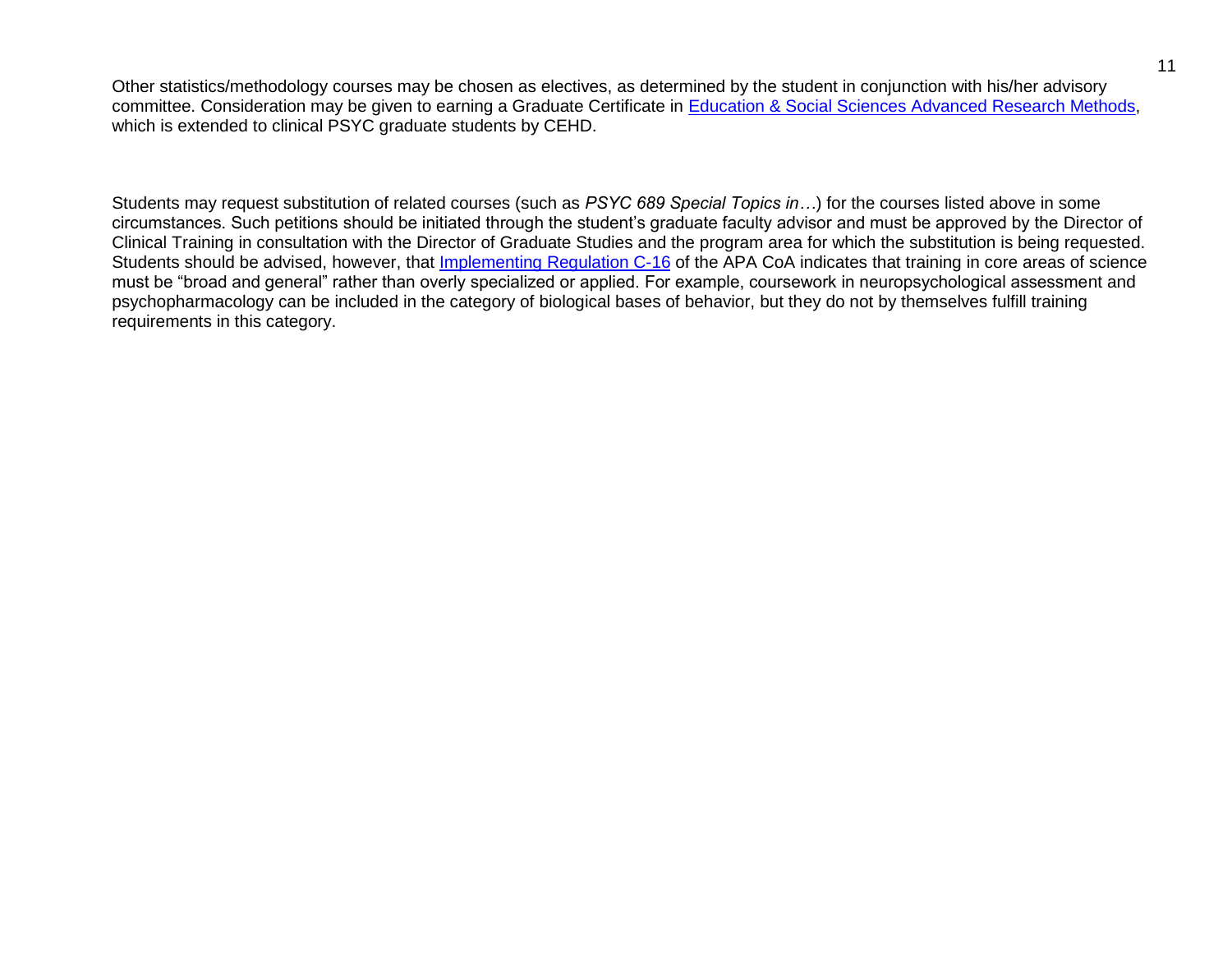# **IIciii. Requirements by the Clinical Psychology Doctoral Training Program:**

Psychopathology (3 credits required)

1. The following is required:

| <b>PSYC 626</b> | Psychopathology | 3 credits |  |
|-----------------|-----------------|-----------|--|
|-----------------|-----------------|-----------|--|

2. The following is a *sample* of elective courses that may be chosen based on students' training needs:

## Assessment and Psychometrics (6 credits required)

1. The following are required:

| <b>PSYC 623</b> | Assessment 1—Psychometrics & Personality Assessment | 3 credits |
|-----------------|-----------------------------------------------------|-----------|
| <b>PSYC 624</b> | Assessment 2—Intellectual & Cognitive Assessment    | 3 credits |

2. The following us a *sample* of elective courses that may be chosen based on students' training needs:

| <b>PSYC 627</b> | Psychological Assessment of Children & Adolescents | 3 credits |
|-----------------|----------------------------------------------------|-----------|
| <b>EPSY 621</b> | <b>Clinical Neuropsychology</b>                    | 3 credits |
| <b>EPSY 628</b> | Rorschach Technique with Children and Adolescents  | 3 credits |
| <b>SPSY 615</b> | Individual Assessment of Preschool Children        | 3 credits |
| <b>SPSY 617</b> | Diagnosis of Emotionally Disturbed Children        | 3 credits |
| <b>SPSY 642</b> | Behavioral Assessment and Intervention             | 3 credits |
| <b>SPSY 657</b> | <b>Bilingual Psychoeducational Assessment</b>      | 3 credits |

Clinical Interventions (9 credits required)

1. The following are required:

| <b>PSYC 608</b> | Introduction to Clinical Ethics & Techniques | 3 credits |
|-----------------|----------------------------------------------|-----------|
| <b>PSYC 637</b> | Clinical Interventions 1                     | 3 credits |
| <b>PSYC 638</b> | Clinical Interventions 2                     | 3 credits |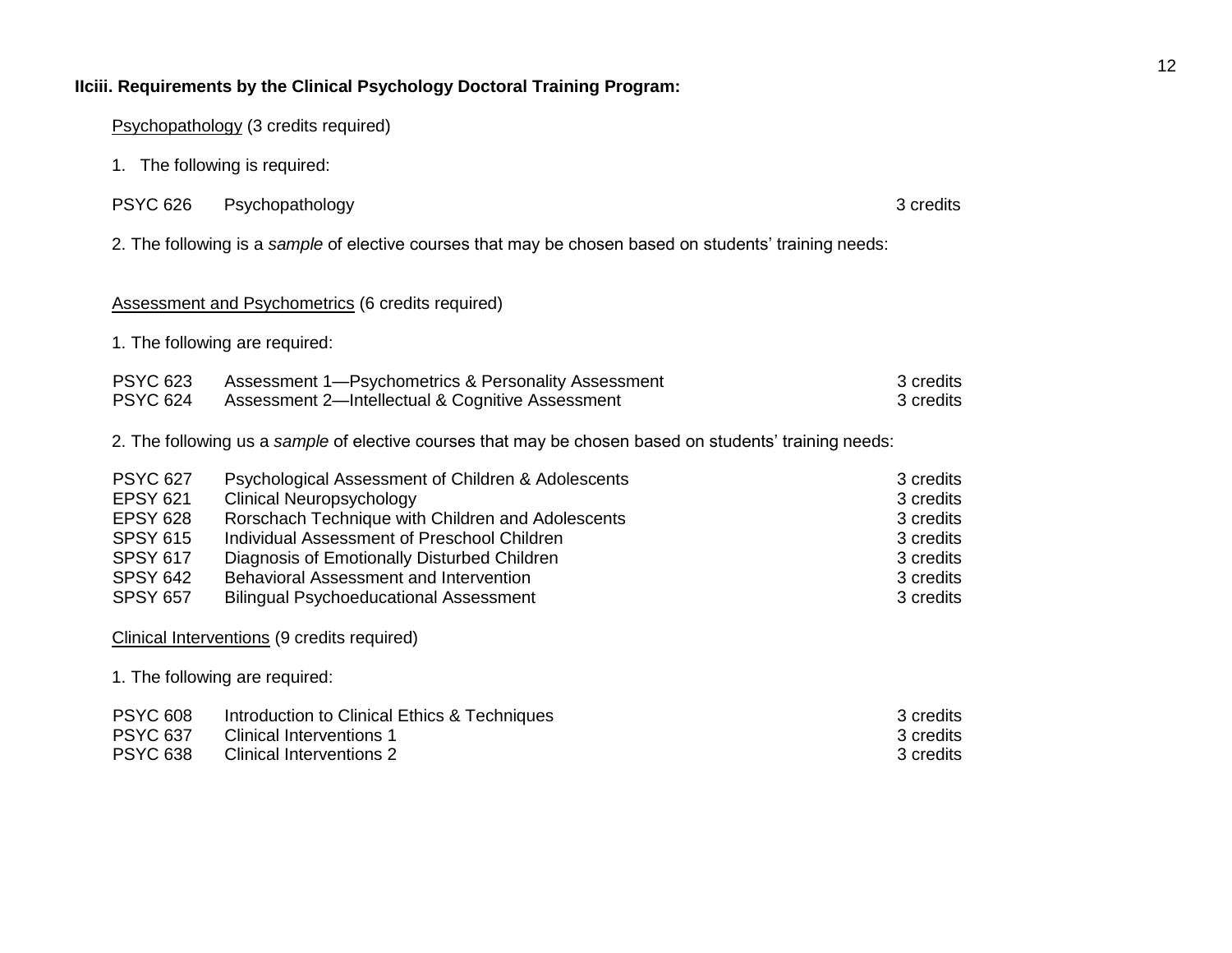2. The following is a *sample* of elective courses that may be chosen based on students' training needs:

| <b>PSYC 616</b> | Treatment of Problem Behavior in Children and Families | 3 credits |
|-----------------|--------------------------------------------------------|-----------|
| <b>PSYC 630</b> | Health Psychology and Behavioral Medicine              | 3 credits |
| <b>PSYC 639</b> | Pediatric Psychology                                   | 3 credits |
| <b>PSYC 678</b> | Couples Therapy                                        | 3 credits |
| <b>PSYC 689</b> | Special Topics in Clinical Psychology                  | 3 credits |
| <b>SPSY 628</b> | <b>Consultation Theory and Techniques</b>              | 3 credits |
| <b>SPSY 641</b> | Child Therapy for School Behavior Problems             | 3 credits |
| <b>SPSY 642</b> | Behavioral Assessment and Intervention                 | 3 credits |

Additional clinical intervention elective courses may be available in the Department of Educational Psychology.

Practicum (12 credits required)

- 1. The following are required:
- PSYC 613/614 Practicum in Clinical Psychology 12 credits 12 credits 12 credits

At least *5 credits* of Psychological Assessment Practicum (PSYC 613) At least *5 credits* of Clinical Interventions Practicum (PSYC 614)

2. Students may request additional practicum through the Counseling and Assessment Clinic (Department of Educational Psychology), the campus Student Counseling Services, or off campus sites. Such petitions should be initiated through the student's graduate advisor and must be approved by the Director of Clinical Training.

| Research (24 credits required) |  |  |  |
|--------------------------------|--|--|--|
|                                |  |  |  |

- 1. The following are required:
- PSYC 691 Research (or PSYC 685 Directed Studies) 24 credits

2. The following *may be* substituted for some of the required 24 credits of PSYC 691 or PSYC 685.

PSYC 677 Clinical Research Seminar 1996 1997 12 credits 1-2 credits

3. The Graduate Catalog states that the degree plan for the doctoral degree must carry "… a reasonable amount of 691 (Research)". The Graduate Catalog also states that the degree plan for the master of science degree may include "a maximum of 8 credits of 691 (Research), or 485 and/or 685 (Directed Studies), and up to 3 credits of 690 (Theory of Research) or 695 (Frontiers in Research)—no more than 12 credits of any combination of these."

13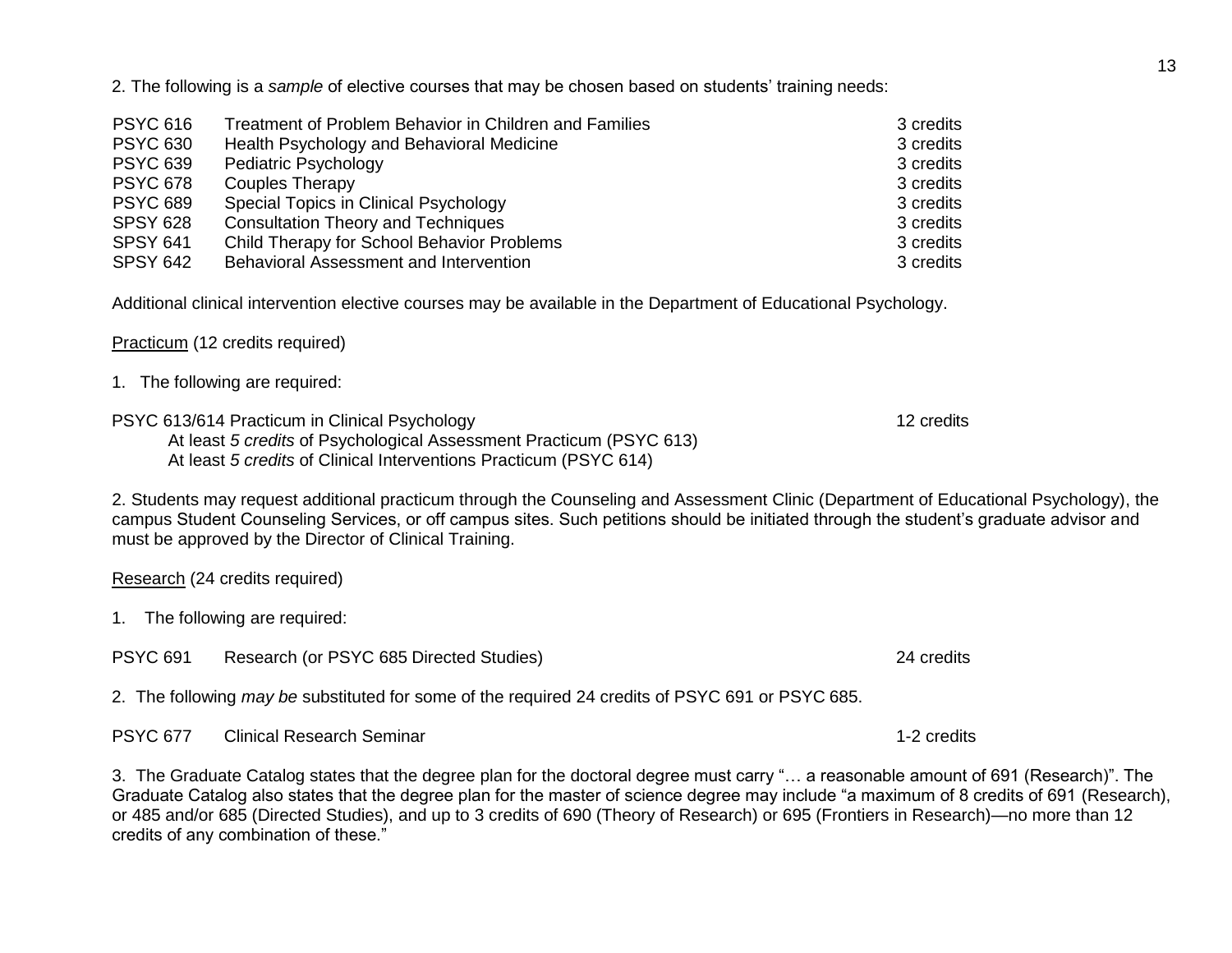## Elective Courses (24 credits required)

The following is a *sample* of other elective courses— *other examples have already been listed in other course categories* —that may be chosen, in conjunction with a student's advisory committee, based on students' training needs:

| <b>PSYC 610</b> | Organizational Psychology                          | 3 credits    |
|-----------------|----------------------------------------------------|--------------|
| <b>PSYC 611</b> | Personnel Psychology                               | 3 credits    |
| <b>PSYC 613</b> | <b>Psychological Assessment Practicum</b>          | $1+$ credits |
| <b>PSYC 614</b> | <b>Clinical Interventions Practicum</b>            | $1+$ credits |
| <b>PSYC 633</b> | Gender and Minority Issues in Clinical Psychology  | 3 credits    |
| <b>PSYC 682</b> | Seminar in Personnel Selection and Placement       | 3 credits    |
| <b>PSYC 680</b> | Seminar in Organizational Psychology               | 3 credits    |
| <b>PSYC 685</b> | <b>Directed Studies</b>                            | $1+$ credits |
| <b>PSYC 691</b> | Research                                           | $1+$ credits |
| <b>PSYC 697</b> | Seminar in the Teaching of Introductory Psychology | 3 credits    |

Professional Internship (required, but typically not on degree plan)

PSYC 684 Professional Internship 3-6 credits 3-6 credits

Credits for PSYC 684 *may or may not* be included on a student's doctoral degree plan. Inclusion or exclusion of these credits should be thoroughly discussed with a student's research advisor and the Director of Clinical Training and the Associate Director of Clinical Training, in consultation with OGAPS and the Department of Psychology Director of Graduate Studies.

Students may register for 1 credit per semester [3 credits total for 12 months] of **Professional Internship** (PSYC 684) **if** their **Final Examination/Dissertation Defense** is completed and the final edited version of their dissertation is approved by their doctoral chair and committee. Students must register for 2 credits of PSYC 684 per semester [6 credits total for 12 months] prior to these events. The DCT writes a memo to notify OGAPS regarding the full-time status of students during the internship year, although they are registered for only 1-2 credits per semester. OGAPS requires continuous registration (at least 1 credit per semester) until students graduate. Students who have not completed their Final Examination/Dissertation Defense must register for 1-2 credits of PSYC 691 (after internship), which may be *in absentia* for each semester they are not actually in residence on campus.

**Students must confirm directly with OGAPS and the Department of Psychology Director of Graduate Studies registration requirements unique to their own situation that may differ from what is described here.**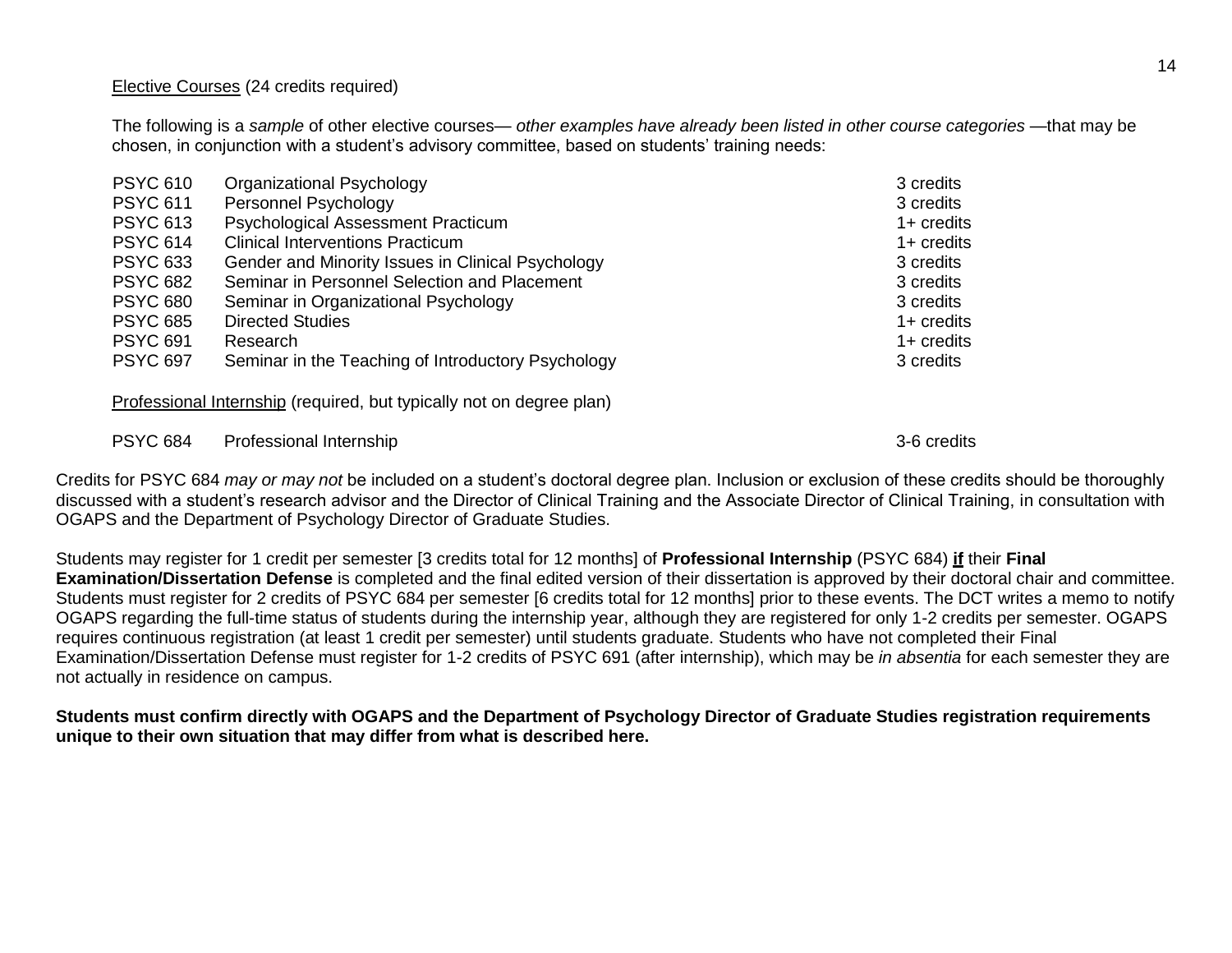# **IIciv. Requirements of the American Psychological Association and/or State Licensing Boards:**

Current clinical program and departmental course requirements for the doctoral degree in clinical psychology are designed to meet curriculum guidelines and principles of APA accreditation or requirements common to state licensing boards. For example, APA principles require breadth of knowledge in the science of psychology. Completion of the program and departmental core courses will satisfy these guidelines. APA also requires instruction in (a) scientific and professional ethics and standards, and (b) gender and minority issues. The clinical program addresses this guideline in a variety of specific ways including required readings and classroom instruction in PSYC 608 (Introduction to Clinical Ethics and Techniques), PSYC 637 and PSYC 638 (Clinical Interventions I and II), PSYC 623 and PSYC 624 (Assessment I and II), PSYC 626 (Psychopathology), and PSYC 613/614 (Practicum and associated Clinical Seminar case conferences). APA also requires that doctoral students in clinical psychology be familiar with the history and systems of psychology. The clinical program pursues satisfaction of this criterion through required readings and classroom instruction in the required clinical and department curricula. Students should develop their degree plans, in consultation with their advisory committee, based on desired career options, APA accreditation requirements, and in anticipation of state licensure requirements as a psychologist. Although these requirements vary across U.S. states and Canadian provinces, the Association of State and Provincial Psychology Boards (ASPPB) has provided *guidance* to assist individuals in understanding and documenting educational and supervised experiences.

## **IId. Doctoral Preliminary Examination**

Effective July 1, 2003, the following policies were adopted concerning the Doctoral Preliminary Examination:

1. Preparing for the Preliminary Examination: OGAPS will not authorize scheduling the Preliminary Examination unless a doctoral degree plan has been submitted 90 days prior to the requested date for the Preliminary Examination.

Timing Issues: Students will prepare a reading list for their Preliminary Examination and distribute this to their committee along with a 2-page summary of their proposed dissertation project no later than six weeks prior to the date of the Preliminary Examination meeting. The members of the committee will have up to two weeks to either approve of the list or suggest additions to the list. This allows students a minimum of four weeks to read the recommended additions and, if necessary, incorporate them into the written portion of the Preliminary Examination/Dissertation Proposal. The final written product (the Dissertation Proposal) must be submitted to committee members no later than two weeks prior to a scheduled oral portion of the Preliminary Examination.

Given the deadlines for the Thesis defense (September 30<sup>th</sup> of 3rd year) this allows eight months between thesis defense and dissertation proposal. If the exam is not conducted and passed by May 31, the student may only sign up for research hours (meaning clinic privileges are also suspended) until the exam is completed. If the exam is not passed by Aug 31, the student may not apply for internship that fall.

Another timing-related issue is the submission and approval of the final reading list. The reading list is potentially broader than the reference list. This step is to verify (in the opinion of the committee) that a student has not left out significant areas of research or other background. No later than four weeks prior to submitting the written proposal (six weeks prior to a potentially scheduled oral exam), the student's reading list for the project and a 2-page summary of the background and proposed study need to be submitted to each member of the committee. The members of the committee will have up to two weeks to either approve of the list or suggest additions to the list. This would allow students a minimum of two weeks to read the recommended additions and if necessary incorporate them into the written document. The final written product (the dissertation proposal) must be submitted to committee members two weeks prior to a scheduled oral exam.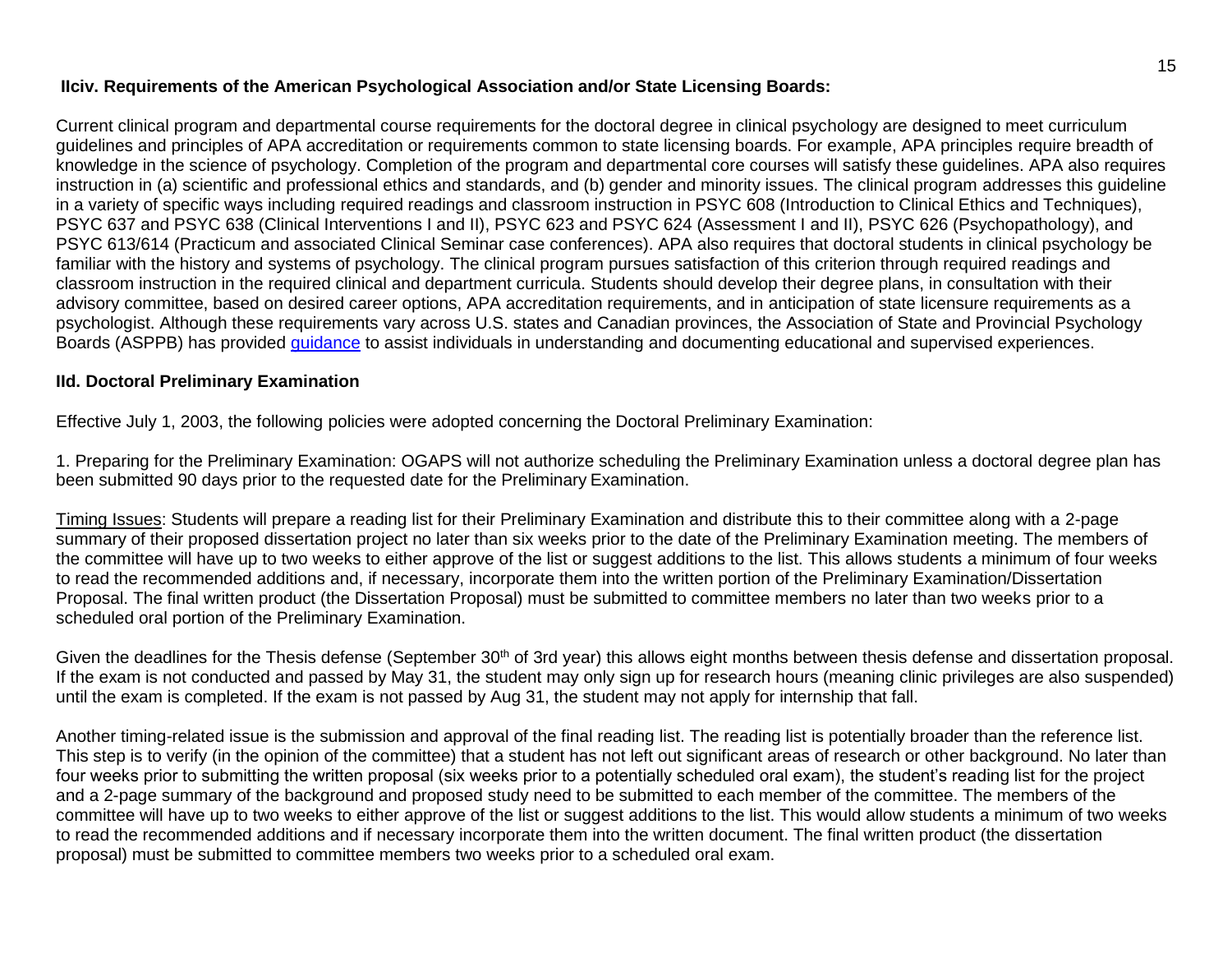To conduct the preliminary examination by the end of May date, the reading list would need to be submitted to the doctoral committee by April 15th.

An example of the timing of the exam/events follows:

- April 1: Submit reading list and summary to committee
- April 10: Reading list approved by committee
- May 1: Submit written proposal to committee
- May 15: Oral preliminary examination

2. Structure of the Preliminary Examination: The Preliminary Examination has written and oral components.

The written component will be the written literature review and proposed methods for the dissertation (i.e., the Dissertation Proposal). The structure of this document is determined by the research advisor, the doctoral committee and any constraints imposed by the graduate school (e.g., page limits).

The oral component will be conducted by the student's graduate training committee. The structure of that meeting should be determined by a particular committee. Typically, approximately the first half of the meeting will be devoted to background and the second half will be devoted to the proposed research project. Students will orally present the background and methods and should work with their advisors to make this presentation concise. Structure beyond this depends on the committee. Questions will come from the student's written proposal, the reading list used to write the proposal and any course work on the student's degree plan. Students should be prepared for general questions, based on their previous course work and academic experiences, and questions more specific to their proposed research project.

At the conclusion of the Preliminary Examination, committee members will first vote on the student having passed (or not) the Preliminary Examination (written and oral components). OGAPS paperwork states that a positive vote by all members of the graduate committee with at most one dissension is required to pass. If the student passes, each committee member then decides to approve (i.e., sign) or not approve (not sign) the current draft of the Dissertation Proposal. If one or more committee members do not approve the Dissertation Proposal, required changes in the document are then discussed and a plan for corrective steps is outlined for the student.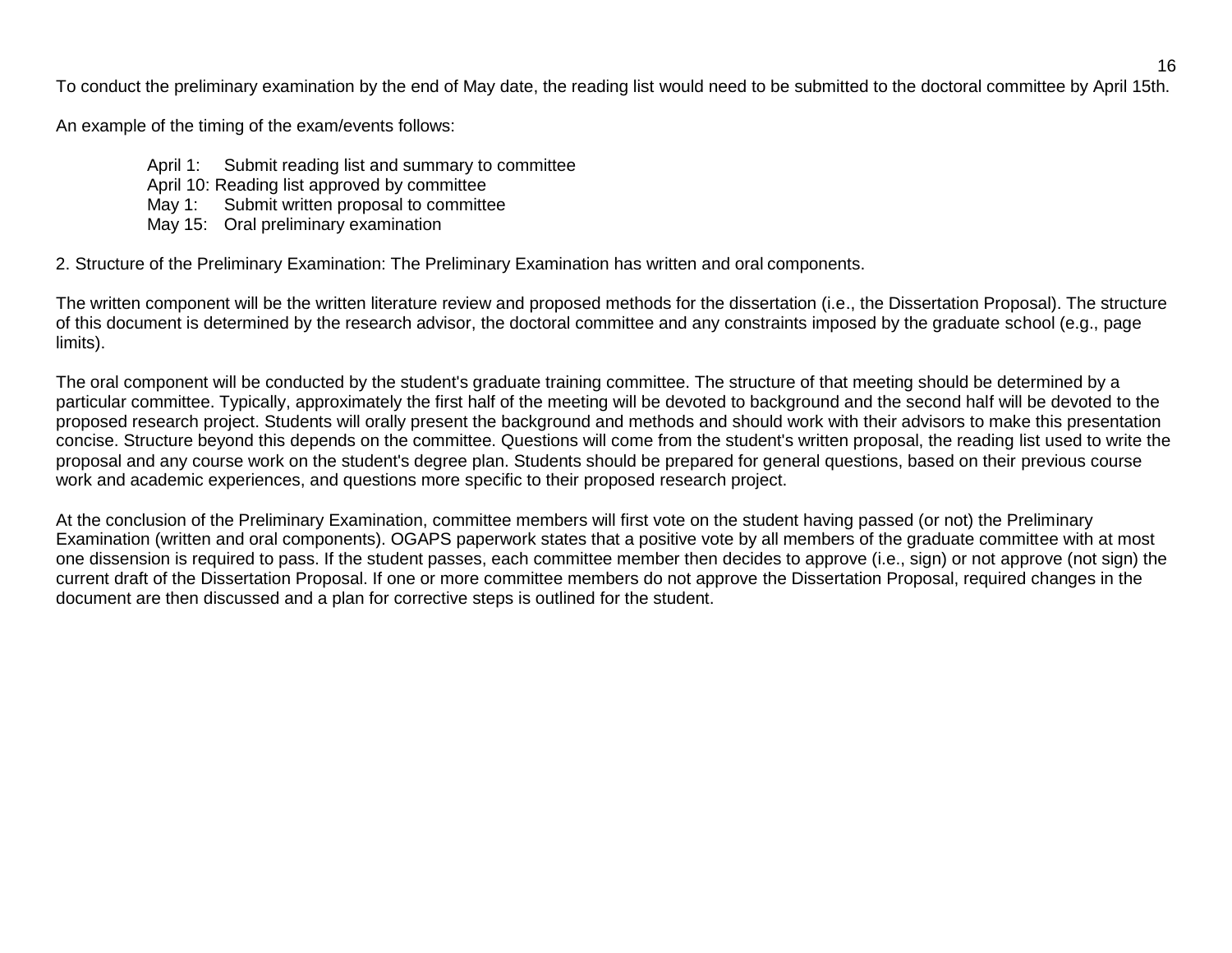# **IIe. Clinical Doctoral Training Program Typical Curriculum Sequence (Not all courses listed are** *required***)**

**First Year**

|                                                    |            | .                                                 |         |                                                         |          |
|----------------------------------------------------|------------|---------------------------------------------------|---------|---------------------------------------------------------|----------|
| <b>Fall Semester</b>                               |            | credits<br><b>Spring Semester</b>                 |         | <b>Summer Sessions</b>                                  | credits  |
| Psychopathology (PSYC 626)                         |            | Intro. to Clinical Ethics & Techniques (PSYC 608) |         | Department Breadth Course                               |          |
| Assessment 1 (PSYC 623)                            | 3          | Clinical Interventions 1 (PSYC 637)               | 3       | or Research (PSYC 691)                                  | 1 to $6$ |
| Experimental Psychology (PSYC 607)                 |            | Exp. Design for Behavioral Scientists (PSYC 671)  | 3       | or Elective                                             |          |
| First Year Colloquium Series (PSYC 691-600) w/ DGS |            |                                                   |         |                                                         |          |
|                                                    |            | Submit M.S. degree plan to OGAPS: mid-Spring      |         | 6 credits total across combination of SS1, SS2, and/or  |          |
|                                                    | 10         | (include only 8 credits of PSYC 691 Research and  | 9       | 10-week Sessions-if receiving full Summer dept. funding | 6        |
|                                                    |            | only 12 credits combined of PSYC 685 & PSYC 691)  |         |                                                         |          |
|                                                    |            | <b>Second Year</b>                                |         |                                                         |          |
| <b>Fall Semester</b>                               | credits    | <b>Spring Semester</b>                            | credits | <b>Summer Sessions</b>                                  | credits  |
| Clinical Interventions 2 (PSYC 638)                | 3          | Assessment 2 (PSYC 624)                           | 3       | Assessment Practicum (PSYC 613)                         |          |
| Department Breadth Course or Elective              | 3          | Department Breadth Course or Elective             |         | Intervention Practicum (PSYC 614)                       |          |
| Interventions Practicum (PSYC 614)                 |            | Interventions Practicum (PSYC 614)                |         | Directed Studies (PSYC 685)                             | 1 or 4   |
| 32 credits here and above go on M.S. degree plan * |            | <b>Directed Studies (PSYC 685)</b>                |         | or Department Breadth Course or Elective                |          |
| Directed Studies (PSYC 685) *                      | $\epsilon$ |                                                   |         |                                                         |          |
|                                                    |            |                                                   |         |                                                         |          |
| <b>Complete 1st Year Project: early Oct.</b>       |            |                                                   |         |                                                         |          |
| <b>Complete Thesis Proposal: Sept. 30th</b>        |            |                                                   |         | 6 credits total across combination of SS1, SS2, and/or  |          |

# **\****after 32 credits on M.S. degree plan (but before defending Thesis), take only*

| <b>Third Year</b><br>PSYC 685 (which can "roll over" to Ph.D. degree plan) rather than PSYC 691 |           |                                             |   |                                                         |         |  |  |
|-------------------------------------------------------------------------------------------------|-----------|---------------------------------------------|---|---------------------------------------------------------|---------|--|--|
| <b>Fall Semester</b>                                                                            | credits I | <b>Spring Semester</b><br>credits           |   | <b>Summer Sessions</b>                                  | credits |  |  |
| Elective or Department Breadth Course                                                           |           | Elective or Department Breadth Course       | 3 | Assessment Practicum (PSYC 613)                         |         |  |  |
| Elective                                                                                        |           | Elective                                    |   | Intervention Practicum (PSYC 614)                       |         |  |  |
| Interventions Practicum (PSYC 614)                                                              |           | Interventions Practicum (PSYC 614)          |   | Research (PSYC 691)                                     | l or 4  |  |  |
| Assessment Practicum (PSYC 613)                                                                 |           | Assessment Practicum (PSYC 613)             |   | or Department Breadth Course or Elective                |         |  |  |
| Research (PSYC 691)                                                                             |           | Research (PSYC 691)                         |   | 6 credits total across combination of SS1, SS2, and/or  |         |  |  |
| <b>Complete Thesis Defense: Sept. 30th</b>                                                      |           | Submit Ph.D. degree plan to OGAPS: mid-Feb. |   | 10-week Sessions-if receiving full Summer dept. funding |         |  |  |
| (or suspend seeing Clinic clients)                                                              |           | <b>Complete Preliminary Exam: May 31st</b>  |   | <b>Complete Preliminary Exam: Aug. 31st</b>             |         |  |  |
|                                                                                                 |           | (or only research hours until completed)    |   | (to apply for internship)                               |         |  |  |

*(or delay seeing Clinic clients)* 9 9 *10-weekSessions—ifreceivingfullSummerdept.funding* 6

## **Fourth Year**

| <b>Fall Semester</b>               | <b>credits</b> | <b>Spring Semester</b>                           | credits | <b>Summer Sessions</b>                                 | <b>credits</b> |
|------------------------------------|----------------|--------------------------------------------------|---------|--------------------------------------------------------|----------------|
| Elective                           |                | Elective                                         |         | Research (PSYC 691)                                    | -3-6           |
| Elective                           |                | Interventions Practicum (PSYC 614)               |         | or None                                                |                |
| Interventions Practicum (PSYC 614) |                | Research (PSYC 691)                              |         | or Professional Internship (PSYC 684)                  | $1 - 2$        |
| Assessment Practicum (PSYC 613)    |                |                                                  |         |                                                        |                |
| Research (PSYC 691)                |                | <b>Complete Final Exam/Dissertation Defense:</b> |         | 6 credits total across combination of SS1, SS2, and/or |                |
|                                    |                | May 31st or in June $\parallel$                  |         | 10-week Sessions-ONLY if receiving full Summer dept.   |                |
|                                    |                | (strongly preferred)                             |         | funding AND in-residence / on-campus                   | 0-6            |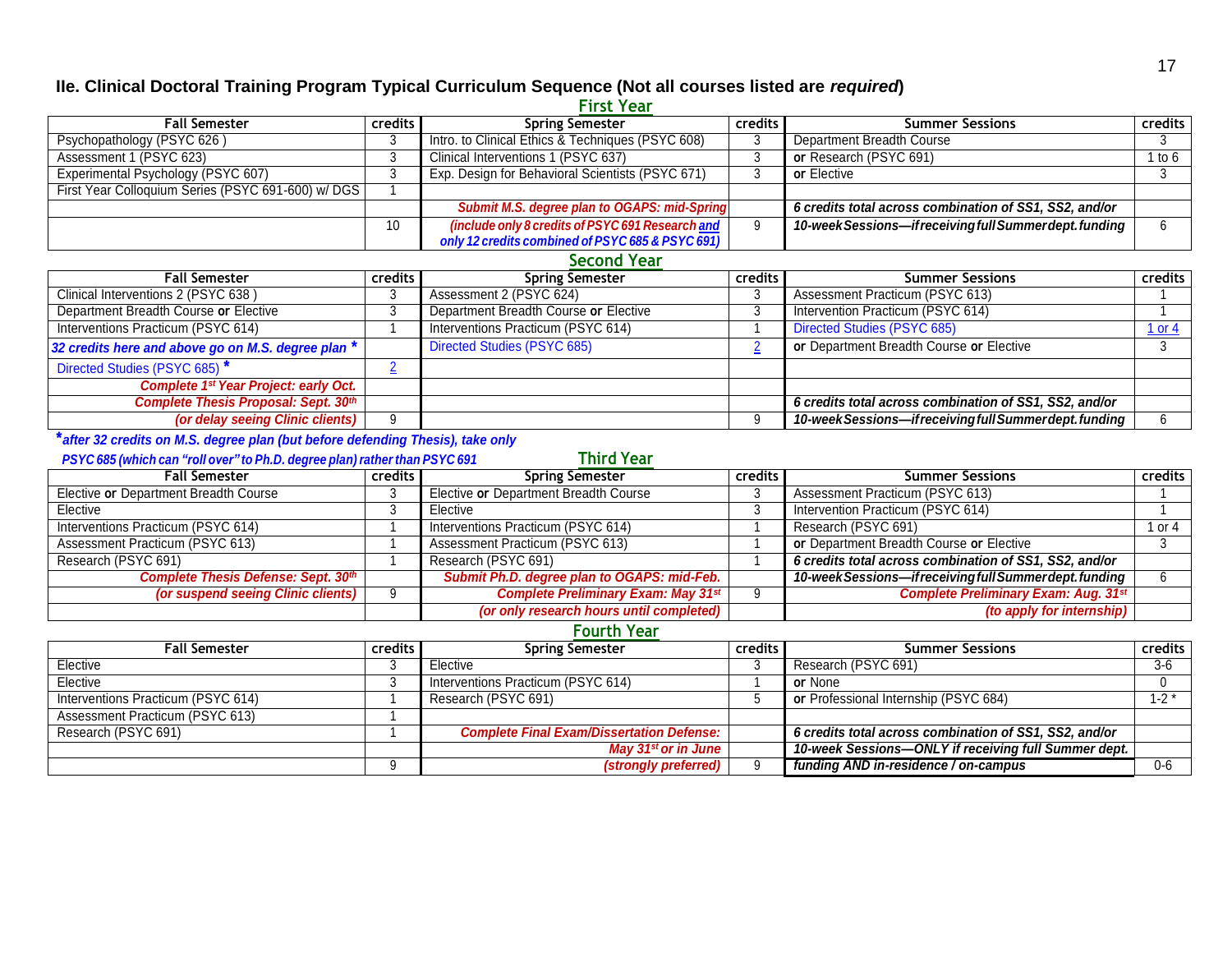#### **Fifth Year**

| . all Semester                             | .<br><b>credits</b> | Spring Semester                          | credits | <b>Summer Sessions</b>                    | credits  |
|--------------------------------------------|---------------------|------------------------------------------|---------|-------------------------------------------|----------|
| (PSYC 684) ر<br>Profession<br>l Internship | $\sim$              | (PSYC 684) (<br>Professional Internship, |         | (PSYC 684)<br>Internship (<br>Professiona | $\cdots$ |
|                                            |                     |                                          |         | or None                                   |          |

\* Students may register for 1 credit per semester [3 credits total for 12 months] of Professional Internship (PSYC 684) if their Final Examination/Dissertation Defense is completed and the final edited version of their dissertation is approved by their doctoral chair and committee. Students must register for 2 credits of PSYC 684 per semester [6 credits total for 12 months] prior to these events. The DCT writes a memo to notify OGAPS regarding the full-time status of students during the internship year, although they are registered for only 1-2 credits per semester. OGAPS requires continuous registration (at least 1 credit per semester) until students graduate. Based on TAMU policy, students from out-of-State who no longer are employed by TAMU do not qualify for an out-of-State tuition waiver http://registrar.tamu.edu/general/resguide.aspx. Students who have not completed their Final Examination/Dissertation Defense must register for 1-2 credits of PSYC 684 or 691 (after internship), which may be in absentia for each semester they are not actually in residence on campus.

# **IIf. Example of PSYC 614 (Interventions) and PSYC 613 (Assessment) Distributed Across Four Years**

| <b>First Year</b> |           |                 |         |                        |         |  |  |  |
|-------------------|-----------|-----------------|---------|------------------------|---------|--|--|--|
| Fall Semester     | credits I | Spring Semester | credits | <b>Summer Sessions</b> | credits |  |  |  |
| <b>PSYC 614</b>   |           | <b>PSYC 614</b> |         | <b>PSYC 614</b>        |         |  |  |  |
| <b>PSYC 613</b>   |           | <b>PSYC 613</b> |         | <b>PSYC 613</b>        |         |  |  |  |
|                   |           |                 |         |                        |         |  |  |  |

| Second Year     |         |                        |         |                        |         |  |  |  |
|-----------------|---------|------------------------|---------|------------------------|---------|--|--|--|
| Fall Semester   | credits | <b>Spring Semester</b> | credits | <b>Summer Sessions</b> | credits |  |  |  |
| <b>PSYC 614</b> |         | <b>PSYC 614</b>        |         | <b>PSYC 614</b>        |         |  |  |  |
| <b>PSYC 613</b> |         | <b>PSYC 613</b>        |         | <b>PSYC 613</b>        |         |  |  |  |
|                 |         |                        |         |                        |         |  |  |  |

| Third Year      |         |                 |         |                        |         |  |  |  |
|-----------------|---------|-----------------|---------|------------------------|---------|--|--|--|
| Fall Semester   | credits | Spring Semester | credits | <b>Summer Sessions</b> | credits |  |  |  |
| <b>PSYC 614</b> |         | <b>PSYC 614</b> |         | <b>PSYC 614</b>        |         |  |  |  |
| <b>PSYC 613</b> |         | <b>PSYC 613</b> |         | <b>PSYC 613</b>        |         |  |  |  |
|                 |         |                 |         |                        |         |  |  |  |

| <b>Fourth Year</b>   |                |                 |         |                                       |                |  |  |  |
|----------------------|----------------|-----------------|---------|---------------------------------------|----------------|--|--|--|
| <b>Fall Semester</b> | <b>credits</b> | Spring Semester | credits | <b>Summer Sessions</b>                | <b>credits</b> |  |  |  |
| <b>PSYC 614</b>      |                | <b>PSYC 614</b> |         | <b>PSYC 614</b>                       |                |  |  |  |
| <b>PSYC 613</b>      |                | <b>PSYC 613</b> |         | <b>PSYC 613</b>                       |                |  |  |  |
|                      |                |                 |         | or Professional Internship (PSYC 684) |                |  |  |  |

| Fifth Year                         |              |                                    |         |                                    |                |  |  |  |
|------------------------------------|--------------|------------------------------------|---------|------------------------------------|----------------|--|--|--|
| rall Semester                      | credits      | Spring Semester                    | credits | <b>Summer Sessions</b>             | <b>credits</b> |  |  |  |
| Professional Internship (PSYC 684) | $\mathbf{I}$ | Professional Internship (PSYC 684) | $\sim$  | Professional Internship (PSYC 684) | . .            |  |  |  |
|                                    |              |                                    |         | or None                            |                |  |  |  |

Students are required to complete 12 credits ofPSYC 614 (Clinical Interventions Practicum) and/or PSYC 613 (Assessment Practicum) on their degree plan before leaving forinternship. Typically, 1 credit of PSYC 614 is taken each semester starting the FALL of a student's second year in the program. Typically, PSYC 613 credits are started SUMMER of a student's second year in the program, after completing Assessment 2 (PSYC 624). It is acceptable for a student to take only PSYC 613 credit and no PSYC 614 credit in a given semester if training includes only Assessment Practicum and no therapy/interventions cases are active on a student's caseload (and vice versa). At least 5 of the 12 required credits must include both PSYC 614 and PSYC 613 (e.g., 7 credits PSYC 614 and 5 credits PSYC 613; or 5 credits PSYC 614 and 7 credits PSYC 613; or any combination summing to 12 credits total between both, with minimum 5 credits in either).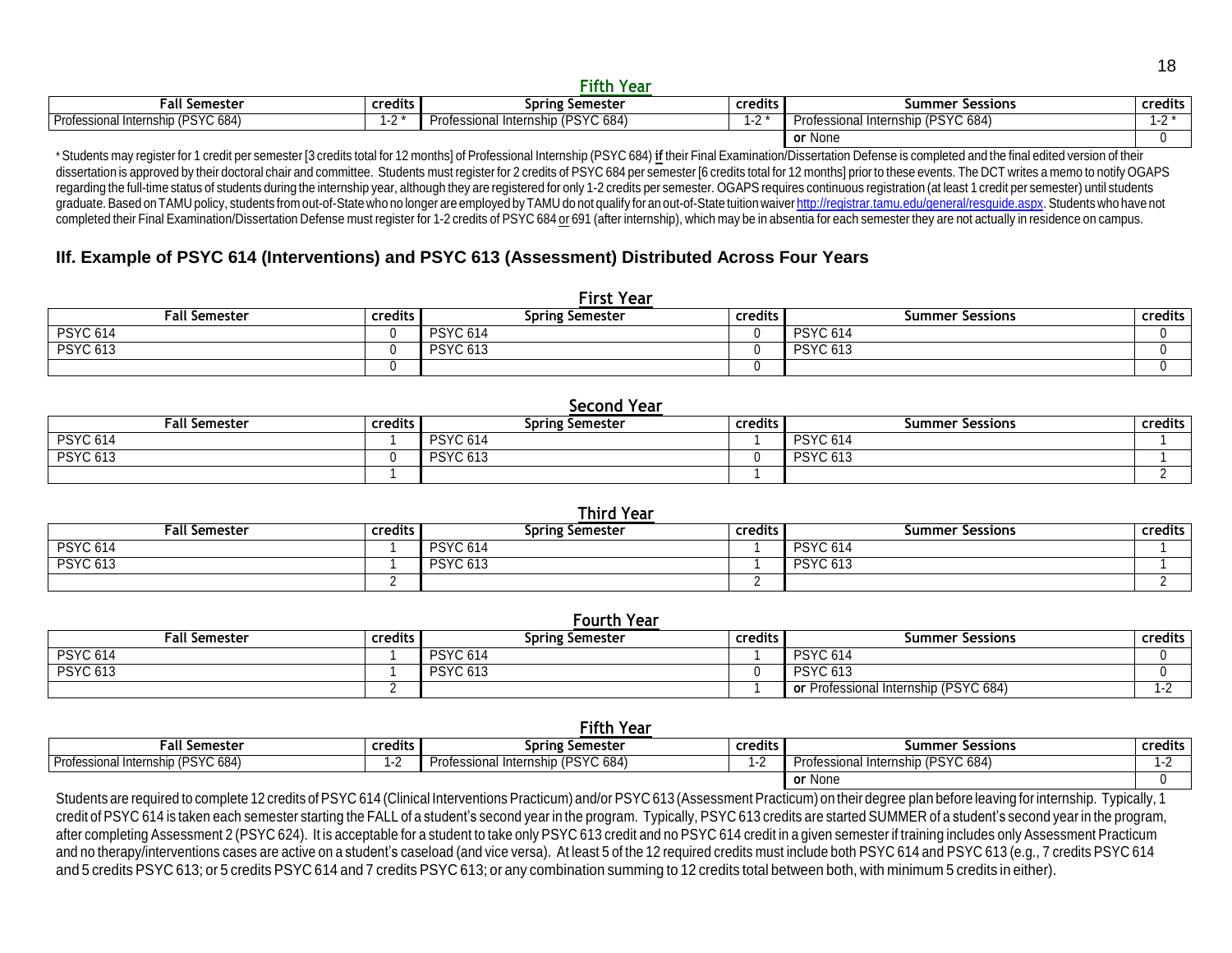# **IIg. The Predoctoral Clinical Internship**

1. The following policy states the program's requirement of an internship accredited by the American Psychological Association:

The clinical psychology program at Texas A&M requires its students to complete an APA-accredited internship prior to the awarding of a doctoral degree. By policy, non-APA accredited internships will not be accepted as fulfilling this requirement. Exceptions to this will only be granted by a vote of the clinical faculty. Criteria for exceptions will include: (a) clear relevance of unique aspects of the training experience to the student's interests; (b) the student establishes an interest in the non-accredited site early in the application process; and (c) the student demonstrates that the proposed site offers unique opportunities which are not available elsewhere.

2. The internship must include a full-time experience for one calendar year, or half-time experience for two years. The minimum hours satisfying the internship requirement is 2,000 hours.

3. Students enrolled in PSYC 684 - Professional Internship qualify for In Absentia registration and are required to register each subsequent fall and spring semester for a minimum of one and maximum of four credit hours (691, 684, 685 or 692). Grades for PSYC 684 will be assigned by the Director of Training based on letters of evaluation from the internship site. After the internship is completed, students who have not completed their Final Examination/Dissertation Defense are required to be in continuous registration until all requirements for the degree have been completed. The continuous registration requirement may be satisfied by registering either In Absentia or In Residence. However, unlike In Absentia registration that requires registration for at least one credit in each subsequent fall and spring semester, a student who is subject to In Residence registration (i.e., on campus) is required to register each subsequent fall and spring semester and each 10-week summer semester for at least one credit hour. NOTE: Students on financial aid and international students may have additional registration requirements.

4. The following deadline pertains to application to internship and acceptance of internship offers:

a. Students intending to apply for internship must successfully complete the Doctoral Preliminary Examination and propose the dissertation by August 31 of the year in which they intend to apply.

b. Students are strongly encouraged to complete all data collection for the dissertation prior to the internship. Defense of the dissertation prior to the internship is also encouraged.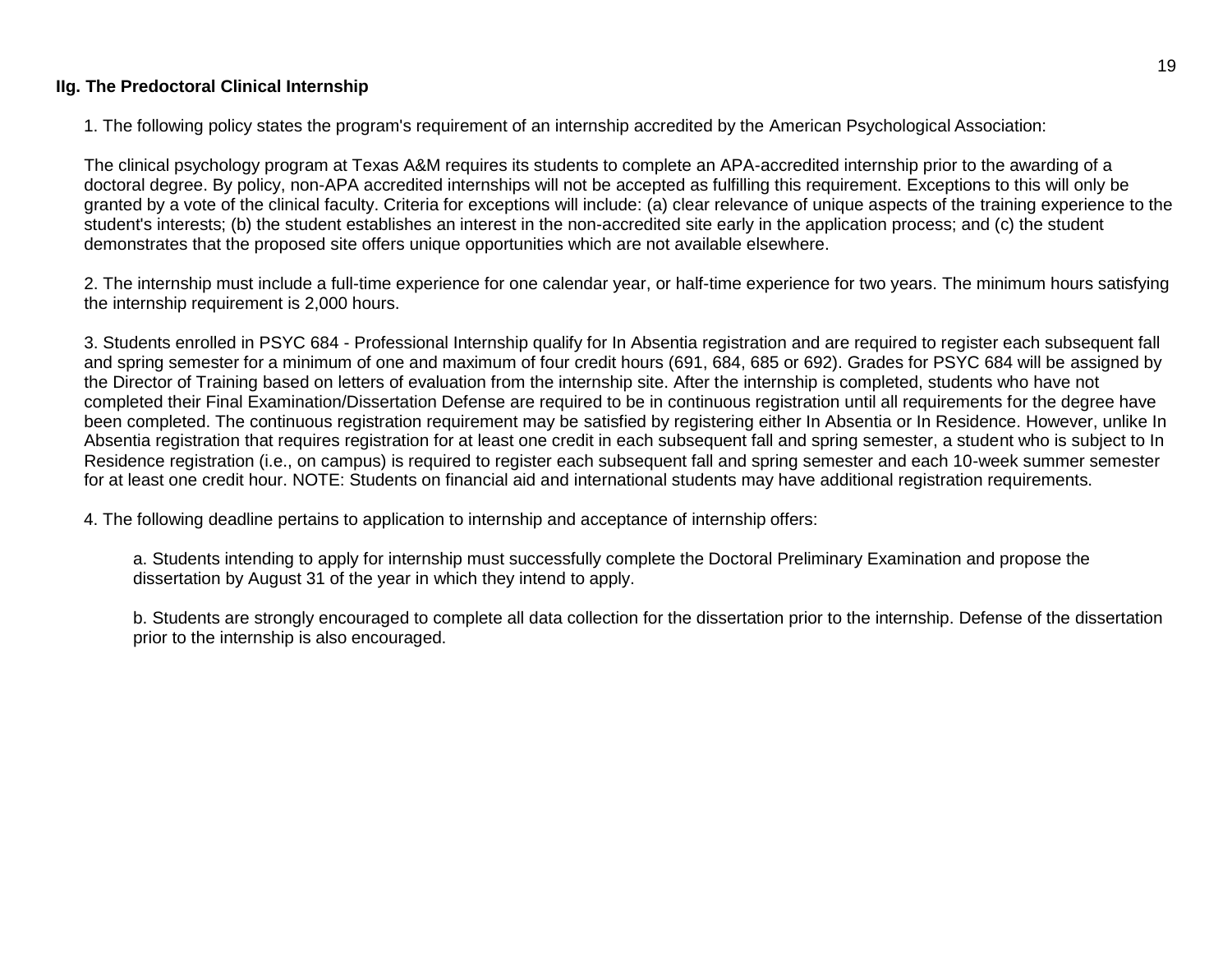## **III. Student Difficulties and Standards of Professional Conduct**

#### **IIIa. General Comments**

The clinical training program does not require by policy that doctoral students engage in individual psychotherapy. However, on some occasions individual therapy may be required of students whose clinical effectiveness is viewed by the faculty as being hindered by personal emotional or behavioral difficulties. In addition, the clinical training program strongly supports students who seek out experiences in individual therapy to enhance their understanding of the therapeutic process and promote their own skills as a clinician.

Although provisions for psychotherapy may be included in the insurance benefits available to students on departmental assistantship, not all students may opt for these benefits and, among those who do, eligible providers may not meet the student's specific needs. In an effort to support students' efforts to obtain personal therapy, some members of the counseling faculty at TAMU have agreed to make one or two therapy "slots" available on a sliding fee basis for students in training. These services are provided under the following conditions:

a. Faculty will not provide services to students in their own training program.

b. Other dual relationships will be avoided. Students should not enter treatment with someone on their master's or doctoral committee,or with someone whom they anticipate having as a course instructor in the future.

c. Fee arrangements will be negotiated between the student and therapist.

d. Students who would like a referral or who have any other questions regarding personal therapy should address these issues with the Associate Director of Clinical Training.

#### **IIIb. Leaves of Absence**

Students who have personal difficulties (e.g., serious illness) that prevent them from participating in the program for a given period of time may request a leave of absence from the program. In most cases, a leave of absence is granted for no more than one year. To obtain a leave of absence, the student must write a letter of petition to the Clinical Faculty through the Director of Clinical Training. Upon approval of the Clinical Faculty, the request is forwarded to the Director of Graduate Studies and Department Head, and then to OGAPS.

#### **IIIc. Unsatisfactory Progress**

Students who are determined by a consensus of the clinical faculty to be making unsatisfactory progress academically, in their research, or in other areas will be informed personally by the Director of Clinical Training as well as in writing as significant problems become visible. Depending on the nature of the difficulties, additional supervised practica, an extended period of time for requirements to be completed, or additional course requirements may be advised, and personal therapy with a professional outside the program may be suggested. Students who continue to experience difficulties may be placed on probation or may be required to take a leave of absence by action of a majority vote of the clinical faculty, until the clinical faculty determine that the student is prepared to resume clinical training activities unencumbered by emotional or behavioral difficulties. Students who continue to exhibit unsatisfactory progress after one year's probation may be dismissed from the program.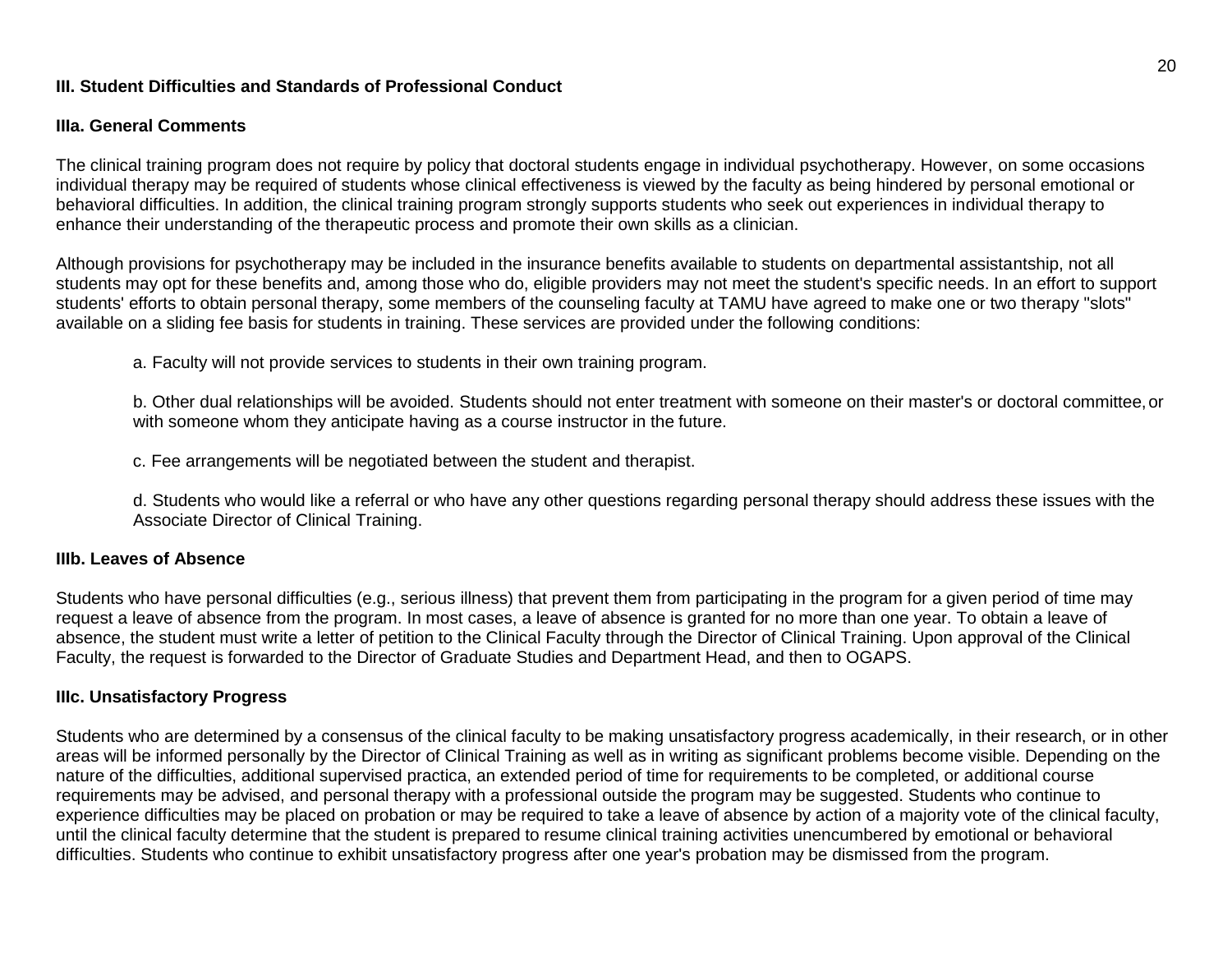# **IIId. Impaired Students Policy**

A student will not be continued in active status in the program when the competency of the student to perform in the program is or could reasonably be expected to be impaired due to an apparent mental, emotional, physiologic, pharmacologic, or substance abuse condition. If the performance of a student suggests that the student may be impaired, then the clinical faculty may require the student to submit to a psychological and/or physical examination by an appropriate licensed practitioner. In this case, the faculty will provide a choice of practitioners designated by the faculty. In addition, the faculty may require the student to produce, or authorize the faculty to obtain, any and all records relating to the alleged mental and/or physical condition, including that individual's personal psychiatric and psychological records.

If sufficient evidence supports the diagnosis of impairment, the faculty may (a) require the student to take a leave of absence until the student is no longer impaired, or (b) dismiss the student from the program. If the student is required to take a leave of absence, the faculty may further require that the student undertake a rehabilitation program to address the impairment. To determine the student's fitness to re-enter the program, the faculty may require the student to submit to a second examination. If, at any point during the process of evaluation or rehabilitation, the student refuses or fails to comply with this procedure, the student may be dismissed from the program.

## **IIIe. Compliance with Ethical Standards**

Students are required to act in accordance with the American Psychological Association's [Ethical Principles of Psychologists and Code of Conduct.](http://www.apa.org/ethics/code/index.aspx) Violations of these principles and standards may constitute grounds for dismissal from the program.

## **IIIf. Involvement in Delivery of Clinical Services**

Students are not permitted to engage in delivery of clinical services other than those arranged under the auspices of the Clinical Program, without prior approval of the Director of Clinical Training. Under no conditions are students permitted to treat clients privately without supervision. Students may provide professional services under the supervision of a qualified mental health professional, given the approval of the Director of Clinical Training in consultation with the clinical program faculty. Students must obtain approval before agreeing to provide services of any kind. Failure to do so may jeopardize the student's standing in the program.

## **IIIg. Grievance Procedures**

In the event that a student has a grievance regarding a departmental policy, departmental personnel, or an action that is taken by the graduate committee or Director of Clinical Training, that student may choose to bring the grievance to the Department Head. The Department Head may then consult an ad hoc faculty committee regarding the disposition of that grievance. However, these committees are advisory to the Department Head who retains final authority at the departmental level.

If dissatisfied with the outcome of attempts to resolve any conflicts at the department level, procedures are described on the university website for pursuing [conflict resolution](http://ogs.tamu.edu/current-students/ombudsperson/) and [grievances.](http://student-rules.tamu.edu/studentgrievanceprocedures) Although a student may seek clarification and advice regarding grievance procedures from any faculty member, Student Assistance Services (Cain C217, 979-845-3113) has staff members trained to help students who have grievances.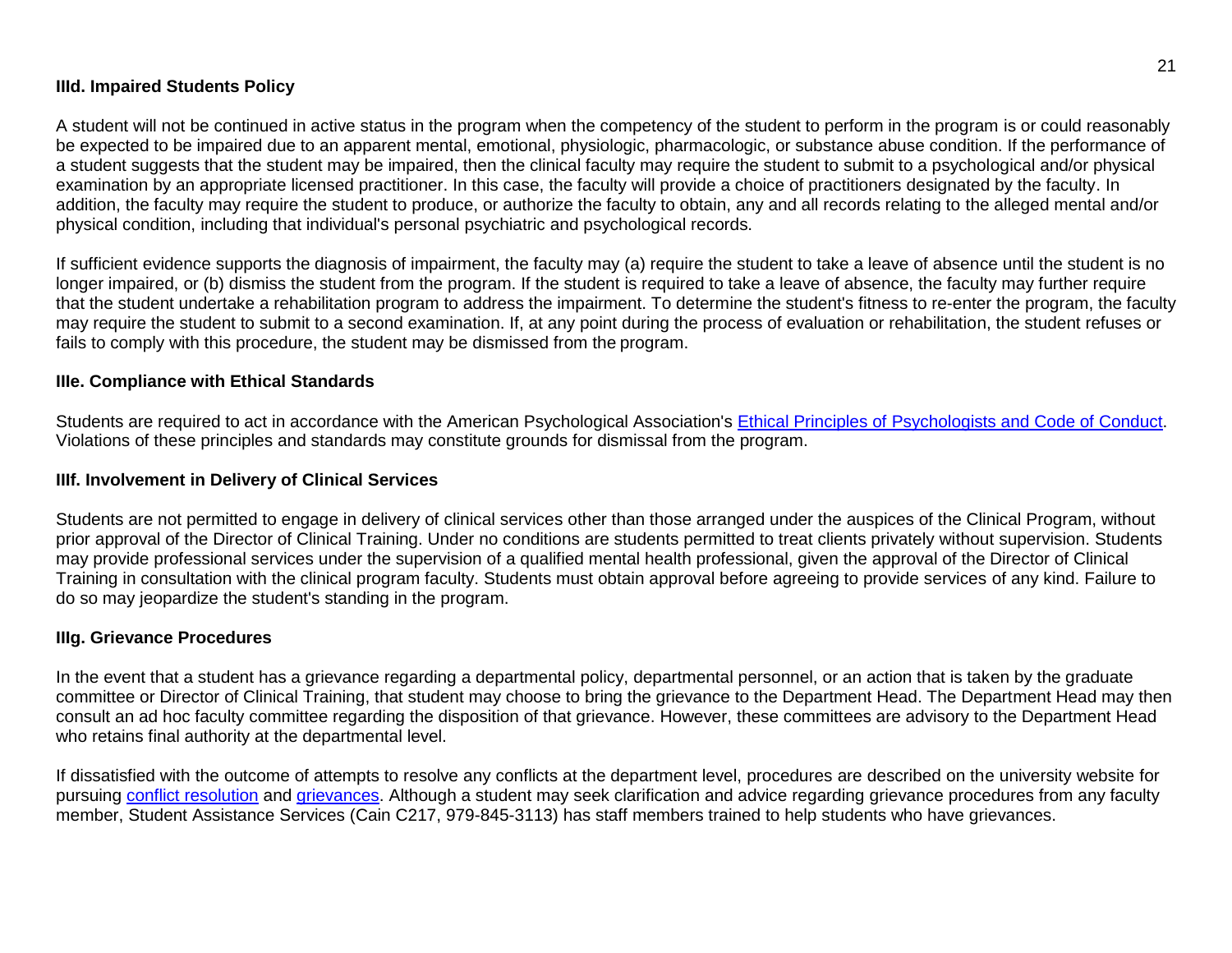# **IV. Information for Students Who Have Completed a Master's Degree at Another University**

# **IVa. Students Admitted to the Clinical Program with Prior Completion of a Research-Based Master's Thesis**

Students who have completed a master's degree in psychology or closely related field that includes a research-based thesis prior to admission to the clinical psychology program at Texas A&M University may request that the prior thesis be evaluated for its potential to satisfy this department's thesis requirement.

1. The student should verify that their status as a post-master's degree student has been confirmed with OGAPS. An official transcript from the university previously awarding the master's degree must be sent directly to the Office of Admissions and Records.

2. The student should discuss with his/her major advisor and the Director of Clinical Training the student's intention to submit their previous master's thesis for approval by this department. The thesis must be data-based and must include a review of the relevant literature; a statement of the research problem and clearly defined hypotheses; a description of the methods including subjects, measures, and procedures; a summary of results with appropriate statistical analyses; and a discussion of findings and their implications.

3. The student should initiate evaluation of the previously completed thesis in a letter accompanying the thesis to the Director of Clinical Training. The Director of Training will identify a faculty committee to review the thesis including: (a) the Director of Clinical Training; (b) the student's major advisor; and (c) at least one other member of the departmental graduate faculty. This committee may act on behalf of the clinical program or, at the discretion of any committee member, may seek additional consultation from other faculty.

4. Approval of the previous master's thesis as satisfying this department's thesis requirements will be conveyed in a letter to the student by the Director of Clinical Training with copies to the student's major advisor and the Director of Graduate Studies.

5. Approval of the previous thesis does not alter course requirements for the doctoral degree, with the exception that the student may elect to apply fewer hours of PSYC 691 (Research) toward the degree (e.g., 6 credits rather than 12).

6. Upon approval of the prior thesis by this department, the student should proceed to identify a doctoral advisory committee and formulate plans for the Preliminary Examination.

# **IVb. Students Admitted to the Clinical Program without Prior Completion of a Research-Based Master's Thesis**

Students who have completed a master's degree in psychology that that did *not* include a research-based thesis prior to admission to the clinical psychology program at Texas A&M University are required to complete the equivalent of a research based thesis (termed a 'pre-doctoral research project') following completion of the first year project.

1. The purpose of the pre-doctoral research project requirement is to ensure that students exhibit acceptable levels of research competenceprior to beginning work on a dissertation proposal.

2. All timelines and clinical area/departmental requirements for the pre-doctoral research project are identical to that of the master's thesis. The only difference in this process is that students do not submit the proposal or the final defended project toOGAPS.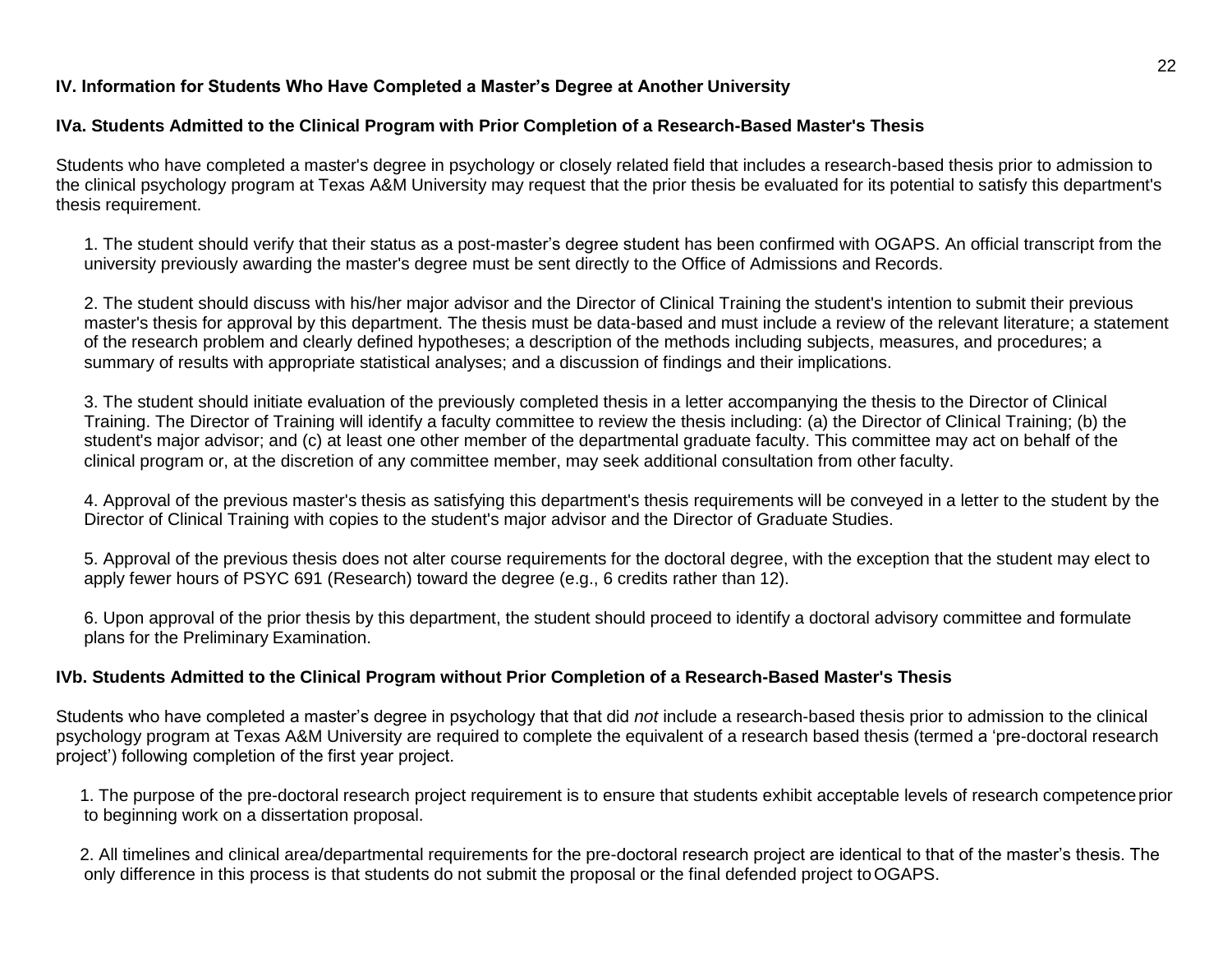## **V. Additional Graduate School Issues**

## **Va. Transfer of Graduate Credits**

There are several policies applicable to students having completed graduate work in psychology prior to admission to the clinical psychology program at Texas A&M University:

1. First is a constraint imposed by the Graduate School. A maximum of six (6) credits of transfer course work with grades of B or bettertaken in residence at another accredited university may be considered for transfer credit. These courses cannot have been applied toward a previous degree.

2. Second is a constraint imposed by the clinical program. Specifically, all students admitted to the clinical program at Texas A&M are expected to take all of this program's clinical core courses as well as the 12 hours of supervised practica expected of all clinical students.

3. Students seeking transfer of graduate credits for nonclinical required courses (e.g., statistics/design, history and systems, learning/cognition) should do the following:

a. Discuss with your major advisor and with the Director of Clinical Training your intention to seek transfer of credits for the specific course involved.

b. Consult with the current faculty member responsible for teaching that graduate course. Be prepared to present your previous text, syllabus, copies of papers and previous exams so the faculty instructor can evaluate whether your previous coursework was comparable to the course offered at Texas A&M.

c. If the faculty instructor for the course in this department determines that your prior coursework satisfies the requirements of this department's course, he/she should so indicate in a memorandum copied to the student's major advisor, the Director of Clinical Training, and the Director of Graduate Studies.

d. Prior coursework approved for transfer (up to 6 hrs.) should be listed on your degree plan. At the time the degree plan is filed, OGAPS will verify that an official copy of your transcript is on record with the Registrar's Office. Actual credit from the prior coursework toward your degree at Texas A&M will not be "posted" until after the degree plan has been filed and all verifications and approval of prior coursework have been completed.

4. As an alternative to transfer of credits, students may request an exemption from enrollment in specific required nonclinical courses. Such an exemption, while not resulting in transfer of credits (and not reducing the required 96 hours for the doctoral degree), would free the student to enroll in alternative courses not duplicating previous coursework (e.g., taking an advanced seminar in Psychology of Persuasion in place of the Seminar in Social Psychology). Students seeking such exemptions on the basis of previous graduate coursework should consult with their major advisor and the Director of Clinical Training and should then pursue steps 2 and 3 outlined above.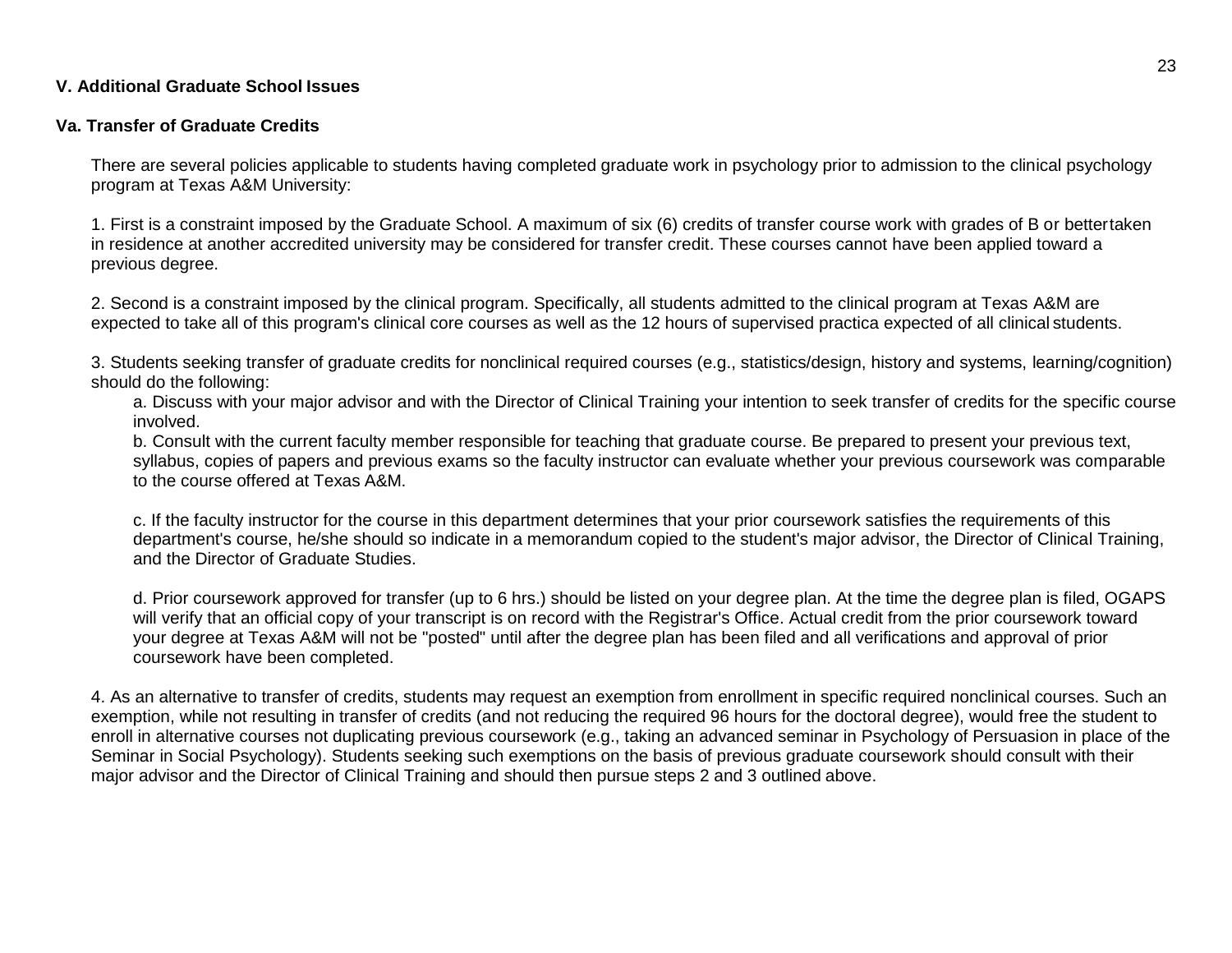# **Vb. Graduation**

Deadline: Graduate degrees are conferred at the close of each regular semester and the summer session. Candidates for advanced degrees who expect to complete their work at the end of a given semester must apply for graduation by submitting the appropriate forms to OGAPS and paying the required fee at the Fiscal Department no later than 90 days prior to the end of the semester or 30 days prior to the end of the summer term.

# **Vc. Grades**

Graduate students must maintain a minimum grade point ratio (GPR) of 3.00 in all course work. Grades D, F, or U for courses on the degree plan must be absolved by repeating the courses and achieving grades of C or above (or S). (Note: All required clinical courses and department core courses must be passed with a grade of B or better.)

# **Vd. Full-Time Status and Assistantships/Fellowships**

- 1. Graduate students must maintain full-time status during any semester or summer term in which they hold an assistantship. A graduate student is considered full-time if he or she is registered for a minimum of 9 credits during Fall or Spring semester, 3 credits during a 10-week Summer semester, or 3 credits during a 5-week Summer term.
- 2. Graduate students on fellowship must register for a minimum of 9 credits during Fall or Spring semester, 6 credits during a 10-week Summer semester, and 3 credits during a 5-week Summer term.
- 3. Unless specifically excluded by the conditions of the fellowship award, students holding fellowships administered through OGAPS may concurrently hold assistantships requiring service up to 20 hours per week.
- 4. Graduate students concurrently holding a fellowship with a one-quarter time assistantship normally have the same registration requirements as students holding one-half time assistantships.

# **Ve. Continuous Registration**

- 1. Students in graduate degree programs requiring a thesis, dissertation, internship, or record of study, who have completed all course work on their degree plans other than 691 (research), 684 (internship), or 692 (professional study) are required to be in continuous registration until all requirements for the degree have been completed. The continuous registration requirement may be satisfied by registering either in absentia or in residence.
- 2. Students who qualify for in absentia registration are required to register each subsequent Fall and Spring semester for a minimum of one and maximum of four credits of 684, 691, or 692. Students who qualify for in residence registration are required to register each subsequent Fall and Spring semester, and each 10-week Summer session for at least one credit.
- 3. The registrar's office is occasionally asked to certify full-time enrollment status for purposes such as financial aid, insurance coverage, loan deferments, and so forth. As of Spring, 1995, written approval from the student's dean is required for establishing full-time status whilethe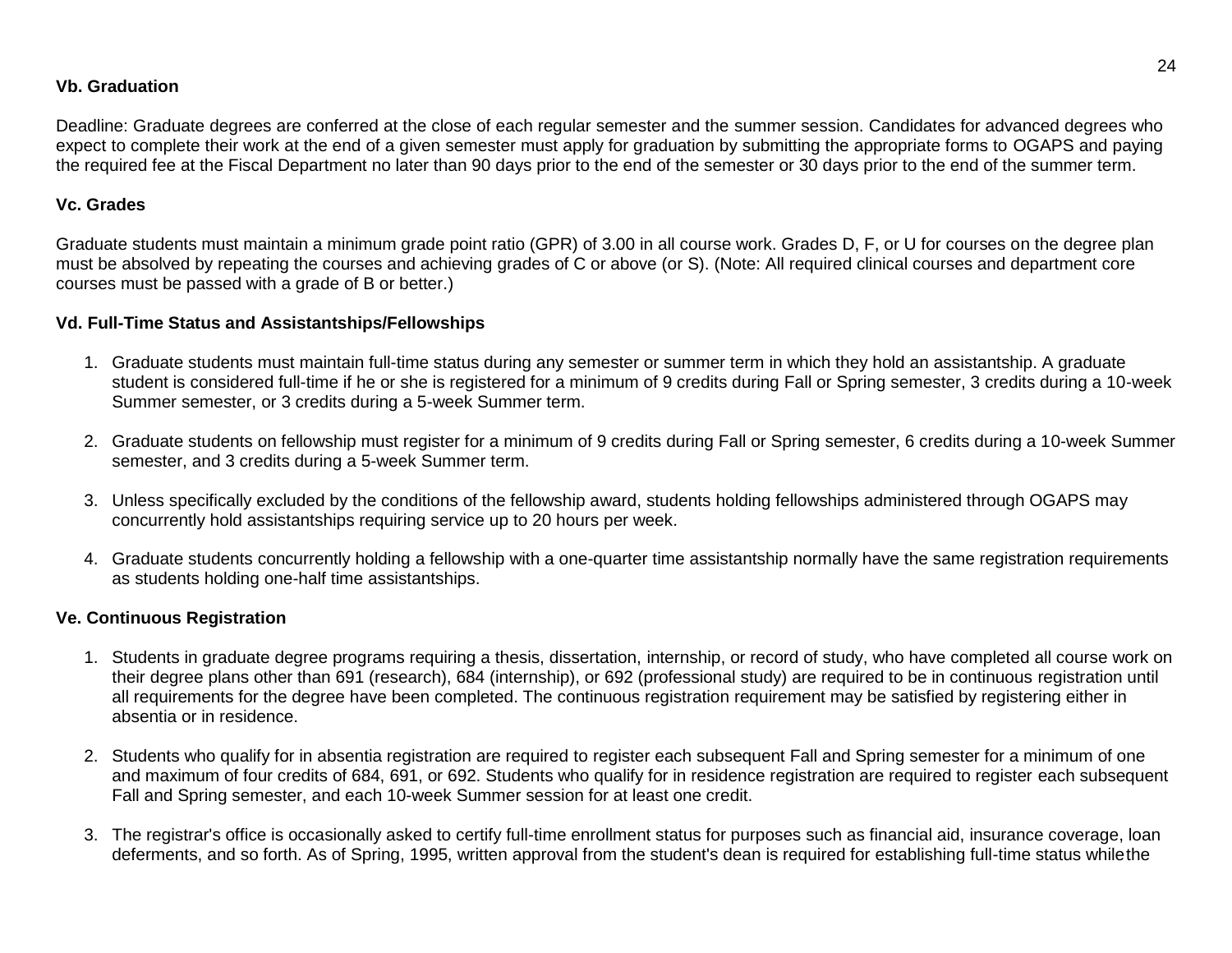student is on work-related experience (e.g., internships). Requests from students related to such purposes should be directed through the Director of Clinical Training to the Dean prior to the semester during which such work-related experience occurs.

4. Students must confirm directly with OGAPS and the Department of Psychology Graduate Advisor any registration requirements uniqueto their own situation that may differ from what is described here.

**Vf. Tuition and Required Fees Table:** For current information see page 2 of the [Student Admissions, Outcomes, and Other Data](http://psychology.tamu.edu/documents/CoA_required_additional_program_data_08_12_14.pdf) on-line pdf.

# **Vg. Requirements for the Master of Science Degree**

1. Student's advisory committee:

The master's student advisory committee will consist of no fewer than three members of the graduate faculty where the chair or co-chair of the committee must be from the student's department and one of the members must be from a department other than the student's major department.

- 2. Student's degree plan:
	- a) The proposed degree plan should be completed, filed, and approved by OGAPS no later than the 12th class day of the Fall/Spring semester (or fourth class day of the 10-week Summer semester) in which the final oral examination or thesis defense will bescheduled.
	- b) A minimum of 32 credits of approved courses and research is required for the thesis option master of science degree.
- 3. Limitations on the Use of Transfer Courses

A maximum of six credits of transfer course work with grades of B or better taken in residence at an institution other than Texas A&M University will be considered for transfer credit.

- 4. Additional limitations on application of courses toward the master's degree:
	- a) A maximum of 12 credits of 689 (special topics)
	- b) A maximum of 12 credits in combination of transfer courses plus 689 (special topics)
	- c) A maximum of 8 hours each of 691 (Research) and 685 (Directed Studies) and no more than 12 credits in combination of 691 plus 685.
- 5. Thesis requirement
	- a) Proposal: The thesis proposal must be submitted to OGAPS at least 14 weeks prior to the close of the semester or Summer session in which the student expects to receive the degree. Please note that this does not apply to the 'pre-doctoral research project' completed by students who entered the program with a master's degree but without having completed a research-basedthesis.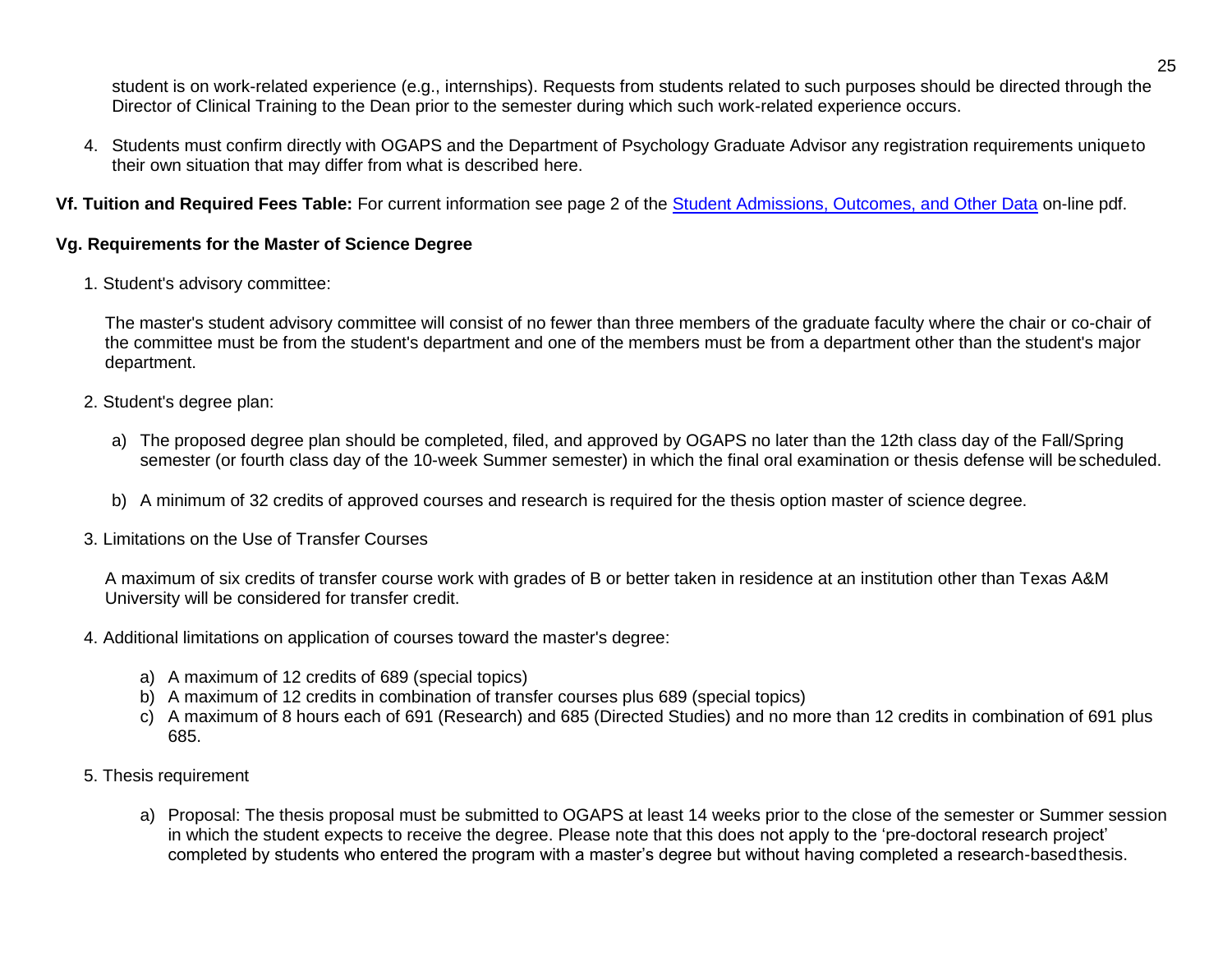- b) Thesis: The format for the thesis should be consistent with that used on scholarly journals in the candidate's field. The thesis must also comply with format instructions obtained from the **[TAMU Thesis Office](http://ogs.tamu.edu/current-students/thesis-dissertation/)** within OGAPS. The thesis is submitted electronically with the thesis clerk of OGAPS after approval by the student's advisory committee and the head of the student's major department. Deadline dates are announced by OGAPS each semester. Please note that OGAPS requirements do not apply to the 'pre-doctoral research project' completed by students who entered the program with a master's degree but without having completed a researchbased thesis.
- 6. Time Limit

All degree requirements for the master's degree must be completed within a period of seven consecutive years.

7. Final Examination

The candidate must pass a final examination by dates announced by the Office of Graduate School each semester. The final examination covers the thesis and all work taken on the degree plan and at the option of the committee may be written or oral or both. A student shall be given only one opportunity to repeat the final examination for the master's degree and that shall be within a time period that does not extend beyond the end of the next regular semester (Summer terms are excluded).

8. A summary of major steps to fulfill requirements for the master's degree are described [here.](http://ogs.tamu.edu/incoming-students/student-forms-and-information/getting-a-degree/masters-degree-requirements/)

# **Vh. Requirements for the Doctor of Philosophy Degree**

- 1. Time Limit
	- a) All requirements for the degree must be completed within a period of ten consecutive calendar years. Final corrected copies of the dissertation must be accepted by the thesis clerk no later than one year after the final examination or within the ten year time limit, whichever occurs first.
	- b) A minimum of 96 credits beyond the baccalaureate degree or 64 hours beyond the master's degree are normally required for the doctoral degree.
- 2. Student's Advisory Committee

The advisory committee consists of no fewer than four members of the graduate faculty representative of the student's several fields of study and research, where the chair or co-chair must be from the student's department, and one of the members must be from a department other than the student's major department.

Note: The doctoral advisory committee conducts the Doctoral Preliminary Exam as well as evaluates the proposal and defense of the dissertation.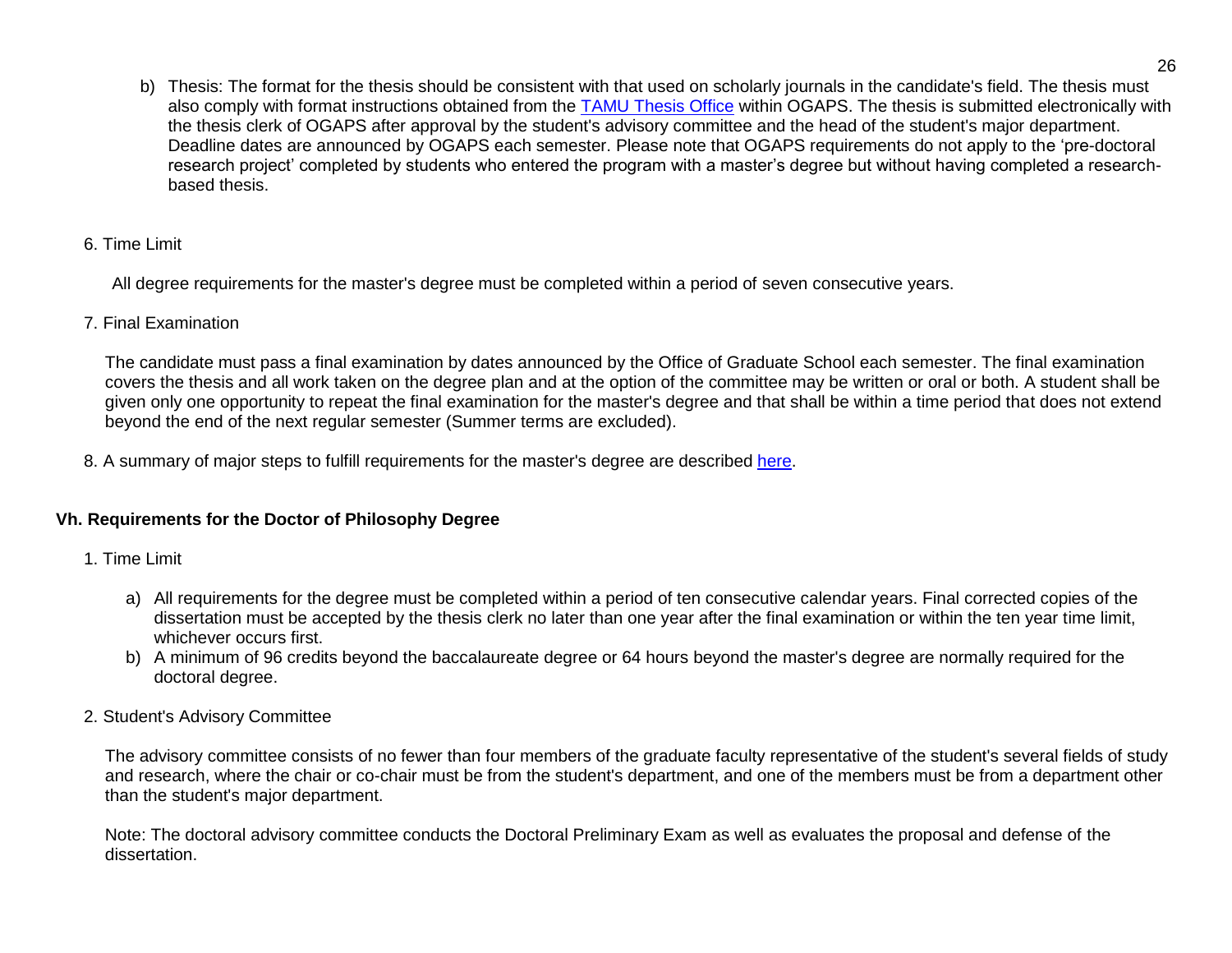3. Degree Plan

The degree plan constitutes the basic requirements for the degree. It must be filed with OGAPS no later than 90 days prior to the Preliminary Examination.

4. Admission to Candidacy

To be admitted to candidacy for a doctoral degree, a student must have (1) satisfied the residency requirements, (2) passed the Preliminary Examination, (3) completed all formal course work, and (4) filed with OGAPS the approved dissertation proposal.

- 5. A summary of major steps to fulfill requirements for the doctoral degree are listed [here.](http://ogs.tamu.edu/incoming-students/student-forms-and-information/getting-a-degree/doctoral-degree-requirements/)
- 6. Format and Filing of the Dissertation

Similar to the master's thesis, the format for the dissertation should be consistent with that used on scholarly journals in the candidate's field. The dissertation must also comply with format instructions obtained from the [TAMU Thesis Office](http://ogs.tamu.edu/current-students/thesis-dissertation/) within OGAPS. The dissertation is submitted electronically with the thesis clerk at OGAPS after approval by the student's advisory committee and the head of the student's major department. Deadline dates are announced by OGAPS each semester.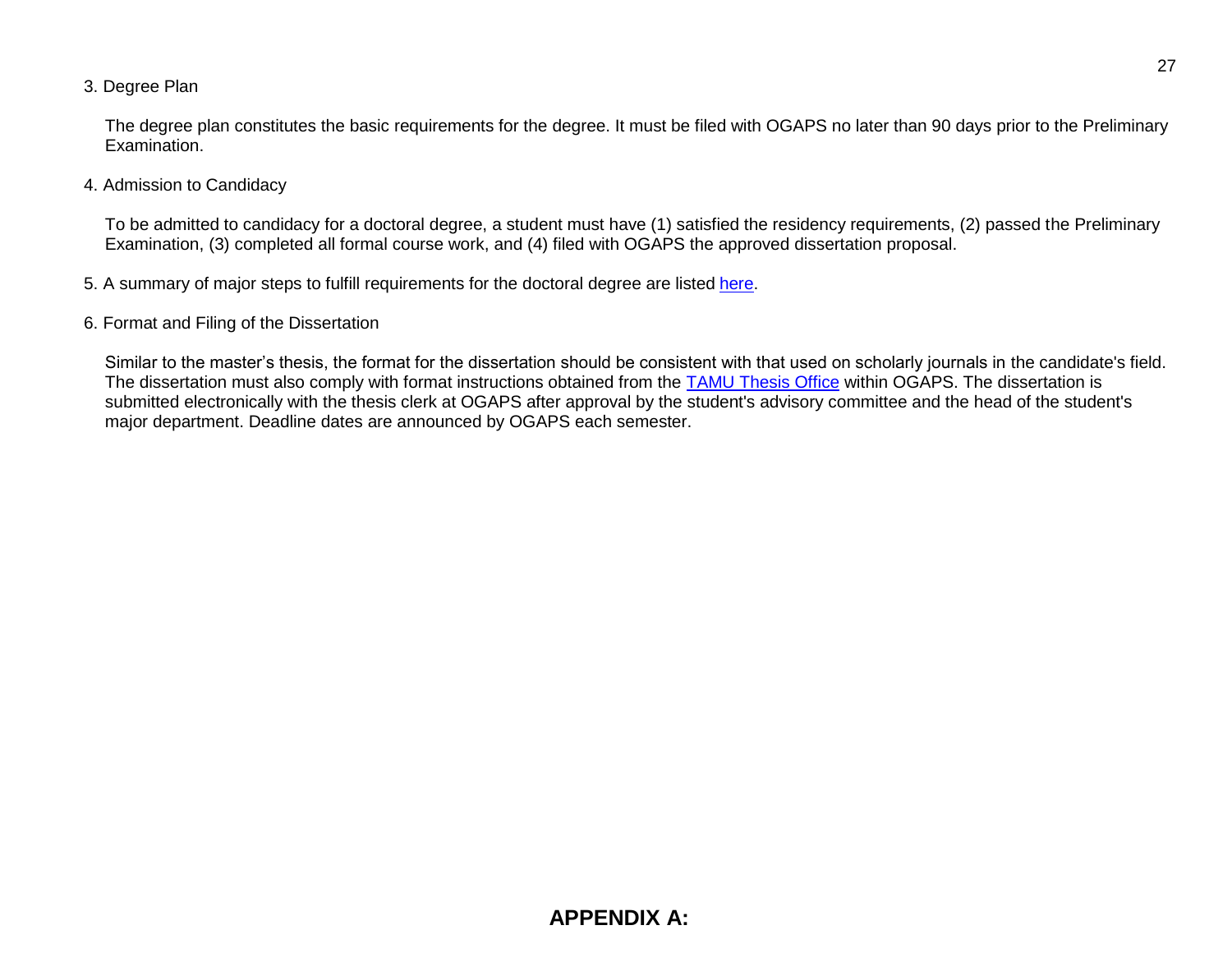## **DEPARTMENT LEADERSHIP**

#### **Heather Lench**

*Department Head; Professor*

Phone. (979) 845-0377

Email: [hlench@tamu.edu](mailto:hlench@tamu.edu)

Office: Psychology 232A

Research Interests: Emotion and cognition, forecasting, optimism. The underlying premise of our research is that emotional processes are the foundation of behavior and thought. We examine the role of affective reactions and emotions in how people think about the future and what they think will happen to them in the future. We are also investigating when and why particular emotions might improve functioning and decision making

## **Sherecce Fields**

*Associate Department Head; Associate Professor*

Phone: (979) 845-3774

Email: [safields@tamu.edu](mailto:safields@tamu.edu) 

Office: Psychology 233

Research Interests: My current research focuses on behavioral decision-making (with an emphasis on impulsivity) as a trans-disease process in health risk behaviors. My research draws attention to self-regulatory and self-control pathways to behavior, modeling both their causes and consequences in order to better inform intervention efforts. Specifically, I am interested in how behavioral decision-making and other family, process and psychosocial factors interact to affect prevention and treatment outcomes for health behaviors. My primary research examines factors related to the initiation and maintenance of addictive behaviors (specifically in children and adolescents). My secondary research line extends the knowledge gained from addiction research to eating behavior, obesity, and subsequent diabetes risk. In both areas of research, I am also studying the neural mechanisms that underlie performance on laboratory behavioral tasks modeling impulsive behaviors in order to better inform prevention and treatment interventions.

In addition, I have an interest in information and communication technologies that might influence behavioral decision making, with a particular focus on the prediction, prevention, and treatment of addiction and eating behavior. Recent work explores novel applications of remotehealth technology, 'serious' video games, and other computer-mediated technologies that can inform and influence behavioral decision making.

In addition to my own lines of research, students in my lab are examining the role of behavioral decision-making in the initiation and maintenance of other behaviors such as risky sexual behavior, disordered eating, video game and smart phone use, and recovery after chronic illness.

Our laboratory is the Health Behavior Research Group (HBRG). HBRG is a 4-room, state-of-the-art, community-based clinical research laboratory. HBRG is uniquely organized to support the full spectrum of clinical research, from human laboratory models to large-scale treatmentoutcome studies. HBRG faculty, staff, graduate students, and undergraduate research assistants are actively engaged in collaborative research projects with local schools, health agencies, and medical specialists.

#### **Joshua Hicks**

*Associate Head of Psychology Undergraduate Studies and Honors Program; Associate Professor* Phone: (979) 845-2097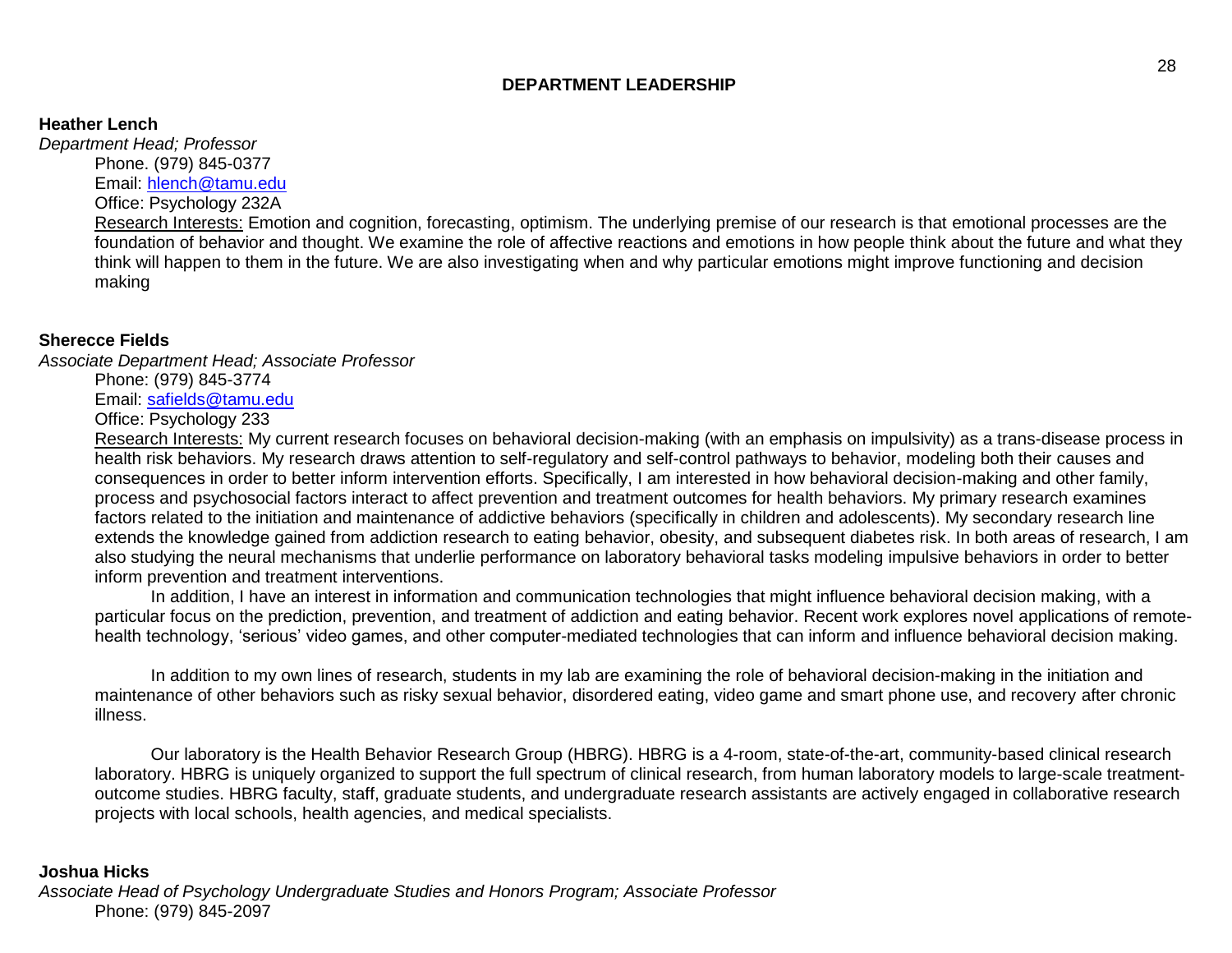Email: [joshua.hicks@tamu.edu](mailto:joshua.hicks@tamu.edu)

Office: Milner 212

Research Interests: My research aims to understand how people answer the "big" questions in life and how people's answers to those questions influence their attitudes and behavior. Our lab formulates and tests a wide range of hypotheses related to many types of existential concerns focusing on the antecedents and consequences of the experience of meaning in life, authenticity, self-alienation, perceptions of free-will, and mortality awareness.

# **Takashi Yamauchi**

*Associate Head of Graduate Studies; Associate Professor* Phone: (979) 845-2503 Email: [takashi-yamauchi@tamu.edu](mailto:takashi-yamauchi@tamu.edu) Office: Psychology 267

Research Interests:

- Emotion and cognition / Computational Psychiatry & Cognitive Modeling / Unconscious semantic processing / Cognitive Science of Decision Making
- Brain-computer interface / Affective computing / Human Computer Interaction

How are our emotions, moods, and other tacit knowledge (including propensity, inclination, personality and beliefs) that meshed into our brains influence our behavior consciously and unconsciously? For sure, newly acquired knowledge influences our behavior. But how? Does it affect the way we move or hit a keyboard? Does it manifest not only inside the brain but also in our overt behavior, such as the way we talk, move, sit and speak? If so, can we develop a computer program that can detect people's feelings, moods, and propensities? My research has addressed these fundamental questions of knowledge formation / representation by focusing on the issues relevant to emotion and cognition, brain-computer interface, affective computing, and unconscious semantic processing.

# **CORE FACULTY:**

**Gerianne Alexander** *Director of Clinical Training; Professor*  Phone: (979) 845-2567 E-mail: [galexander@tamu.edu](mailto:galexander@tamu.edu)  Office: Psychology 206 Research Interests: The development of human sex differences in social and cognitive behavior; Hormonal influences on typical and atypical behavior across the lifespan; Reproductive endocrinology and behavior

# **Robert Heffer**

*Clinical Professor* Phone: (979) 862-2228 Email: [rob-heffer@tamu.edu](mailto:rob-heffer@tamu.edu)  Office: Milner 113 Research Interests: My research area may be subsumed under the broad rubric of clinical child and adolescent psychology, which is concerned with both typical and aberrant behavior and development among children and adolescents and emphasizes the myriad family, interpersonal,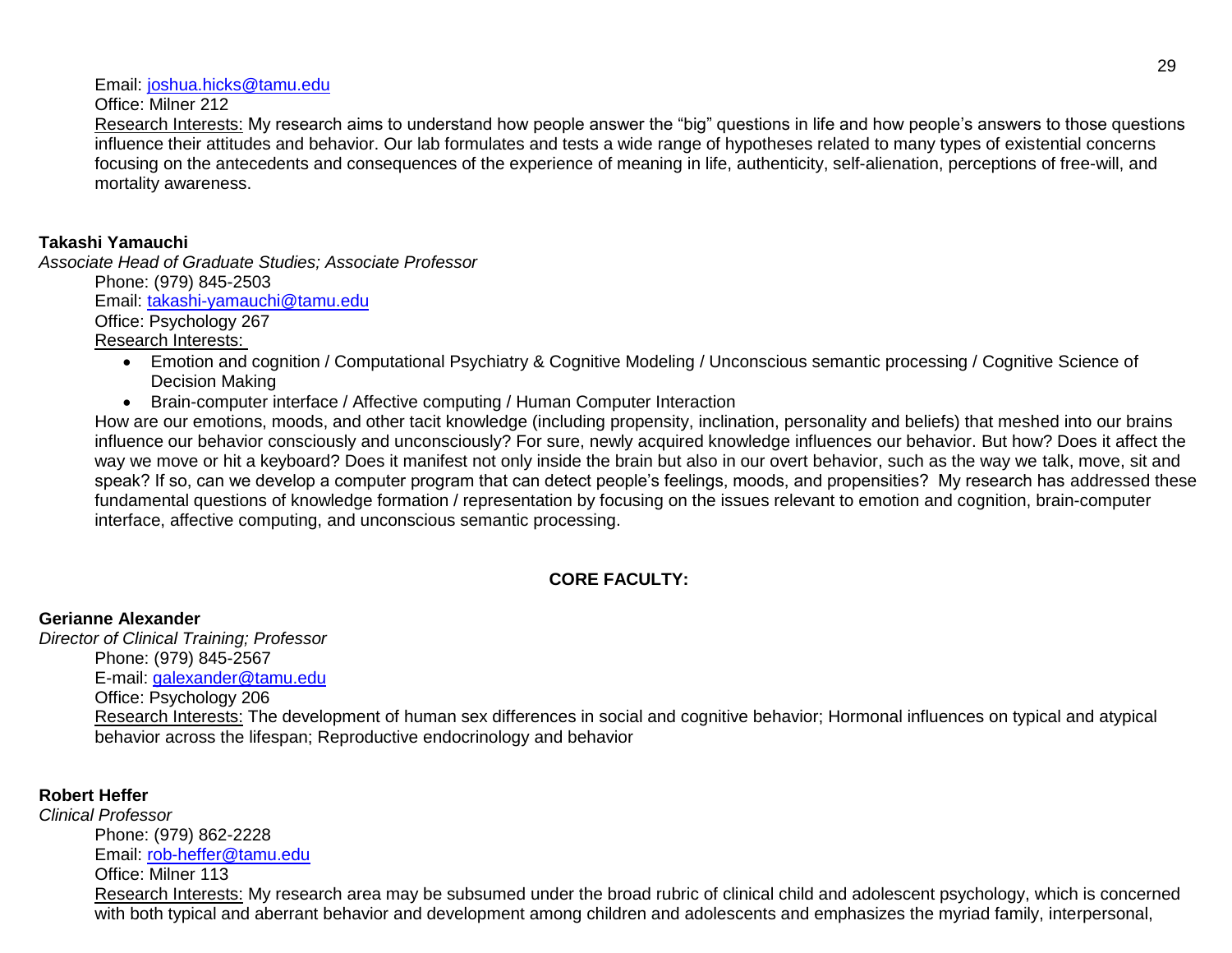biological/medical, and socio-ecological contexts in which young persons are embedded. Significant overlap exists among clinical child/adolescent, developmental, school, and family psychology. Pediatric psychology, or child health psychology, is another research area akin to clinical child and adolescent psychology with sub-specialization applications in health, wellness, medical illness and injury, and developmental disabilities. Clarifying processes involved in individual and family adaptation to pediatric chronic illness and disability or promotion of health and wellness appeals to me as a scientist and a practitioner. Some of my scholarly activities emphasize evidenced-based psychological assessment and some accentuate evidenced-based systems interventions. The link among all this work is an understanding of family and child functioning within developmental and bioecological contexts and a priority on practical application. A more recent secondary line of scholarly activity involves professional issues in education/training in applied psychology. This work is an out-growth of my role as Clinic Director and Associate Director of Clinical Training and my long-standing active participation in the Association of Psychology Training Clinics.

# **John Edens**

*Professor*  Phone: (979) 845-6097 Email: [johnedens@tamu.edu](mailto:johnedens@tamu.edu) Office: Psychology 207 Research Interests:

- Forensic Psychology
- Personality Assessment
- Psychopathy and Antisocial Conduct
- Risk Assessment

My research interests broadly span the interaction between psychology and the legal system (which is sometimes referred to as forensic psychology). Mostly this research addresses the utility of psychological data (e.g., tests, evaluation procedures) to answer or inform important mental health and legal questions within the criminal justice system (e.g., violence risk assessment, adjudicative competence, personality assessment within correctional settings). My research also focuses on the development and improvement of psychological assessment techniques and instruments, particularly those focusing on personality measurement in forensic and correctional settings. More specifically in relation to personality variables, of particular interest to me is the construct of psychopathy (also termed psychopathic personality disorder) and its growing impact in forensic and correctional decision-making around the world. My research along these lines has focused on more basic issues related to the assessment and measurement of psychopathic traits, as well as more applied issues such as its appropriate role in evaluating various populations within forensic and correctional settings (e.g., children, minorities) and the potentially stigmatizing effects of the label psychopath. I also conduct research on human aggression, particularly related to the assessment and management of violence risk. This research interest cuts across several areas noted above (e.g., forensic assessment, psychopathy, legal decision-making) and has focused primarily on the clinical utility of various violence risk factors in identifying those most (or least) at risk for engaging in aggressive behavior.

# **Idia Thurston**

Associate Professor Phone: (979) 845-3794 Email: [idiathurston@tamu.edu](mailto:idiathurston@tamu.edu) Office: Psychology 256 Research Interests: My research aims to understand why certain groups of people experience a greater health and disease burden and to promote health equity among youth and families. Our CHANGE\* lab engages with communities to understand individual, familial, community, and cultural risk and protective factors among marginalized and underserved populations. We develop strength-based, culturally-responsive programs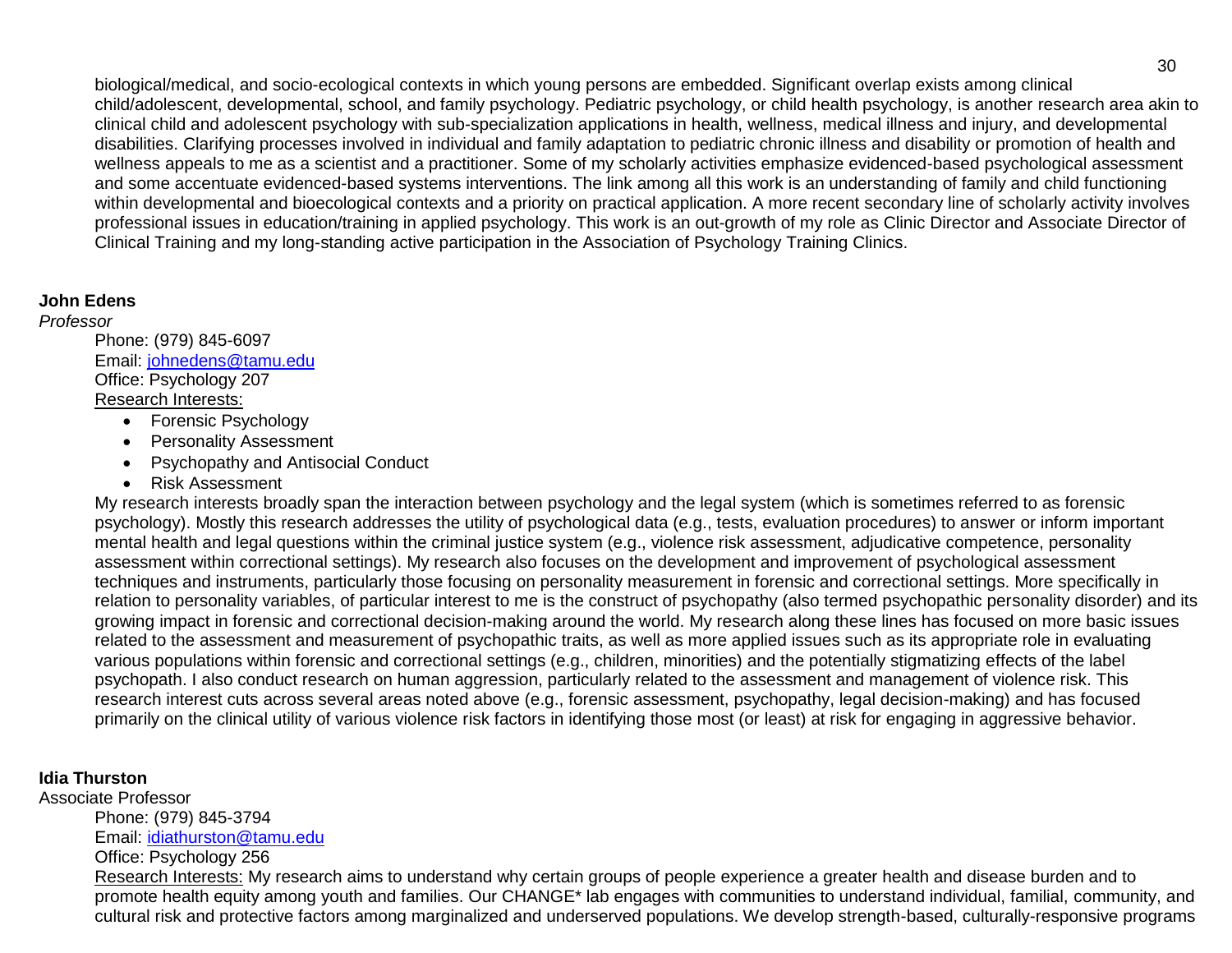and interventions that consider intersectional identities of race, ethnicity, gender, class, and sexuality to enhance well-being, reduce stigma, and promote self-empowerment.

\***C**hallenging **H**ealth disparities in **A**dolescents and **N**urturing **G**lobal **E**mpowerment

## **Noni Gaylord-Harden**

*Professor*

Phone: N/A

Email: N/A

Office: Psychology 286

Research Interests: My primary research interest has been in the investigation of stress, coping, and psychosocial functioning in African American adolescents. I examine the effects of stressors in multiple contexts on depression and anxiety in urban, ethnic minority youth. My research has also examined the role of modifiable protective factors, such as coping strategies and parent-child relationships, among youth in high-risk contexts. My recent work focuses on exposure to community violence as a stressor for youth in urban communities. I am interested in examining the variability in community violence exposure, understanding the longitudinal impact of violence exposure on subsequent adolescent functioning, identifying coping strategies that may be both adaptive for community violence exposure, and understanding the process of desensitization to community violence and how it may be linked to subsequent emotional and behavioral functioning. We are using findings of this research to advocate for strengths-based, trauma-responsive services and interventions for adolescents exposed to violence. The goal of our community- and school-based research is to enhance the well-being of African American youth and families.

# **Annmarie MacNamara**

*Assistant Professor* Phone: N/A Email: [amacnamara@tamu.edu](mailto:amacnamara@tamu.edu) Office: Psychology 291

> Research Interests: Emotions convey important information about events and people in our environment. They motivate us and are essential to survival (e.g., fear motivates a fight or flight response). However, when an emotional response is not well-matched to the situation (e.g., the sound of a car backfiring elicits fear), it ceases to be adaptive, and may hinder a person's ability to function effectively in society. People with anxiety and depression struggle with emotional responses more than others. Why is this and how can we best help these individuals?

> Work in the Multimethod Affect and Cognition (MAC) lab uses brain and psychophysiological measures such as event-related potentials (ERPs), functional magnetic resonance imaging (fMRI), eyeblink startle and skin conductance response to investigate emotions in psychiatric health and disease. One aim of this work to characterize the parameters of emotional response and the cognitive factors that can affect this in healthy individuals. Another aim of this work is to better understand how these factors go awry in psychiatric disorders. The long-term goal of this research is to reduce the cost and suffering associated with emotional disorders (e.g., anxiety, depression) by improving diagnosis and guiding new treatments.

# **Mary Meagher**

*Professor* Phone: (979) 845-2564 Email: [m-meagher@tamu.edu](mailto:m-meagher@tamu.edu) Office: Psychology 282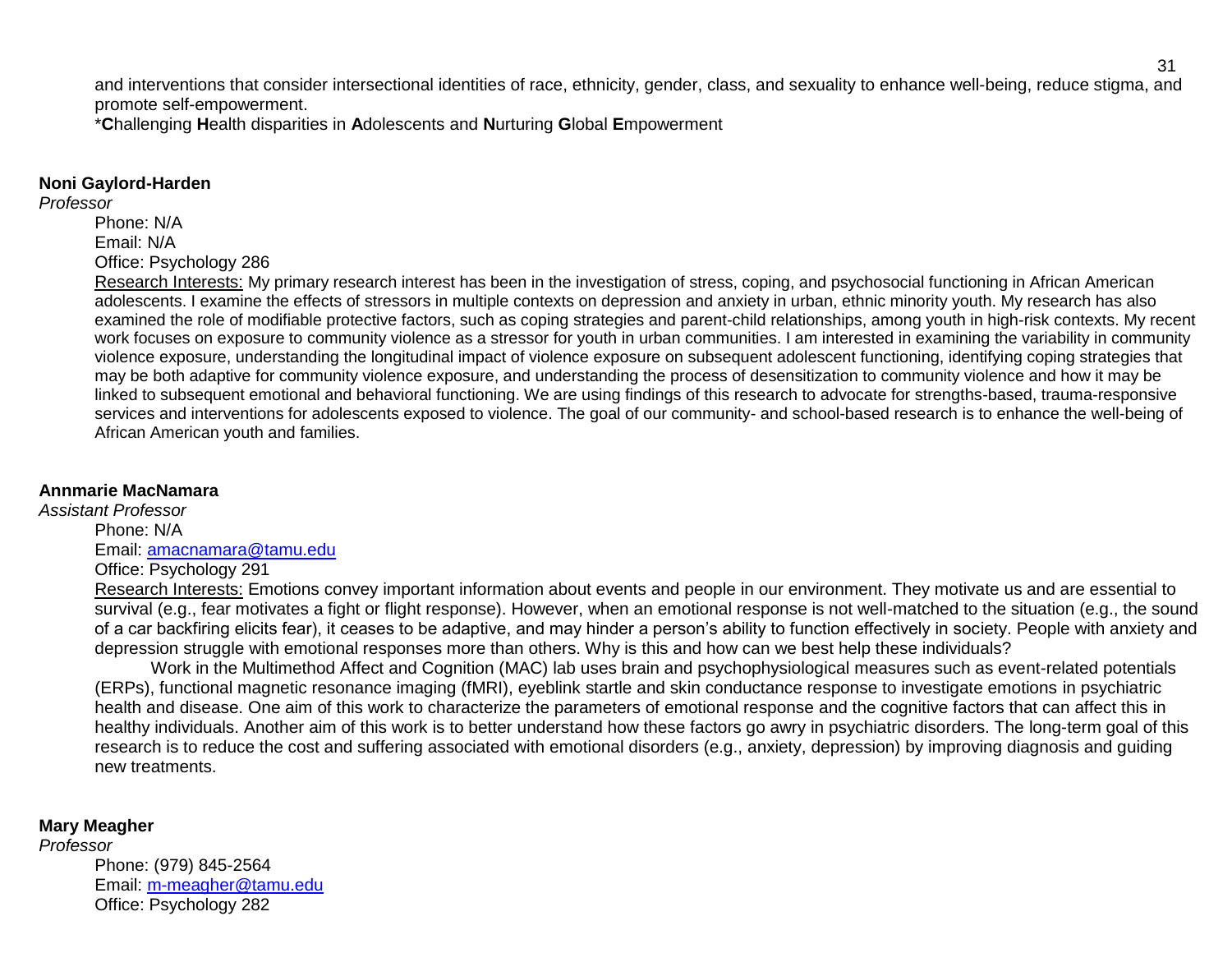Research Interests:

- Biobehavioral mechanisms that influence pain
- Stress and Disease
- Psychoneuroimmunology
- Health Psychology

# **Leslie Morey**

*George T. and Gladys H. Abell Professor* Phone: (979) 845-2575 Email: [morey@tamu.edu](mailto:morey@tamu.edu) Office: Psychology 210 Research Interests:

- Assessment, diagnosis, and classification of personality and psychopathology
- Personality disorders
- Alcoholism

# **Douglas Snyder**

*Professor*

Phone: N/A Email: [d-snyder@tamu.edu](mailto:d-snyder@tamu.edu) Office: N/A Research Interests:

- Assessment and interventions with couples and families
- Psychotherapy process and outcome research
- Objective personality assessment and test development

Dr. Snyder's research emphasizes the assessment, treatment, and prevention of couple relationship distress. Assessment research has centered on the Marital Satisfaction Inventory, a multidimensional measure of relationship accord now published in several languages and used worldwide. Dr. Snyder's treatment research emphasizes approaches to tailoring therapy to specific partner and relationship characteristics, integrating strengths of cognitive, behavioral, emotion-focused, and insight-oriented interventions. Dr. Snyder's specific clinical and research interests focus on treating difficult couples with emotional, behavioral, and health problems that complicate relationship distress.

# **AFFILIATED FACULTY:**

# **Adrienne Carter-Sowell**

*Associate Professor* Phone: (979) 845-0378 E-mail: [acsowell@tamu.edu](mailto:acsowell@tamu.edu) Office: Psychology 271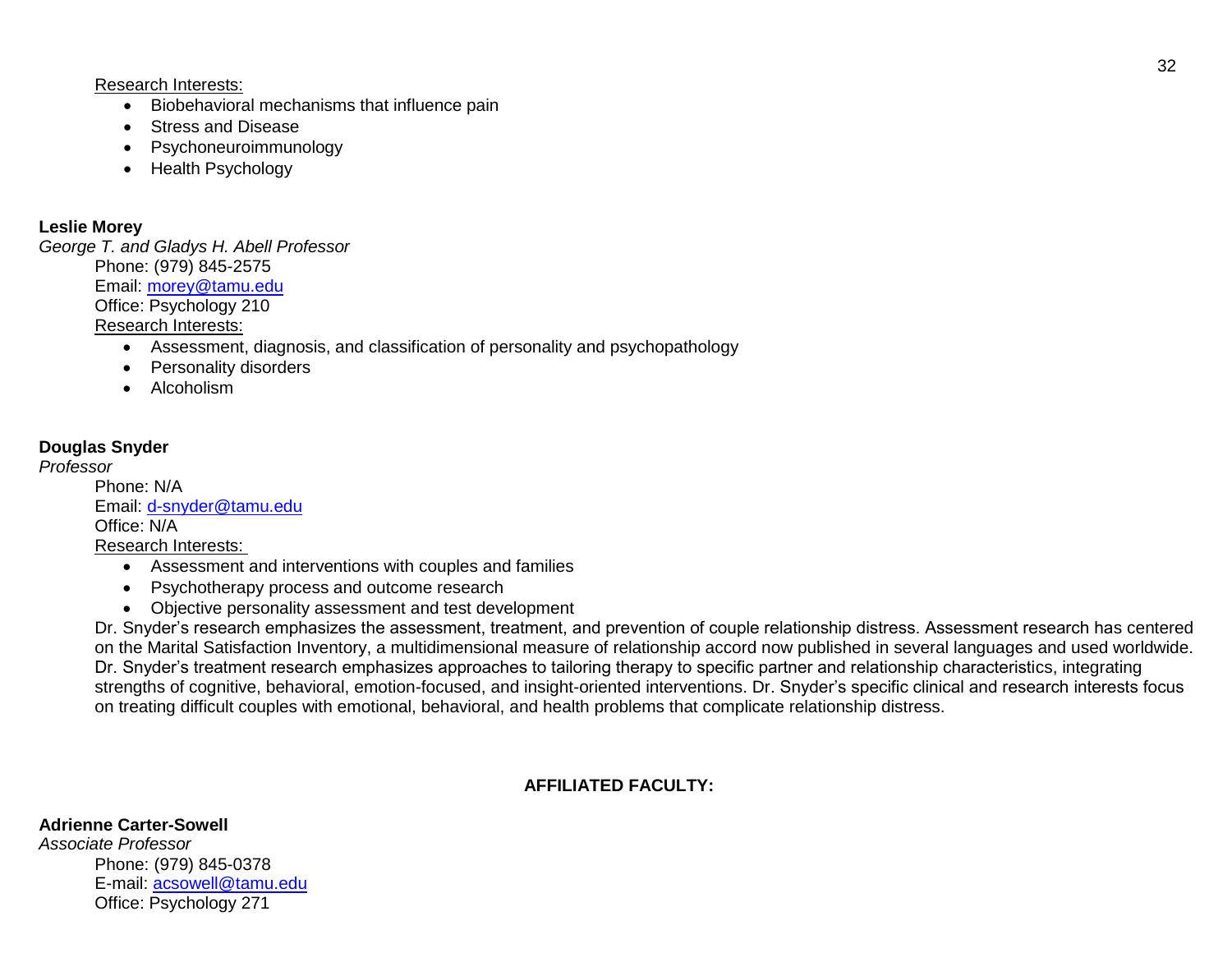Research Interests: My research interests primarily involve group processes and social influence. Specifically, I work on topics related to ostracism-being ignored and excluded-and how it affects the psychological, cognitive, and behavioral responses of individuals and groups across three temporal reaction stages (immediate, delayed, and long-term). Some immediate interests include:

- Distinctions among ostracized targets, including individual differences, grouped individuals, and individuals who belong to stigmatized or marginalized groups
- Links between perceived "out of the loop" experiences in the workplace and the recruitment, retention, and promotion of women and racial minorities in science, technology, engineering, and math (STEM) fields
- Measurement and effects of chronic/prolonged ostracism experiences, specifically responses across the three temporal reaction stages (immediate, delayed, and long-term)

# **Vani Mathur**

*Assistant Professor* Phone: N/A Email: [vmathur@tamu.edu](mailto:vmathur@tamu.edu) Office: Psychology 218

> Research Interests: Dr. Mathur's work focuses on understanding the sources of disparities in pain, and the specific mechanisms by which social and cultural factors alter pain experience and pain physiology. Her research targets the problem of pain disparities from two directions – investigating the different ways social factors may influence one's own pain, and also alter pain perception and empathy for others. To tackle these problems, her lab utilizes behavioral, psychophysical, and neuroimaging methodologies. In addition to her work on pain disparities, Dr. Mathur is also interested in individual differences in chronic pain and pain modulation, cross-cultural examinations of pain and empathy, and social environmental effects on health broadly defined.

# **Rachel Smallman**

*Associate Professor*

Phone: (979) 845-3976 Email: [rsmallman@tamu.edu](mailto:rsmallman@tamu.edu)

Office: Psychology 243

Research Interests: My research focuses on the conscious and non-conscious processes involved in everyday decision-making. One line of research focuses on counterfactual thinking, or thoughts of "what might have been". Imagining how events might have turned out differently is a typical feature of the mental landscape; research shows that these counterfactual thoughts can be both dysfunctional and functional, depending on the situation. Although it can bias blame and responsibility judgments, it can also help us learn from past mistakes. My research examines both sides of this counterfactual coin. This research has broader interdisciplinary connections to both mental health and health behavior domains. A second line of research focuses on various factors (e.g., affect and mindset) that impact decision-making and categorization processes. Of particular interest is how affective information can influence our decision-making strategies. An applied line of this research focuses on decisionmaking in engineering. In general, my research integrates traditional social and cognitive methodology with decision-making research.

# **Jyotsna Vaid**

*Professor* Phone: N/A Email: [jvaid@tamu.edu](mailto:jvaid@tamu.edu) Office: Psychology 246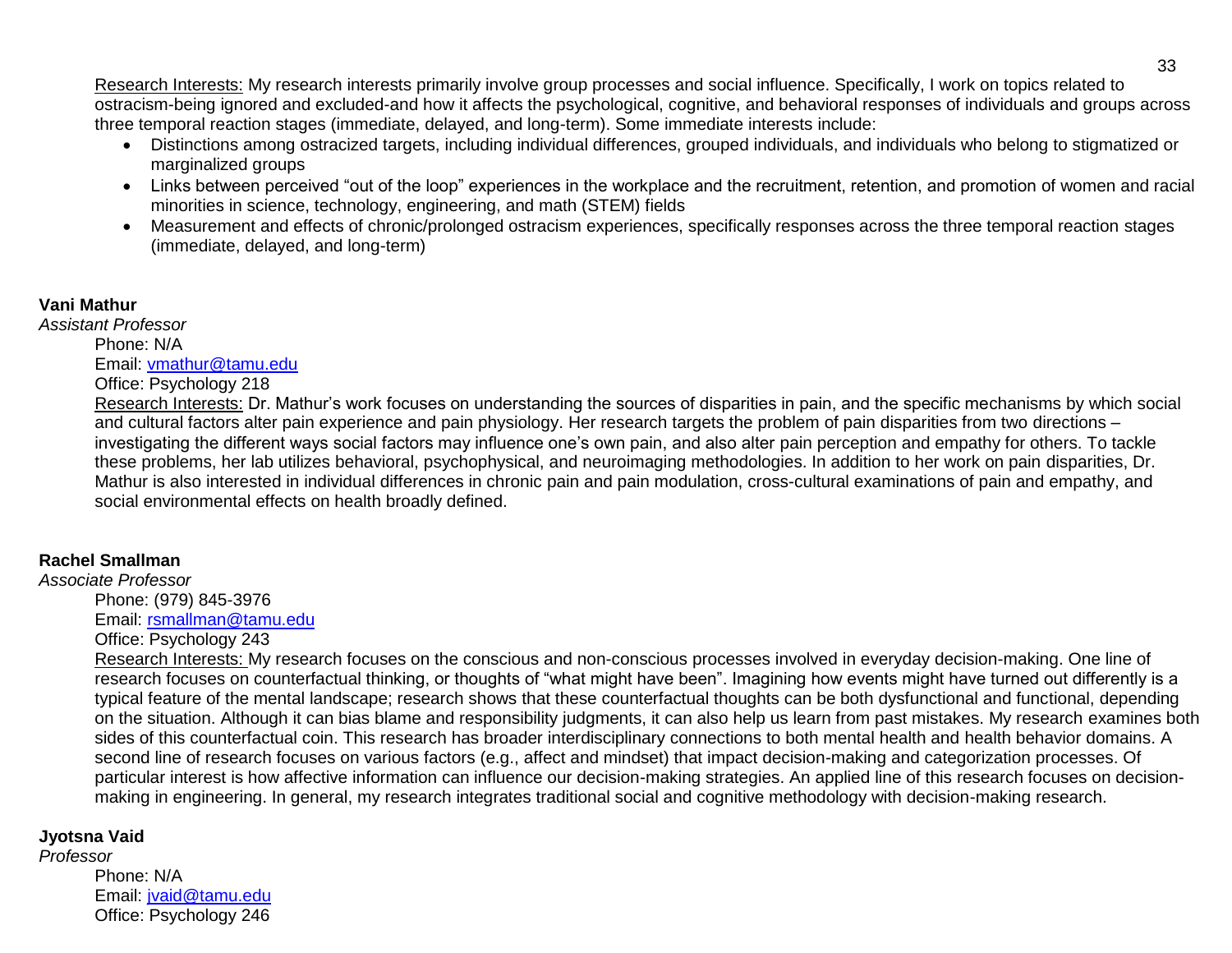Research Interests:

- Bilingualism cognitive and neurocognitive aspects
- Reading processes and writing systems
- Directional biases in spatial cognition
- Creative thinking and language
- Gender and race in psychological inquiry

# **PSYCHOLOGY DEPARTMENT COMMITTEES :**

# **Advisory Commmitee**

Winfred Arthur (I/O; CHAIR ) Gerianne Alexander (Clinical) Matt Vess (S/P) Rachel Smith (BCN) Becky Brooker (CCN) Adrienne Carter -Sowell (AH -DEI, Non Voting) Becca Schlegel (AH -UGS, Non -voting) Takashi Yamauchi (AH -GS -Non Voting) Sherecce Fields (Assoc. Head, non -voting)

# **Graduate Studies**

Takashi Yamauchi (CHAIR) Stephanie Payne (I/O) Brandon Schmeichel (S/P) Joseph Orr (CCN) Justin Moscarello (BCN) Ming -Ray Liao (Grad Rep) Annmarie MacNamara (Clinical)

# **DEI Core Committee**

Adrienne Carter -Sowell (Chair) Mindy Bergman (I/O) Josh Hicks (S/P) Rachel Smith (BCN) Jyotsna Vaid (CCN) Idia Thurston (Clinical) Bisi Atoba (fall); Pam Edens (spring) (APTF) Isaac Sabat (D&I Liaison)

# **Undergraduate Studies**

Becca Schlegel (CHAIR) Rachel Smallman (S/P)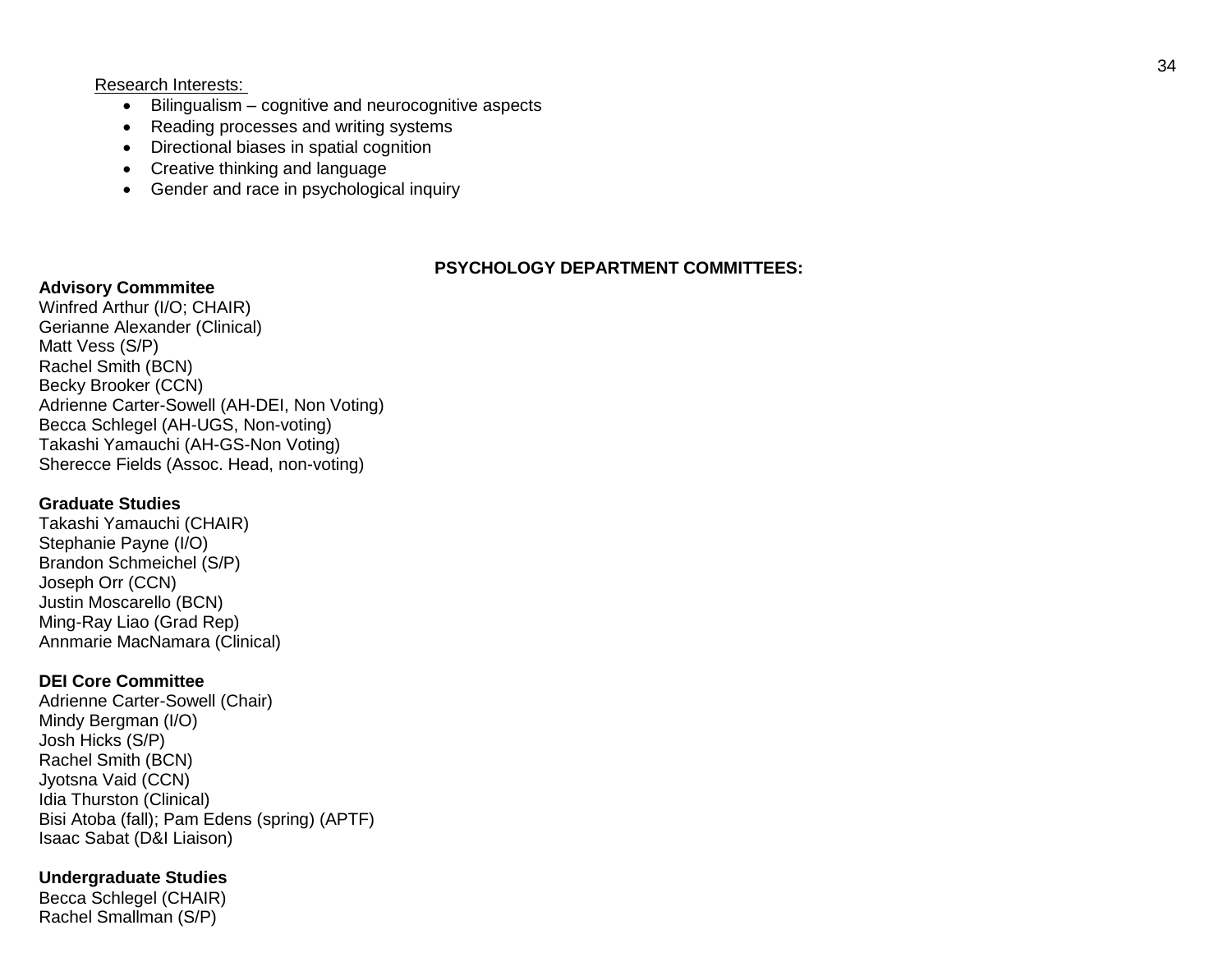Jessica Bernard (CCN) Bo Zhang (I/O) Mark Packard (BCN) Les Morey (Clinical) Shoshy Eitan (BCN)

## **Faculty Development & Awards Committee**

Sherecce Fields (Clinical; CHAIR) Steve Rholes (S/P) Darrell Worthy (CCN) Winfred Arthur (I/O) Jim Grau (BCN) Adrienne Carter -Sowell (postdoc focus)

# **Faculty Evaluation**

Steve Rholes (appointed) Stephanie Payne (elected) Becca Schlegel (elected)

## **Human Participant Pool**

Brandon Schmeichel (CHAIR) Cassandra Baldwin (Student)

**PSI CHI/Psychology Club** Takashi Yamauchi (Faculty Advisor)

# **Promotion and Tenure**

Steve Maren (CHAIR) Associate & Full Professors

## **Diversity & Inclusion Department Task Force (membership determined by committee)**

Vani Mathur (S/P) Isaac Sabat (I/O; Student Comm; CHAIR) Carlos Bolaños (BCN) Brian Anderson (CCN) Mary Meagher (Clinical; Chair) Lisa Bowden (Staff) Becca Schlegel (S/P) Doug Snyder (Clinical)

35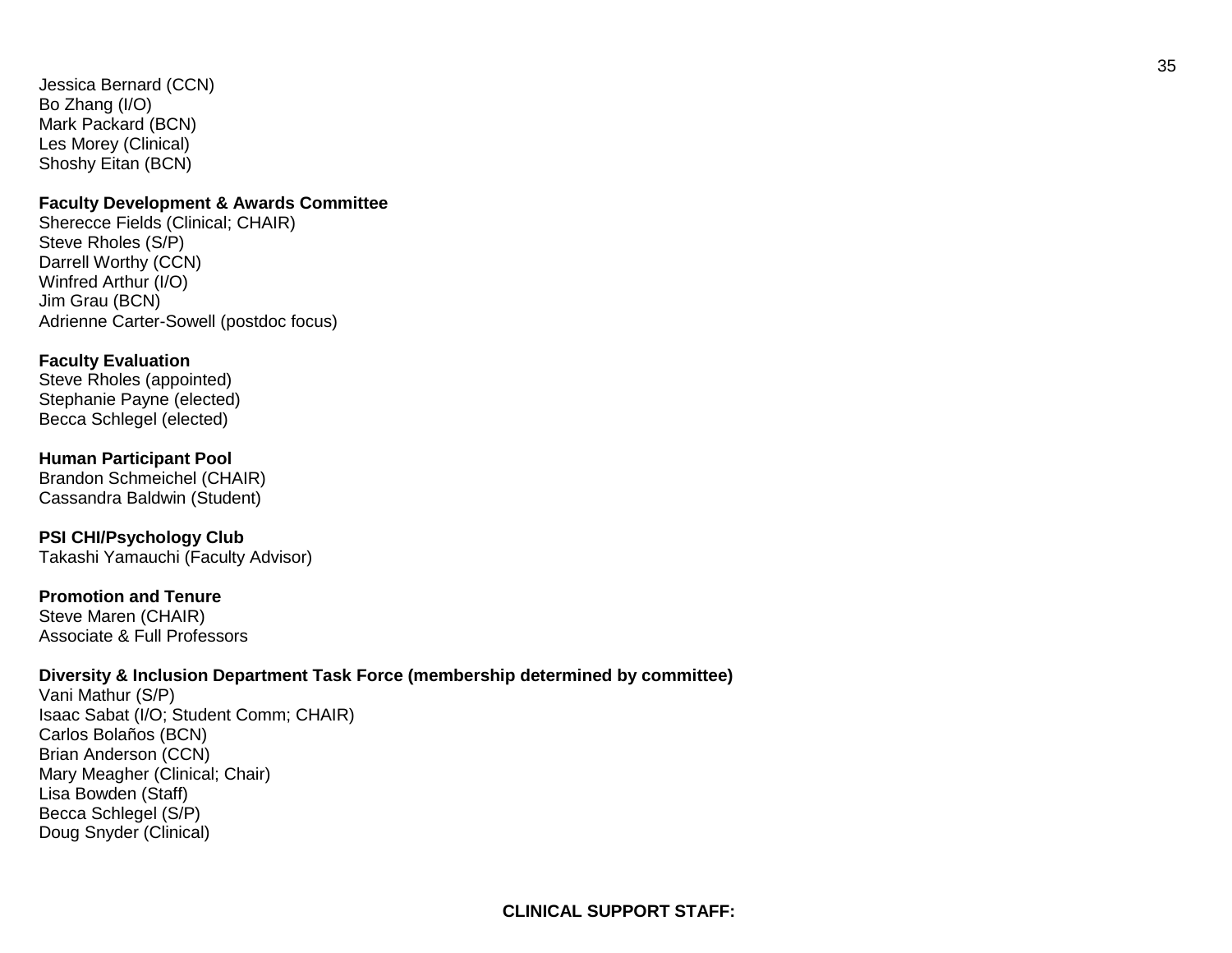## **Brandi Mathis**

*Administrative Associate V* Phone: (979) 845-8017 Email: [mathisb@tamu.edu](mailto:mathisb@tamu.edu) Office: N/A Responsibilities: Provides front desk assistance and oversight to the TAMU Psychology Clinic.

# **GRADUATE ADVISING:**

# **Peggy Brigmann**

*Administrative Coordinator I* Phone: (979) 458-1710 Email: [brigman@tamu.edu](mailto:brigman@tamu.edu) Office: Psychology 258 Responsibilities: Provides support and oversight for graduate student development, scheduling, and degree progress.

# **ADMINISTRATIVE SUPPORT STAFF:**

# **Audra Boedeker Garcia**

*Administrative Associate V* Phone: (979) 845-2581 Email: [amgarcia@tamu.edu](mailto:amgarcia@tamu.edu) Office: Psychology 230 Responsibilities: Provides front desk assistance, copies, equipment inventory.

# **Jeannine Scambray**

*Executive Assistant I* Phone: (979) 845-0475 Email: [jscambray@tamu.edu](mailto:jscambray@tamu.edu) Office: Psychology 232 Responsibilities: Provides support to the department head.

**BUSINESS STAFF:**

# **Fritzie Freeman**

*Business Associate III* Phone: (979) 845-1872 Email: [ffreeman@tam.edu](mailto:ffreeman@tam.edu) Office: Psychology 244B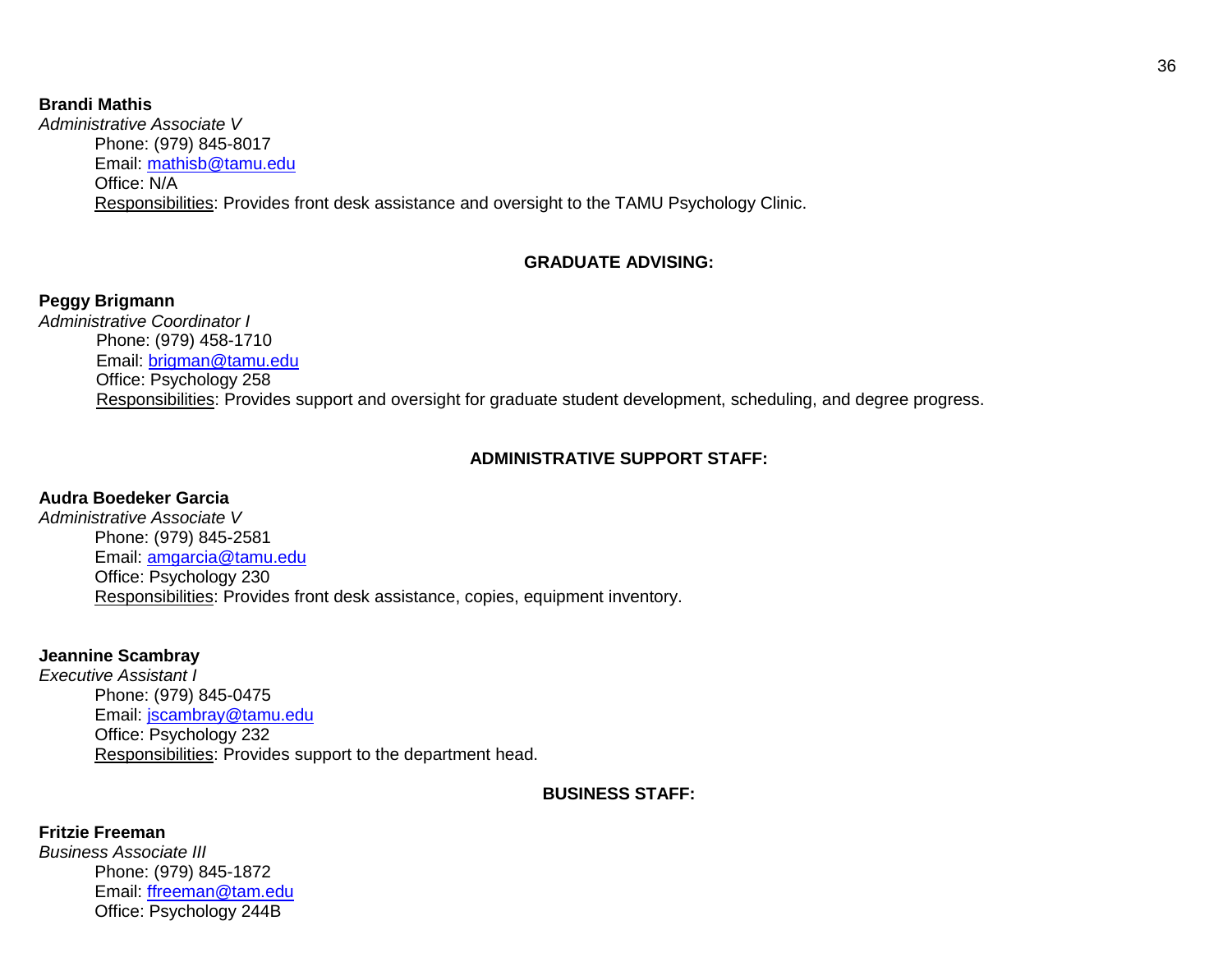Responsibilities: Provides support for purchasing and travel reimbursements.

# **Alex Guess**

*Business Coordinator II* Phone: (979) 862-3429 Email: [aguess22@tamu.edu](mailto:aguess22@tamu.edu) Office: Psychology 260 Responsibilities: Grant support and assistance, including account balances, time and effort, working funds, and budgets.

# **Brooklynn Smith**

*Business Coordinator III* Phone: (979) 845-2554 Email: [smithb@tamu.edu](mailto:smithb@tamu.edu) Office: Psychology 254 Responsibilities: Provides support for hiring and payroll.

# **Lorie Tubbs**

*Business Administrator II* Phone: (979) 845-2563 Email: [ltubbs@tamu.edu](mailto:ltubbs@tamu.edu) Office: Psychology 255 Responsibilities: Provides oversight for business functions, including personnel files, contract development, and budget planning.

# **INFORMATION TECHNOLOGY STAFF:**

# **Troyce Wilson**

*IT Generalist II* Phone: (979) 845-7296 Email: [LiberalArtsIT@tamu.edu](mailto:LiberalArtsIT@tamu.edu) Office: Psychology 293

## **Hugh McCann**

End User Support Specialist I Phone: (979) 845-0473 Email: [LiberalArtsIT@tamu.edu](mailto:LiberalArtsIT@tamu.edu) Office: Psychology 259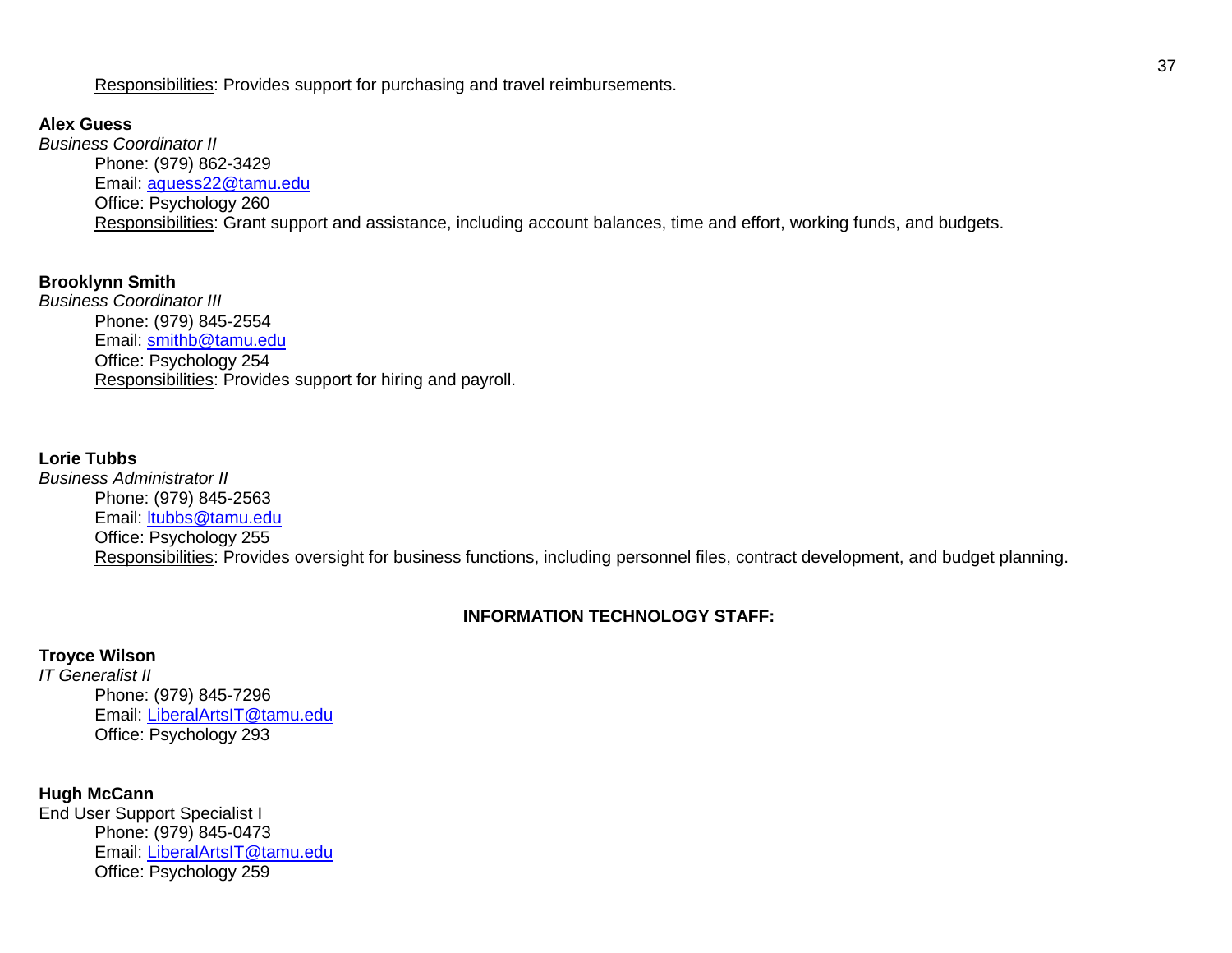**OMBUDS:**

# **Linda Castillo**

Ombuds Officer Phone: (979) 845-3631 Email: **ombuds@tamu.edu** Office: 712 Harrington Office Building

**APPENDIX B: Curriculum Worksheet**<br>dvisor: Co-Advisor: Name:  $\blacksquare$  Advisor:  $\blacksquare$  Co-Advisor:  $\blacksquare$  Co-Advisor:  $\blacksquare$  Semester 38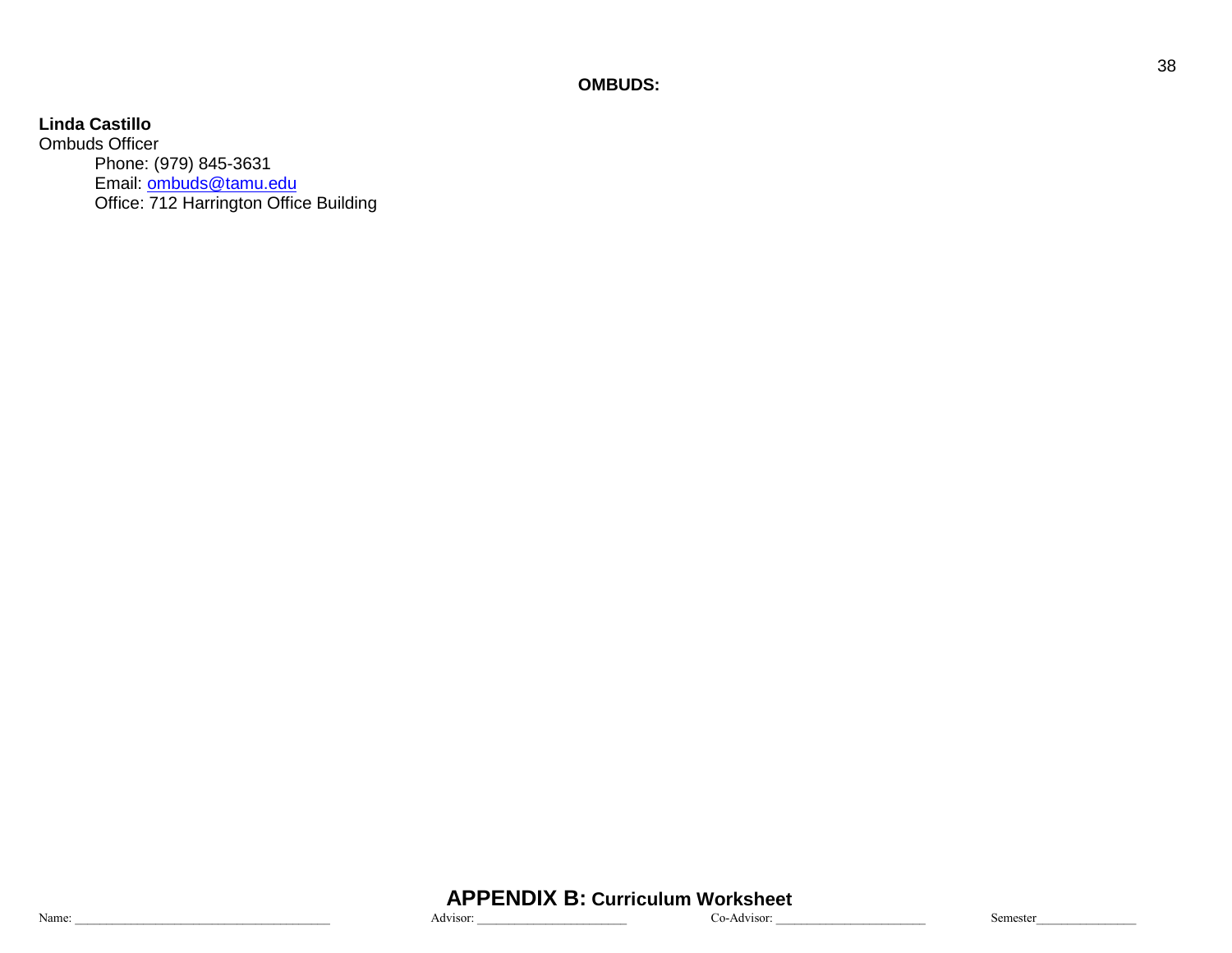|        | <b>Research Requirements</b>                                                    |                                   | <b>Requirements/Deadlines</b>                                        | <b>Date Completed</b> |       | <b>Clinical Internship Requirements</b>                                                                                                                                                |                                                                   |                            |                                                                        |  |  |
|--------|---------------------------------------------------------------------------------|-----------------------------------|----------------------------------------------------------------------|-----------------------|-------|----------------------------------------------------------------------------------------------------------------------------------------------------------------------------------------|-------------------------------------------------------------------|----------------------------|------------------------------------------------------------------------|--|--|
|        | Master's Thesis Proposal                                                        | DUE Sept 30 of $2nd$ Yr           |                                                                      |                       |       |                                                                                                                                                                                        | Number of Direct Intervention + Assessment Hours to Date (aim: #) |                            |                                                                        |  |  |
|        | <b>Connetency Requirements</b>                                                  |                                   | Foundational (F) Knowledge                                           |                       |       |                                                                                                                                                                                        |                                                                   |                            | <b>Typical Ways of Meeting Requirements</b>                            |  |  |
|        | Master's Thesis Defense                                                         |                                   | DUE Sept 30 of 3rd Ytylically: undergrad class from 4-               |                       | (Cate | Graduate (G) Level Knowledge Date Completed                                                                                                                                            |                                                                   |                            | *consult with DCT to confirm                                           |  |  |
|        | 1 <sup>st</sup> -Year Project Poster                                            |                                   | DUE start of 2 <sup>nd</sup> Year accred school with grade $\geq$ B- |                       |       | 1 course Number of MS Session Finite and Section of APPIC) with Adults<br>Categ 2 course; can be accomplished<br>with Poundes of Ansemingty Batteries (as defiend by APPIC) with Youth |                                                                   |                            |                                                                        |  |  |
|        | <b>Oral Research Presentation</b>                                               |                                   | DUE start of $2^{nd} - 3^{rd}$ Yr                                    |                       |       |                                                                                                                                                                                        |                                                                   |                            |                                                                        |  |  |
|        | <b>Oral Didactic Case Presentation</b>                                          | DUE start of $2^{nd} - 3^{rd}$ Yr |                                                                      |                       |       | Prac(s) in $Yr$ 3                                                                                                                                                                      |                                                                   |                            |                                                                        |  |  |
|        | <b>Prelim Exam/Dissertation Proposa</b><br><b>Discipline Specific Knowledge</b> |                                   | DUE Aug 31st before apply internship                                 |                       |       | Prac(s) in $Yr$ 4                                                                                                                                                                      |                                                                   |                            |                                                                        |  |  |
|        | Paragration Preferve and Systems                                                |                                   | DUE before move for internship                                       |                       |       | Prac(s) in $Yr$ 5+                                                                                                                                                                     |                                                                   |                            | Psych major or $\geq$ B- in Psych 101 ( $\alpha$ ) 4 year accred ugrad |  |  |
|        | Category 2: Basic Content Areas                                                 |                                   |                                                                      |                       |       |                                                                                                                                                                                        |                                                                   |                            |                                                                        |  |  |
| $2a$ : | Affective Aspects of Behavior                                                   |                                   |                                                                      |                       |       |                                                                                                                                                                                        |                                                                   |                            | PSYC 626 (requires supplementation)                                    |  |  |
| 2b:    | Biological Aspects of Behavior                                                  |                                   |                                                                      |                       |       |                                                                                                                                                                                        |                                                                   | <b>PSYC 609</b>            |                                                                        |  |  |
| $2c$ : | Cognitive Aspects of Behavior                                                   |                                   |                                                                      |                       |       |                                                                                                                                                                                        |                                                                   | PSYC 603/606               |                                                                        |  |  |
| $2d$ : | Developmental Aspects of Behavior                                               |                                   |                                                                      |                       |       |                                                                                                                                                                                        |                                                                   |                            | readings/questions on Prelim Exam                                      |  |  |
| $2e$ : | Social Aspects of Behavior                                                      |                                   |                                                                      |                       |       |                                                                                                                                                                                        |                                                                   | <b>PSYC 620</b>            |                                                                        |  |  |
|        | Category 3: Advanced Integrative Knowledge                                      |                                   |                                                                      |                       |       |                                                                                                                                                                                        |                                                                   |                            |                                                                        |  |  |
|        | Category 4: Methods of Inquiry/Research                                         |                                   |                                                                      |                       |       |                                                                                                                                                                                        |                                                                   |                            |                                                                        |  |  |
| 4a.    | <b>Research Methods</b>                                                         |                                   |                                                                      |                       |       |                                                                                                                                                                                        |                                                                   | research methods electives |                                                                        |  |  |
| 4b.    | <b>Statistical Analysis</b>                                                     |                                   |                                                                      |                       |       |                                                                                                                                                                                        |                                                                   | PSYC 607, 671              |                                                                        |  |  |
| 4c.    | Psychometrics                                                                   |                                   |                                                                      |                       |       |                                                                                                                                                                                        |                                                                   | PSYC 623, 624              |                                                                        |  |  |
|        | <b>Profession-Wide Competencies</b>                                             |                                   |                                                                      |                       |       |                                                                                                                                                                                        |                                                                   |                            |                                                                        |  |  |
|        | (Not listed by APA) Psychopathology                                             |                                   |                                                                      |                       |       |                                                                                                                                                                                        |                                                                   | <b>PSYC 626</b>            |                                                                        |  |  |
| 1.     | Research                                                                        |                                   |                                                                      |                       |       |                                                                                                                                                                                        |                                                                   | PSYC 691, 685              |                                                                        |  |  |
|        | Ethical and Legal Standards                                                     |                                   |                                                                      |                       |       |                                                                                                                                                                                        |                                                                   |                            | PSYC 608; integrated in core courses                                   |  |  |
| 3.     | Individual and Cultural Diversity                                               |                                   |                                                                      |                       |       |                                                                                                                                                                                        |                                                                   | Integrated in core courses |                                                                        |  |  |
| 4.     | Professional values/attitudes/behaviors                                         |                                   |                                                                      |                       |       |                                                                                                                                                                                        |                                                                   |                            | PSYC 608; integrated in core courses                                   |  |  |
| 5.     | Communication/Interpersonal Skills                                              |                                   |                                                                      |                       |       |                                                                                                                                                                                        |                                                                   |                            | PSYC 608, PSYC 614. PSYC 613                                           |  |  |
| 6.     | Assessment                                                                      |                                   |                                                                      |                       |       |                                                                                                                                                                                        |                                                                   | PSYC 623, 624              |                                                                        |  |  |
|        | Intervention                                                                    |                                   |                                                                      |                       |       |                                                                                                                                                                                        |                                                                   | PSYC 637, 638              |                                                                        |  |  |
| 8.     | Supervision                                                                     |                                   |                                                                      |                       |       |                                                                                                                                                                                        |                                                                   | Summer PSYC 613 Papers     |                                                                        |  |  |
| 9.     | Consultation & Interprof/Interdiscip Skills                                     |                                   |                                                                      |                       |       |                                                                                                                                                                                        |                                                                   | Summer PSYC 613 Papers     |                                                                        |  |  |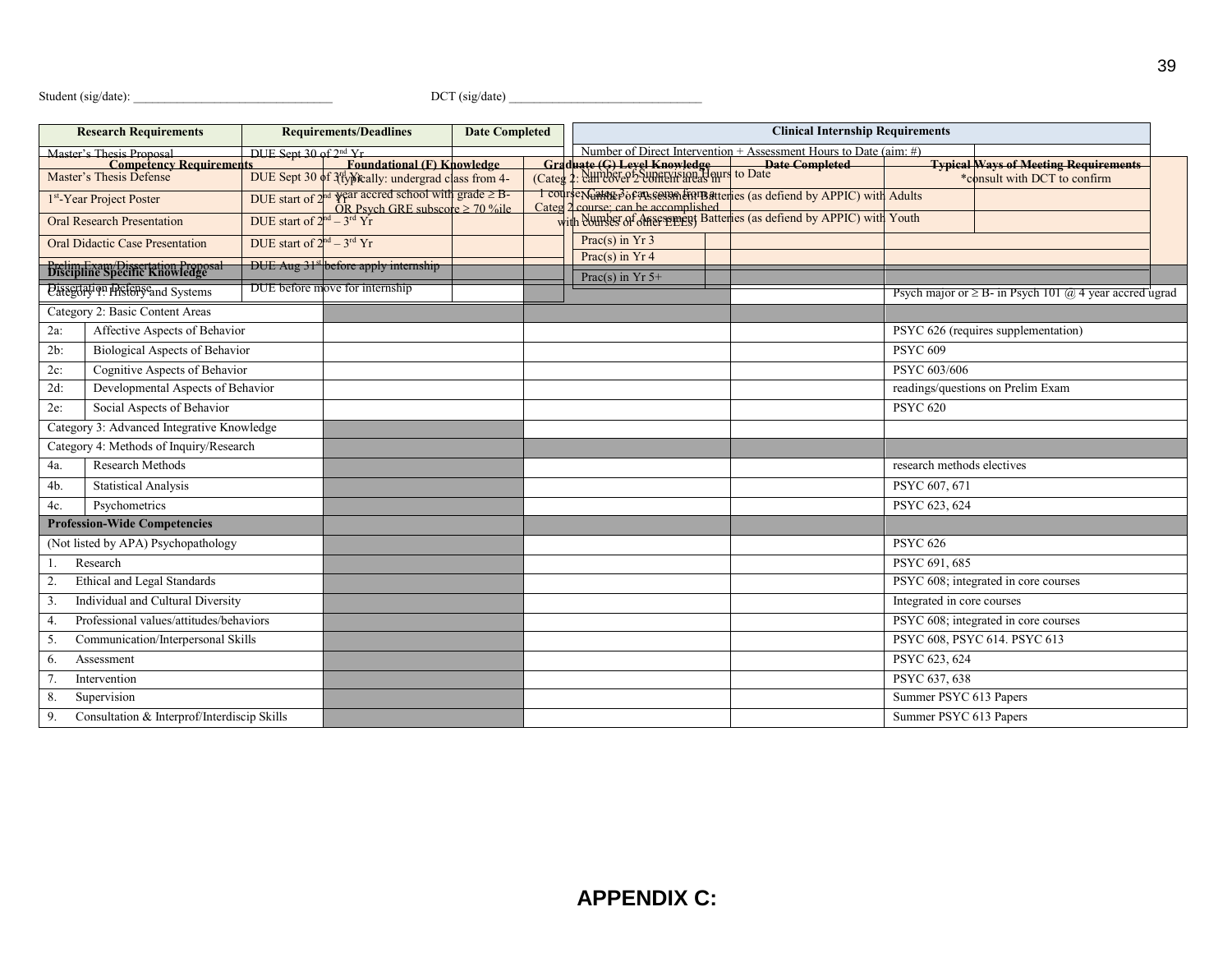# **Discipline Specific Knowledge, Category 2: Developmental Aspects of Behavior**

### **Evaluated educational experience**

As part of a student's preliminary exam, s/he is asked to address a subset of the following questions based on the readings above. S/he may elaborate based on information from other resources, including professional experience. Question 1 is required.

- (1) Discuss the developmental aspects of behavior.
- (2) What developmental influences may play a role in the manifestation of [insert mental health concept] during adolescence?
- (3) What developmental influences may play a role in the manifestation of [insert mental health concept] during later life?
- (4) Describe the phenomenology of [insert mental health concept] in adolescence, middle-age, and later life?
- (5) Describe the epidemiology of [insert mental health concept] across the lifespan?
- (6) Talk about the importance of age norms when assessing [insert mental health concept].

The set of responses is graded by the student's primary research mentor as PASS (has demonstrated graduate level knowledge of developmental aspects of behavior) or FAIL (has not demonstrated graduate level knowledge of developmental aspects of behavior).